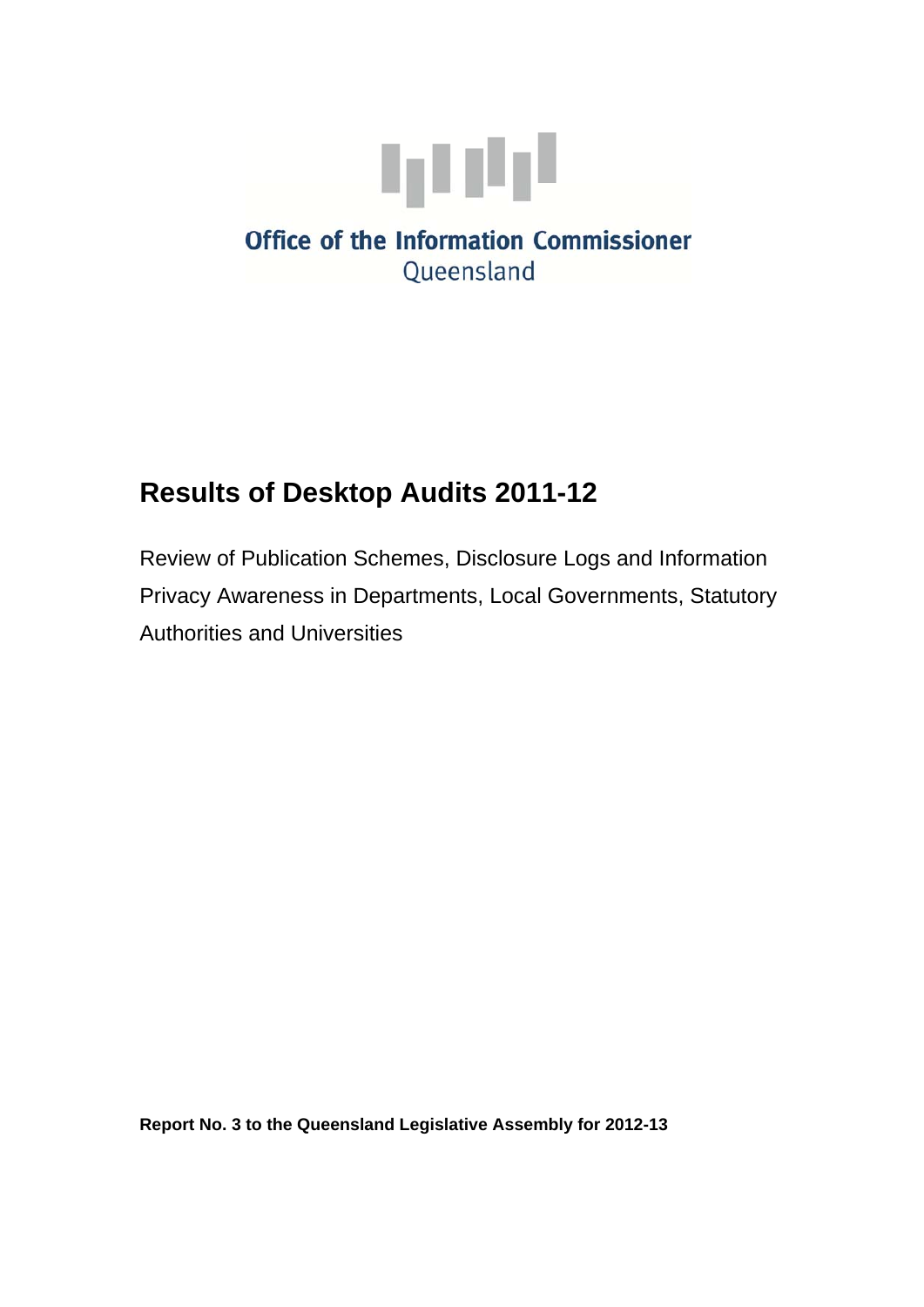

This report to the Queensland Legislative Assembly by the Office of the Information Commissioner is licensed under a Creative Commons – Attribution License. People reading or using this report may do so in accordance with the following conditions: Attribution (BY), requiring attribution to the original author.

© The State of Queensland. (Office of the Information Commissioner) 2012

Copies of this report are available on our website at www.oic.qld.gov.au and further copies are available on request to:

Office of the Information Commissioner Level 8, 160 Mary Street, Brisbane, Qld 4000 PO Box 10143, Adelaide Street, Brisbane, Qld 4000 Phone 07 3234 7373 Fax 07 3405 1122 Email administration@oic.qld.gov.au Web [www.oic.qld.gov.au](http://www.oic.qld.gov.au/)

ISBN: 978-0-646-58740-0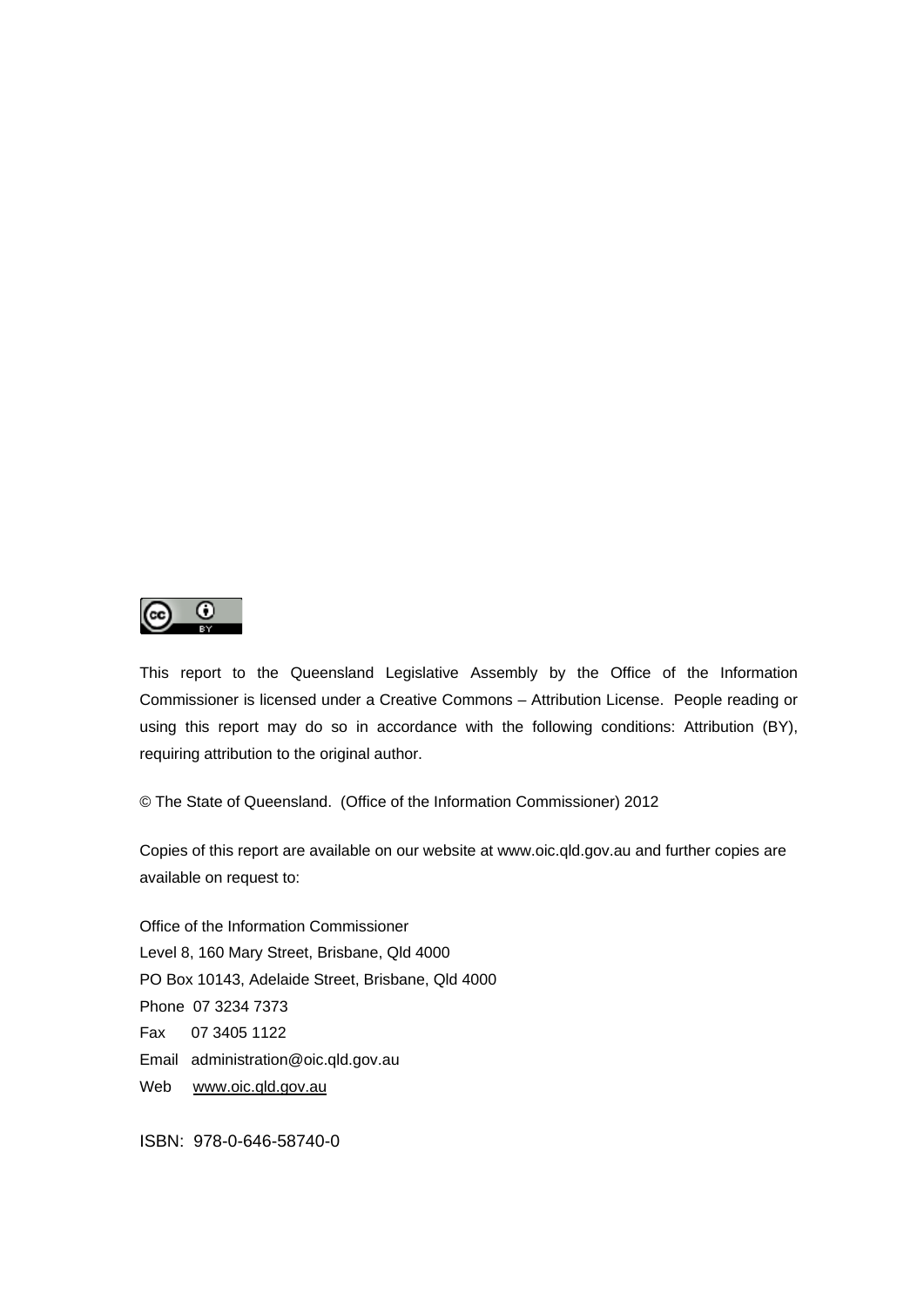September 2012

Mr Ray Hopper MP **Chair** Legal Affairs and Community Safety Committee Parliament House George Street Brisbane QLD 4000

#### Dear Mr Hopper

I am pleased to present 'Results of Desktop Audits 2011-12: Review of Publication Schemes, Disclosure Logs and Information Privacy Awareness in Departments, Local Governments, Statutory Authorities and Universities'. This report is prepared under section 131 of the *Right to Information Act 2009 (Qld)* and section 135 of the *Information Privacy Act 2009 (Qld)*.

The report reviews compliance with the *Right to Information Act 2009 (Qld)*, in particular section 21 (Requirement for publication schemes) and section 78 (Disclosure logs) as well as Information Privacy Principle 2 (Collection of personal information) and Information Privacy Principle 5 (Providing information about documents containing personal information). Agencies are required to adopt Information Privacy Principles under section 27 of the *Information Privacy Act 2009 (Qld)*.

In accordance with subsection 184(5) of the *Right to Information Act 2009 (Qld)* and subsection 193(5) of the *Information Privacy Act 2009 (Qld),* I request that you arrange for the report to be tabled in the Legislative Assembly on the next sitting day.

Yours sincerely

g. mead

Jenny Mead **Acting Information Commissioner**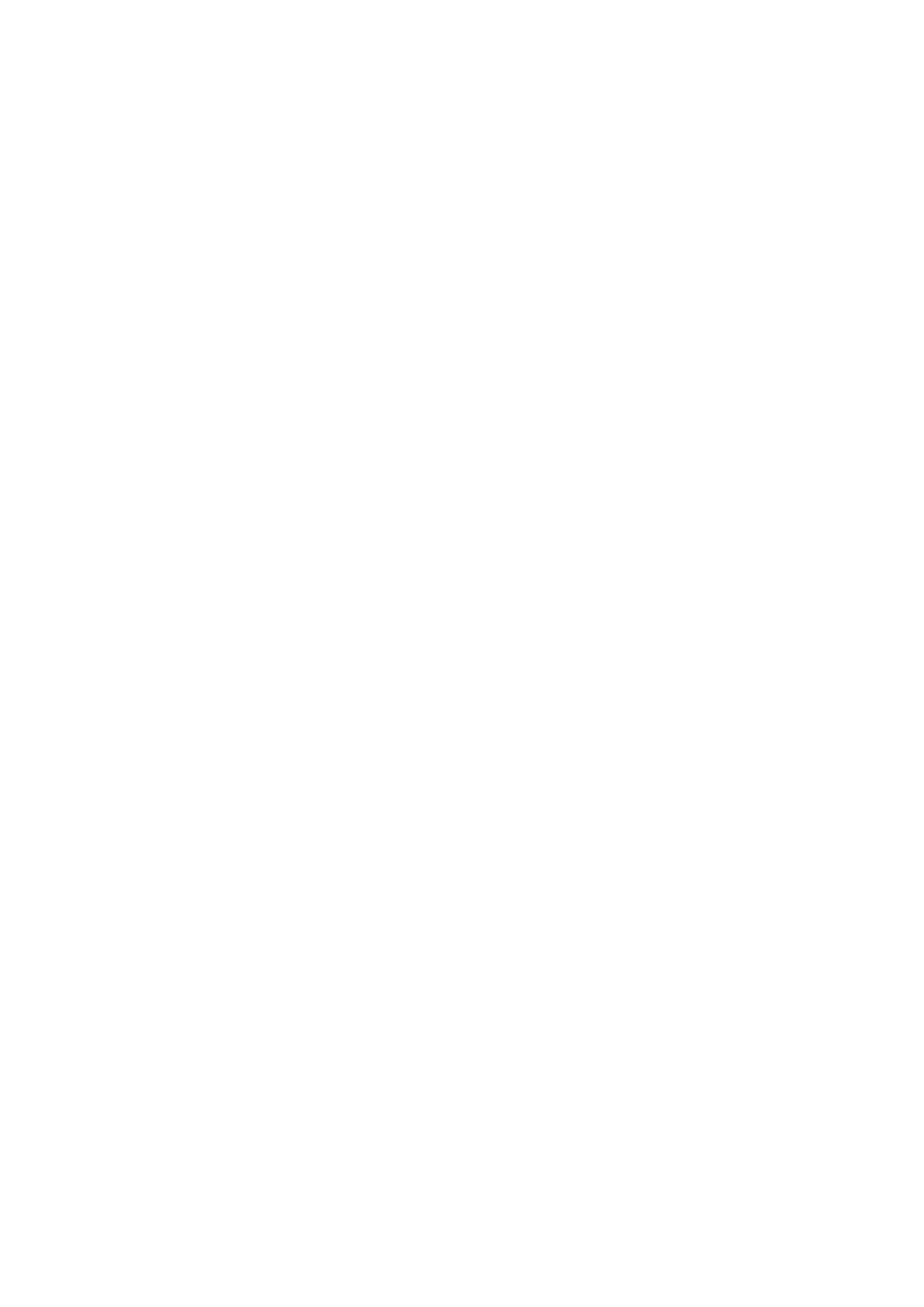## **Table of Contents**

| 1            |                                                              | 3              |  |  |
|--------------|--------------------------------------------------------------|----------------|--|--|
| 1.1          | Background                                                   | 3              |  |  |
| 1.2          | Objectives                                                   | 3              |  |  |
| 1.3          | Types of desktop audit                                       | 4              |  |  |
| 1.4          | e-Government context                                         | 5              |  |  |
| 1.5          | Agency capacity and capability                               | $\overline{7}$ |  |  |
| 1.6          | <b>Future directions</b>                                     | 9              |  |  |
| $\mathbf{2}$ | Desktop audits by OIC: Visibility of right to information    | 11             |  |  |
| 2.1          | Background                                                   | 11             |  |  |
| 2.2          | Availability and accessibility of RTI web pages              | 12             |  |  |
| 2.3          | Information about administrative access schemes              | 13             |  |  |
| 2.4          | Information about formal application processes               | 14             |  |  |
| 3            |                                                              | 15             |  |  |
| 3.1          | Background                                                   | 15             |  |  |
| 3.2          | Availability and accessibility of online publication schemes | 16             |  |  |
| 3.3          | Structure and content of publication schemes                 | 17             |  |  |
| 3.4          | Currency of publication scheme                               | 19             |  |  |
| 3.5          | Providing information in alternative formats                 | 20             |  |  |
| 3.6          | Information about terms and conditions, including charges    | 20             |  |  |
| 3.7          | The right to make a complaint about the publication scheme   | 21             |  |  |
| 4            |                                                              | 22             |  |  |
| 4.1          | Background                                                   | 22             |  |  |
| 4.2          | Availability and accessibility of disclosure logs            | 23             |  |  |
| 4.3          | Populating disclosure logs                                   | 23             |  |  |
| 4.4          | Explanatory text and alternative methods of access           | 25             |  |  |
| 4.5          | Personal information of applicants                           | 25             |  |  |
| 5            |                                                              | 26             |  |  |
| 5.1          | Background                                                   | 26             |  |  |
| 5.2          | Profile of privacy information on agency websites            | 27             |  |  |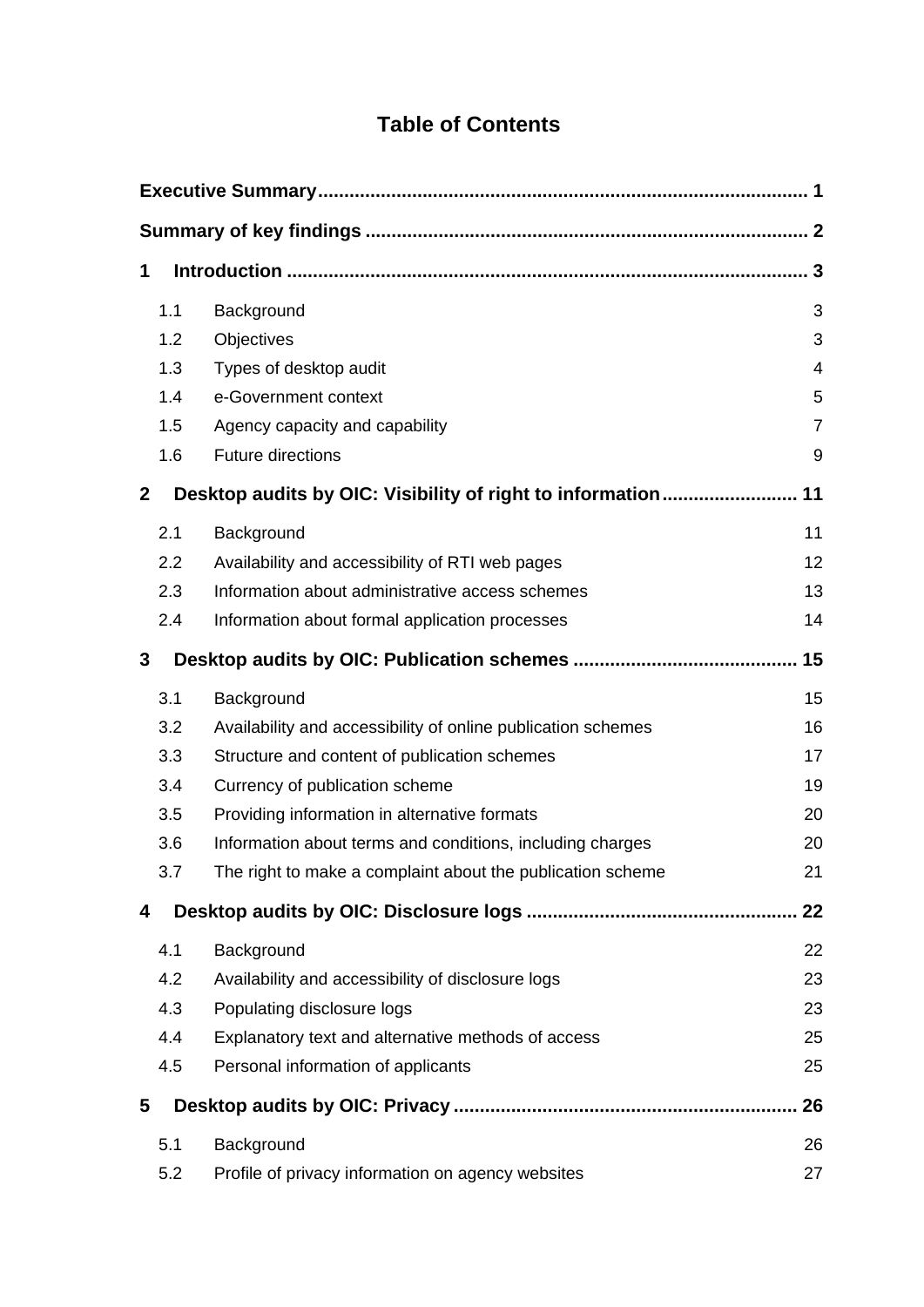|                | 5.3 | IPP2 – collection via online forms and email           | 28 |
|----------------|-----|--------------------------------------------------------|----|
|                | 5.4 | IPP5 – personal information holdings and privacy plans | 30 |
|                | 5.5 | Information about privacy complaints                   | 31 |
|                | 5.6 | Training and awareness raising                         | 31 |
| 6              |     |                                                        | 32 |
|                | 6.1 | Introduction                                           | 32 |
|                | 6.2 | Objectives                                             | 32 |
|                | 6.3 | Methodology                                            | 33 |
|                | 6.4 | Findings                                               | 34 |
| $\overline{7}$ |     |                                                        |    |
|                |     |                                                        |    |
|                |     |                                                        |    |
|                |     |                                                        |    |
|                |     |                                                        |    |
|                |     |                                                        |    |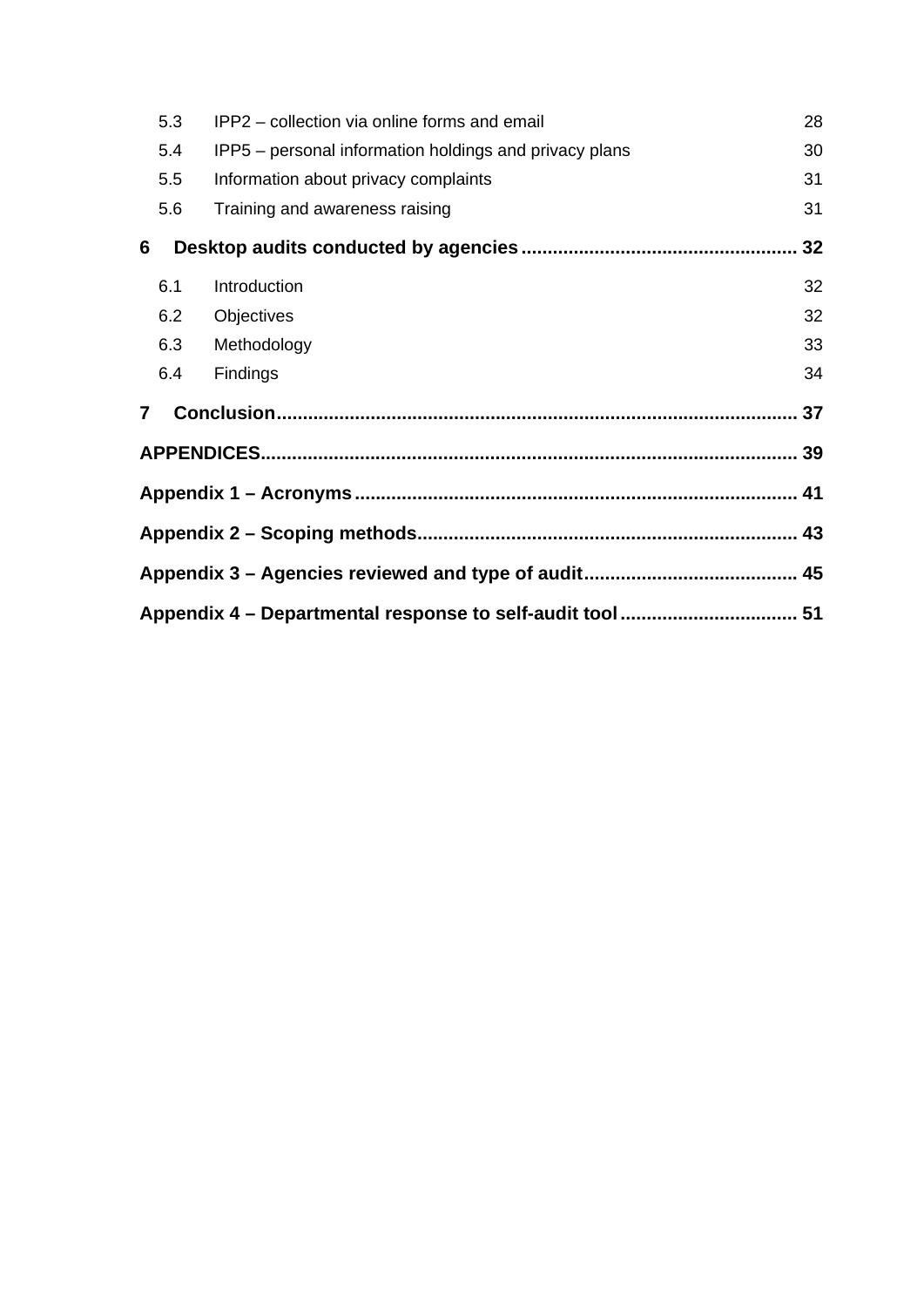## <span id="page-6-0"></span>**Executive Summary**

Desktop audits were conducted by the Office of the Information Commissioner (**OIC**) in 2011-2012 to examine agency websites from the perspective of a member of the public looking at information available online. The audits assessed the extent to which agency websites complied with the legislative requirements of the *Right to Information*  Act 2009 (Qld) (RTI Act)<sup>[1](#page-6-1)</sup> and the *Information Privacy Act 2009 (Qld)* (IP Act). In 2011-12 OIC also developed and deployed a self-assessment tool to help agencies to understand and assess their own progress in terms of their publication schemes, disclosure logs and Information Privacy Principles (IPPs) 2 and 5.

Agencies have made encouraging progress in developing online publication schemes and disclosure logs and in managing the collection of and access to personal information through the internet and email. Visibility and compliance, particularly in local government, had improved since previous audits were reported in 2011.

Although progress has been made, there is still room for improvement across all the public sector agencies reviewed. A key area for improvement is the extent to which publication schemes and disclosure logs are populated with information. In publication schemes, more significant information could be added to the categories dealing with priorities, decisions, lists and finances (particularly procurement). Information could be provided more prominently that would direct people to administrative access arrangements. Many disclosure logs are empty or contain very few documents, and it appears generally publish a small proportion of documents released. Any increase in publication of information would be an improvement.

Attention to the privacy principles was evident. More work is needed to incorporate the privacy principles into websites. In particular, websites need to provide collection notices<sup>[2](#page-6-2)</sup> with email contacts and publish lists of personal information holdings.

Right to information (**RTI**) and information privacy (**IP**) will best be upheld by agencies that see the provision of RTI and privacy related information not as a one-off exercise to meet compliance requirements, but as a service that can be continuously enhanced to meet the changing needs of clients and stakeholders. Agencies need to actively maintain and improve their strategies for the pro-active release of information and management of information in accordance with the RTI Act and IP Act.

 $\overline{a}$ 

<span id="page-6-1"></span><sup>1</sup> Appendix 1 lists acronyms used in this report.

<span id="page-6-2"></span>The provision of information in accordance with Information Privacy Principle 2 is called a 'collection notice'.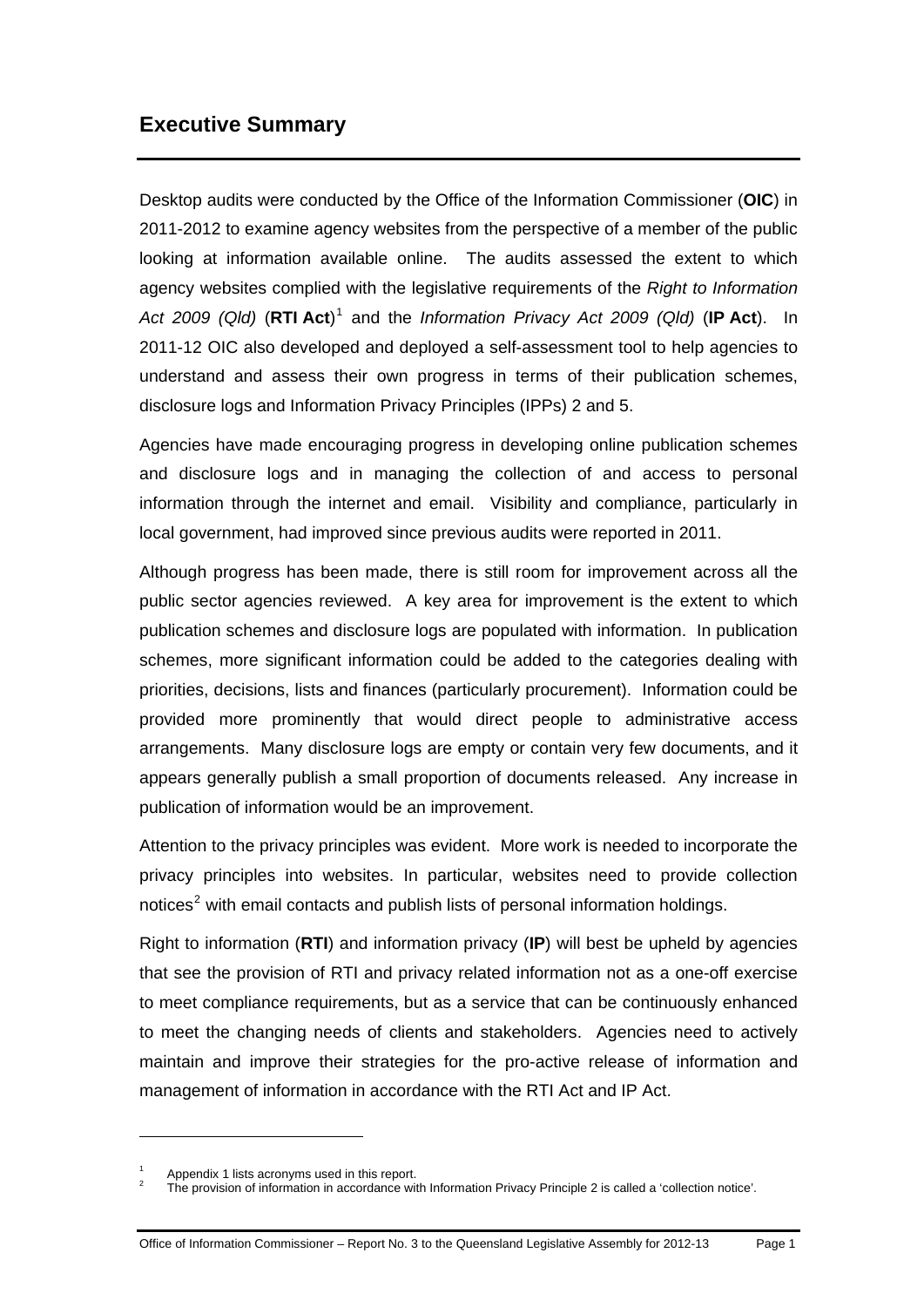## <span id="page-7-0"></span>**Summary of key findings**

#### *Right to Information on agency websites*

- 75% of the reviewed websites mentioned Right to Information (RTI).
- More than 80% of the RTI pages were easily accessible.
- Agency websites could be better used to promote administrative access to information, so that formal applications are made only as a last resort.

#### *Publication schemes*

- 67% of agencies had a publication scheme, and these were generally easy to locate and populated with significant and appropriate content.
- Significant information could be added to publication scheme classes relating to priorities, decisions, lists and finances (particularly procurement).
- Agencies need to actively maintain publication schemes to ensure the content is current and accurate.

#### *Disclosure logs*

- While 66% of the agency websites reviewed made mention of a disclosure log, many were hard to find.
- Agencies could better populate disclosure logs with information. Many disclosure logs were empty or contained very few documents.
- Depending upon the agency and sector, rarely more than 50% of material released under the RTI Act was published in disclosure logs.

### *Privacy principles*

- Almost all websites (99%) had one or more of:
	- o a privacy link in the web page footer
	- o a privacy statement
	- o a privacy plan or policy; or
	- o other privacy content.
- Online forms were at a high level of compliance with Information Privacy Principle 2 (**IPP2**). IPP2 compliance for emails was at a lower level. A common practice was to provide a link to a global privacy statement, but the global statement did not always deal with the collection of personal information through email and the internet.
- 46% of the agency websites reviewed had a privacy plan or policy, but not all plans were compliant with IPP5.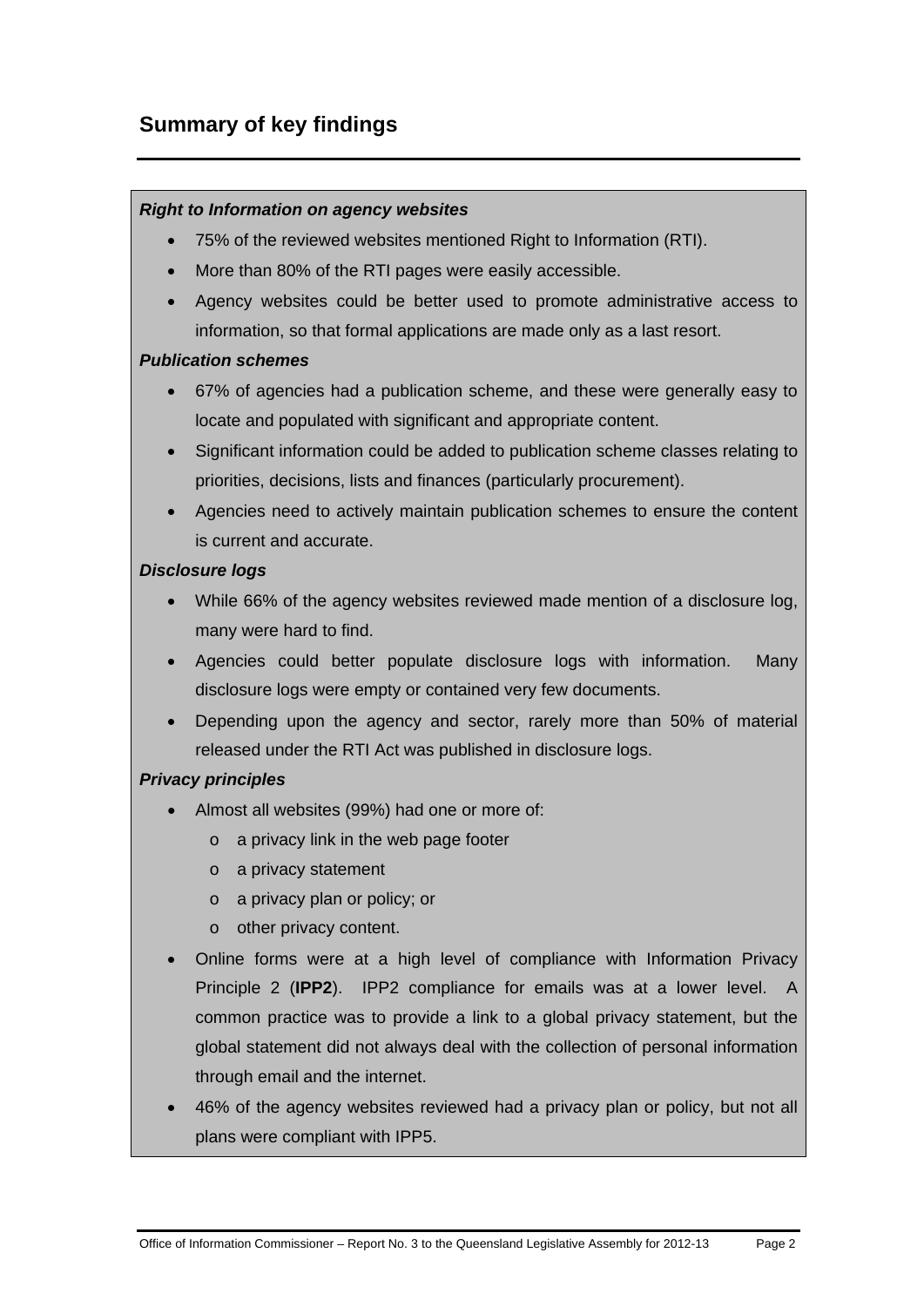## <span id="page-8-0"></span>**1 Introduction**

## <span id="page-8-1"></span>**1.1 Background**

The functions of the Information Commissioner include reviewing and reporting on agencies' performance in relation to the administration of the *Right to Information Act*  2009 (Qld) (RTI Act) and the *Information Privacy Act 2009 (Qld)* (IP Act).<sup>[3](#page-8-3)</sup> The Office of the Information Commissioner (**OIC**) monitors agency performance by conducting reviews, compliance audits, attitudinal surveys and desktop audits. OIC also develops self-assessment tools to help agencies understand their own progress.

This is a report for tabling in Parliament in 2012-13 under the RTI and IP Acts. This report is about:

- the outcome of the desktop audits undertaken during the period 1 January 2011 to 30 June 2012 on publication schemes, disclosure logs and Information Privacy Principles (IPPs) 2 and 5;<sup>[4](#page-8-4)</sup> and
- the transition from OIC desktop auditing to agency self-auditing of these requirements, which is currently focussed on departments building RTI and IP Act reviews into their internal audit processes.

In 2012-13, OIC will monitor the extent to which agencies have incorporated self-audit into their management of right to information and information privacy.

### <span id="page-8-2"></span>**1.2 Objectives**

 $\overline{a}$ 

Desktop audits examine the parts of agency websites that are visible to a member of the public. Desktop audits focus on an agency's RTI web pages, publication scheme, disclosure log, privacy statements and plans, and points of contact where individuals are asked to provide personal information. The audits look at publicly available information, and consider:

- the accessibility of publication schemes and disclosure logs which are part of the RTI framework
- the amount of information made routinely available by each agency

<span id="page-8-4"></span><span id="page-8-3"></span><sup>3</sup> Appendix 1 lists acronyms used in this report.

For Queensland Health, the corresponding National Privacy Principles (**NPP**) NPP1 and NPP5.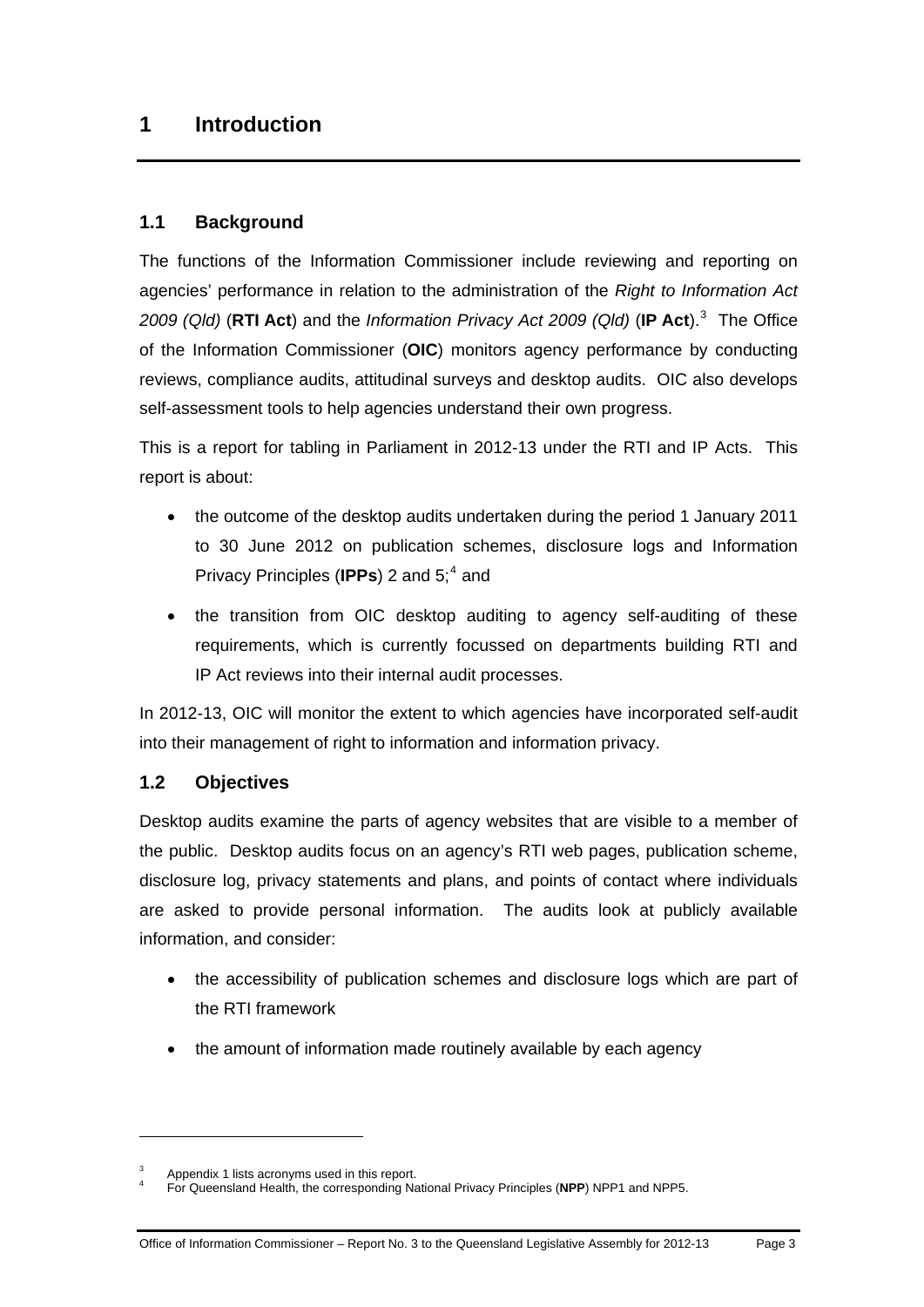- the extent of the provision of information about personal information holdings in compliance with IPP[5](#page-9-1); $5$  and
- processes for the collection of personal information, in compliance with IPP2.

Sections 21(3) and 78(2) of the RTI Act impose legislative requirements on agencies to comply with any guidelines about publication schemes and disclosure logs published by the Minister. The *Ministerial Guidelines – Operation of Publication Schemes and Disclosure Logs* (**Ministerial Guidelines**) apply under such provisions*. [6](#page-9-2)* 

Other compliance issues requiring behind-the-scenes examination of agency practices, such as application handling and decision making practices, are not covered by desktop audits. These subject matters are covered by a combination of other audit and survey methodologies, including onsite visits to agencies by OIC.

## <span id="page-9-0"></span>**1.3 Types of desktop audit**

Desktop audits were conducted at a number of levels of detail, depending upon an assessment of the impact of non-compliance for each agency. One type of desktop audit addressed legislative requirements at a high level of detail for individual agencies. Agencies audited using this methodology included two departments (Communities and Treasury), $7$  two local governments (Brisbane City Council and Gold Coast City Council), and four statutory authorities (Building Services Authority, Legal Services Commission, Residential Tenancies Authority and TransLink Transit Authority). Individual desktop reports were issued to these agencies after they were audited and the agencies were invited to respond. Agencies accepted the reports and advised that they intended to address all the recommendations or that they had already complied with the recommendations.

More comprehensive compliance reviews of Queensland Health, the Queensland Police Service, and the Department of Transport and Main Roads provided opportunities for desktop audits to be conducted as an element of the compliance review. Findings were reported back to the agencies as part of the compliance review process, with specific recommendations being addressed by agencies in formal post-review reports to OIC.

 $\overline{a}$ 

<span id="page-9-2"></span><span id="page-9-1"></span>NPP1 and NPP5.

<sup>6</sup> -http://www.rti.qld.gov.au/right-to-information-act/publication-schemes> at 6 September 2012.

<span id="page-9-3"></span>Normally, all departments would attract a detailed desktop audit. In this reporting period, Machinery of Government changes restructured departments during the period in which the audits were planned. It was not possible to proceed with the detailed audits, and it is anticipated that OIC conducted desktop audits will not be possible until 2013.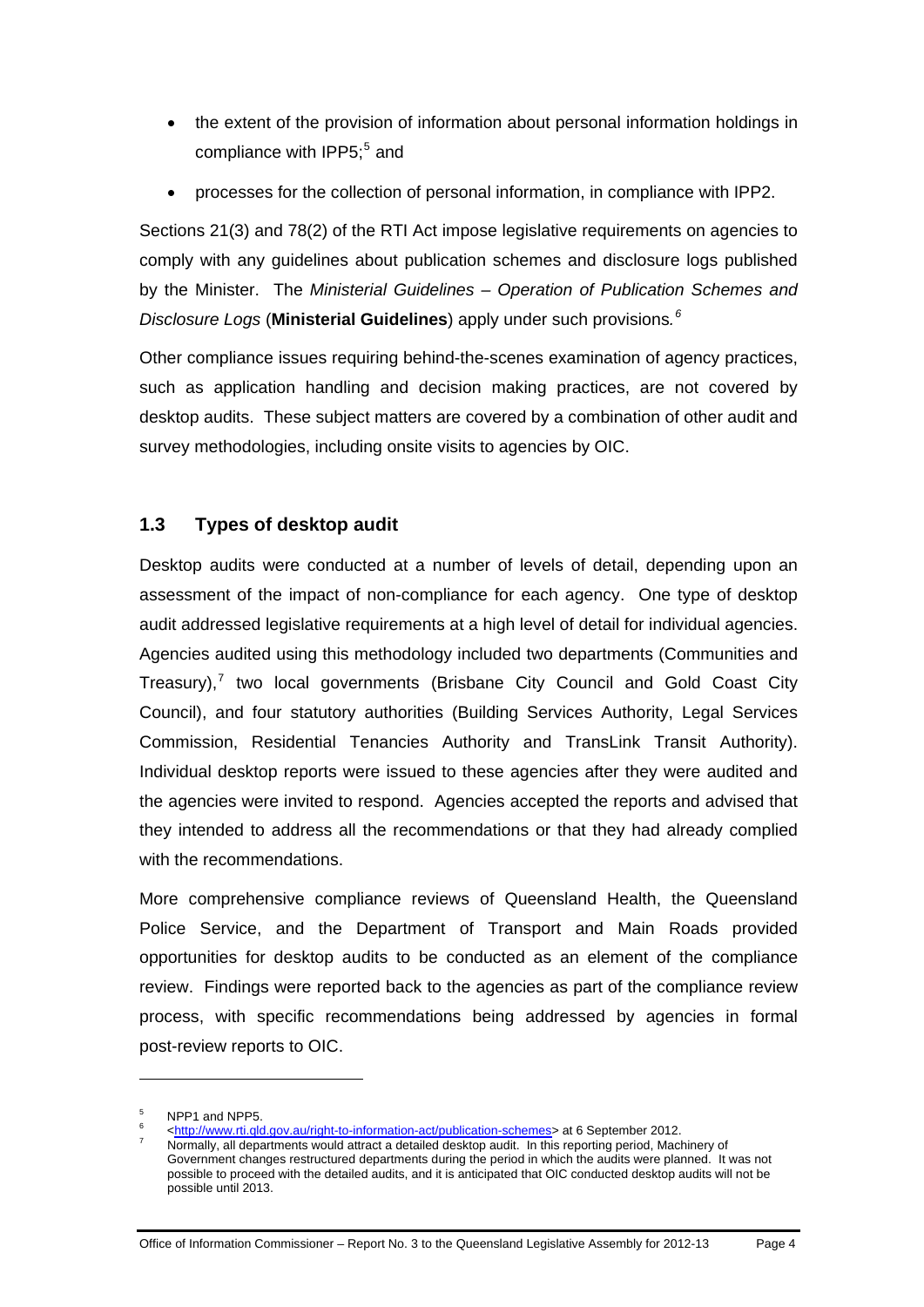Where a group of agencies within a sector were assessed as lower risk, audits covered as many agencies as possible at a lower level of detail. These aggregate scans addressed similar aspects to the more detailed reviews but used simplified methods to facilitate reporting of aggregated rather than individual results. This type of desktop audit was completed in 2011-12 for the websites of 71 local governments, 75 statutory authorities and 7 universities.

The results of desktop audits conducted by OIC are discussed in Sections  $2 - 5$  of this report. Details of scoping, including why certain agencies were excluded from the desktop audit program, are contained in Appendix 2. Full lists of the type of audit conducted for each agency are contained in Appendix 3.

OIC has created a tool to assist internal auditors in agencies to complete their own desktop audit of their agency. The *Desktop Audit Tool* was designed so that government departments can self-assess their level of compliance. OIC invited all departments working with the tool to provide feedback about how they were planning to include RTI and IP Act self-assessment within internal audit processes.

A list of departments that OIC has engaged with as part of this process, and a summary of their responses, is provided in Appendix 4. The results of this exercise are discussed in Section 6 of this report.

#### <span id="page-10-0"></span>**1.4 e-Government context**

Desktop audits are conducted from the perspective of a member of the public accessing agency websites. OIC considers the interface with government to be one of several key points of focus for legislative compliance.

The Office of Economic and Statistical Research's (**OESR**) statistics for information technology use in Queensland households showed that in 2010-11: 83% of households had computer access, 79% of households were connected to the internet ${}^{8}$  ${}^{8}$  ${}^{8}$ (74% via a broadband connection), and the internet was accessed at home by 94% of Queenslanders aged 15 years and over and was accessed at work by 46%. $9$  Websites are a primary point of engagement with the community and therefore a primary channel for meeting the requirements of the RTI and IP Acts.

 $\overline{a}$ 

<span id="page-10-1"></span><sup>8</sup> Up 6.8% from the previous year

<span id="page-10-2"></span><sup>9</sup> Office of Economic and Statistical Research*. Information Brief Household Use Of Information Technology: Queensland 2010–11* (2011). < [http://www.oesr.qld.gov.au/products/briefs/household-use-information](http://www.oesr.qld.gov.au/products/briefs/household-use-information-technology/household-use-information-technology-2010-11.pdf)[technology/household-use-information-technology-2010-11.pdf](http://www.oesr.qld.gov.au/products/briefs/household-use-information-technology/household-use-information-technology-2010-11.pdf)> at 24 May 2012.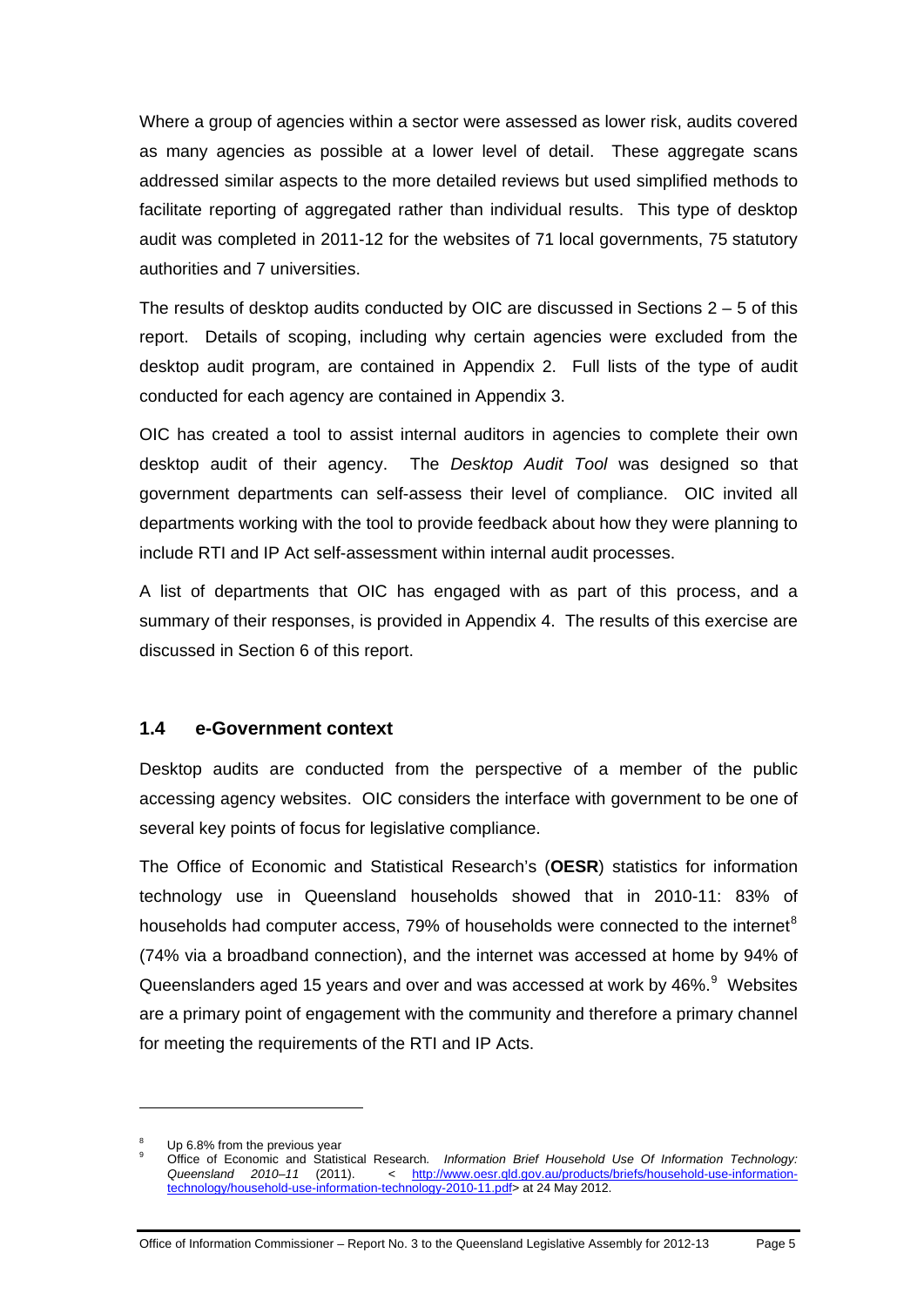Desktop audits are one way in which agencies can gain information about citizens' experiences of e-government, a critical area of interest for government service delivery and for engagement with stakeholders. In 2011 the Australian Government Information Management Office (**AGIMO**) released its final report on Australians' use of and satisfaction with e-government.<sup>[10](#page-11-0)</sup> The report found that:

- there was a strong preference for the use of e-government service channels
- when offered the choice between the internet and another contact method, the internet was the preferred way to contact government
- two thirds of respondents (65%) had used e-government services in 2011
- awareness of government websites had increased; and
- satisfaction with government websites was generally high.

However, common reasons given by respondents who had not used the internet the last time they had contacted government included:

- online options were not available, or respondents were not aware of them
- websites were difficult to navigate—one in six respondents wanted '*more functionality, including addressing problems with design, usability and difficulty with finding things*'; and
- concerns about security and privacy.

 $\overline{a}$ 

AGIMO's report is consistent with the results of an earlier survey commissioned by Smart Service Queensland that showed Queenslanders expected consistent, authoritative and reliable information, security in their online interactions and for government to respect their privacy.<sup>[11](#page-11-1)</sup> These surveys of technology adoption and citizens' expectations highlight the need for agencies to ensure that their websites address privacy concerns, are easy to use and are well-populated with authoritative content. Agencies which are compliant with the RTI and IP Act requirements will have the benefit of being more likely to meet the online expectations of citizens.

Office of Information Commissioner – Report No. 3 to the Queensland Legislative Assembly for 2012-13 Page 6

<span id="page-11-0"></span><sup>&</sup>lt;sup>10</sup> AGIMO, Interacting with Government: Australians' use and satisfaction with e-government services (2011).<br>
<http://www.finance.gov.au/publications/interacting-with-government-2011> at 23 May 2012.

<span id="page-11-1"></span><sup>&</sup>lt;sup>11</sup> See Public Service Commission, *Discussion Paper: Innovations in ICT for Improving Service Delivery: e-Government* (2010). <[http://www.psc.qld.gov.au/library/document/catalogue/organisational-management/ict-and](http://www.psc.qld.gov.au/library/document/catalogue/organisational-management/ict-and-sd-paper-for-feb-board-4-feb.doc)[sd-paper-for-feb-board-4-feb.doc](http://www.psc.qld.gov.au/library/document/catalogue/organisational-management/ict-and-sd-paper-for-feb-board-4-feb.doc)> at 23 May 2012.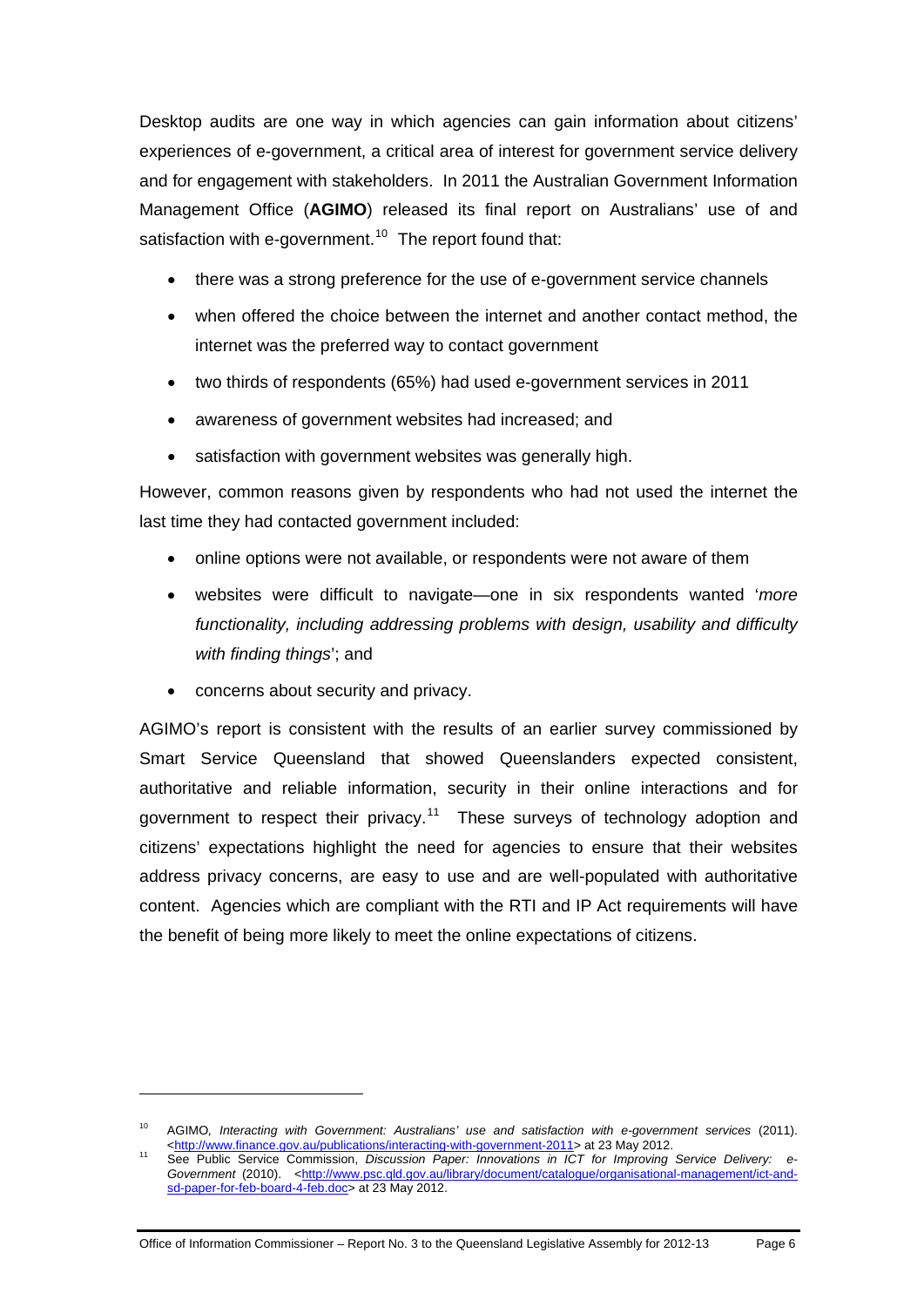## <span id="page-12-0"></span>**1.5 Agency capacity and capability**

Not all agencies are currently taking advantage of the opportunities of e-government, to deliver significant information and services online to the populations that they serve. While the majority of agencies have websites (94%), there are still some that do not  $(5$  agencies  $-2$  local governments and 3 statutory authorities). Of the 162 agencies with websites, only 147 (91%) could be reviewed using the desktop audit process.<sup>[12](#page-12-1)</sup>

Figure 1 shows that the majority of agencies that were able to be reviewed in the desktop audit had content about both RTI *and* privacy (67%). Of the 162 agencies with websites, 15 (9%) had no RTI or privacy related content on their websites. It was much less common to find websites with RTI content only (1%) than to find websites that only had privacy content (23%).



**Agency websites with reviewable RTI and privacy content**

*Figure 1: Breakdown of reviewable content types*

OIC analysis has indicated that size and location seem to affect the ability of agencies to deliver RTI and privacy information effectively online. For example, of the three statutory authorities without reviewable right to information or privacy related content on their website – Bundaberg Health Services Foundation, Board of Trustees of Newstead House, and the Aboriginal Centre for the Performing Arts – both Bundaberg Health Services Foundation and Board of Trustees of Newstead House have an annual expenditure under \$150,000 and 1-2 full-time equivalent staff (FTEs). The other twelve agencies with no reviewable content were from the local government sector and tended to serve remote communities with very small populations (400-5,000 people).

 $\overline{a}$ 

<span id="page-12-1"></span><sup>&</sup>lt;sup>12</sup> Appendices 2 and 3 provide details of the selection of agencies for desktop audit and the reasons for their selection.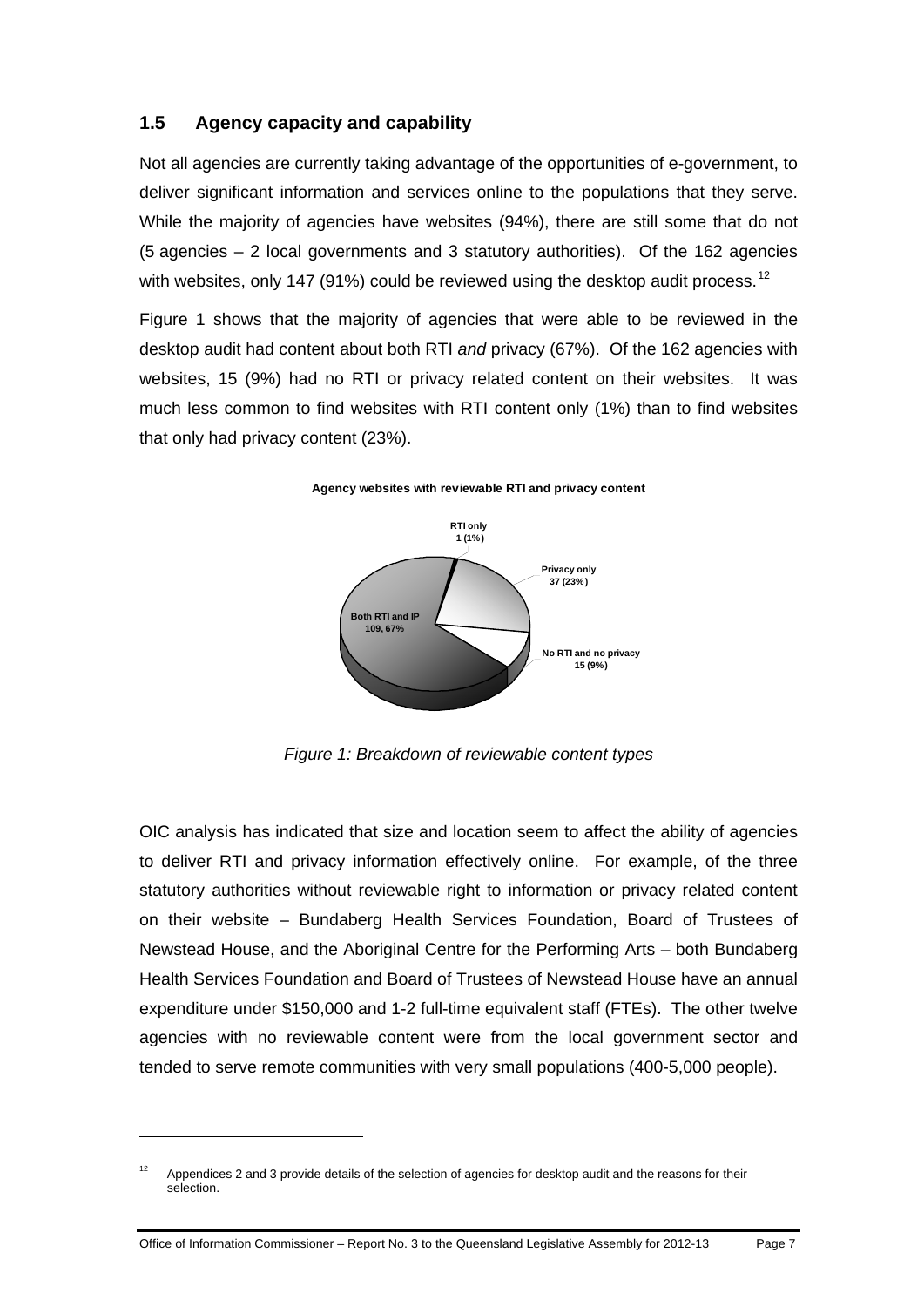OIC acknowledges that web development and maintenance capacity and capability are likely to be a challenge for smaller and/or remote organisations. Federally, the *2011-12 Regional Telecommunications Review* noted:

*The challenge for many local governments, particularly smaller rural and remote councils, is in the resources needed to move services online. The initial funds required to move services online are in addition to existing administrative costs but the savings to the organisation may not be immediately harvestable.[13](#page-13-0)*

OIC notes that the technical barriers to entry for organisations are likely to be reducing, while demand from individuals for online government information and services is likely to increase as a greater proportion of the community have better and easier access to the internet. OIC encourages agencies to include RTI and privacy information when developing and updating websites.

In previous desktop audits, OIC noted that the information technology partner of the Local Government Association of Queensland (LGAQ), Resolute IT,<sup>[14](#page-13-1)</sup> had provided templates for RTI and privacy content for around 40% of the reviewed local government websites; this had increased visibility and compliance dramatically. LGAQ has recently established GovCloud,<sup>[15](#page-13-2)</sup> with a focus on cloud-based (i.e., hosted) computing infrastructure, software and consulting for the local government sector.<sup>[16](#page-13-3)</sup> Hosted solutions, particularly those targeted to the needs of government, may provide a way for smaller and more remote agencies to build their online presence, by making previously inaccessible infrastructure and expertise more readily available.

Queenslanders in remote areas are increasingly likely to have access to the internet. Queensland census statistics from 2006 showed that internet access was notably lower for households outside of major cities, and in particular, for those located in more remote parts of Queensland.<sup>[17](#page-13-4)</sup> However the Australian Bureau of Statistics (ABS) found that nationally the 'connectivity gap' was narrowing; since the 2001 Census, overall connectivity for remote areas had increased dramatically by 2006, at least doubling.[18](#page-13-5) The rollout of the National Broadband Network (NBN) may also help

 $\overline{a}$ 

Office of Information Commissioner – Report No. 3 to the Queensland Legislative Assembly for 2012-13 Page 8

<span id="page-13-0"></span><sup>13</sup> Australian Government Regional Telecommunications Review (2012), *Regional Communications: Empowering* 

<span id="page-13-2"></span><span id="page-13-1"></span>of the community of the section of the section of the community of the section of the community of the distribution of the contract of the contract of the contract of the contract of the contract of the contract of the con IP Act.<br><sup>16</sup> [<http://www.govcloud.com.au/>](http://www.govcloud.com.au/) at 3 August 2012.<br><sup>17</sup> [Office of Economic and Sta](http://www.govcloud.com.au/)tistical Research, Queensland Treasury, *Internet Access in Queensland* (2008)

<span id="page-13-4"></span><span id="page-13-3"></span>[http://www.oesr.qld.gov.au/products/bulletins/internet-access-qld-c06/internet-access-qld-c06.pdf>](http://www.oesr.qld.gov.au/products/bulletins/internet-access-qld-c06/internet-access-qld-c06.pdf) at 19 July 2012. 18 Australian Bureau of Statistics*. 8146.0.55.001: Internet Usage Patterns in Australia* (2007)

<span id="page-13-5"></span>[<sup>&</sup>lt;http://www.ausstats.abs.gov.au/ausstats/free.nsf/0/1B7DD59C9E8F52ECCA2573A1007EE8DA/\\$File/814605500](http://www.ausstats.abs.gov.au/ausstats/free.nsf/0/1B7DD59C9E8F52ECCA2573A1007EE8DA/$File/8146055001_2006.pdf) [1\\_2006.pdf>](http://www.ausstats.abs.gov.au/ausstats/free.nsf/0/1B7DD59C9E8F52ECCA2573A1007EE8DA/$File/8146055001_2006.pdf) at 19 July 2012.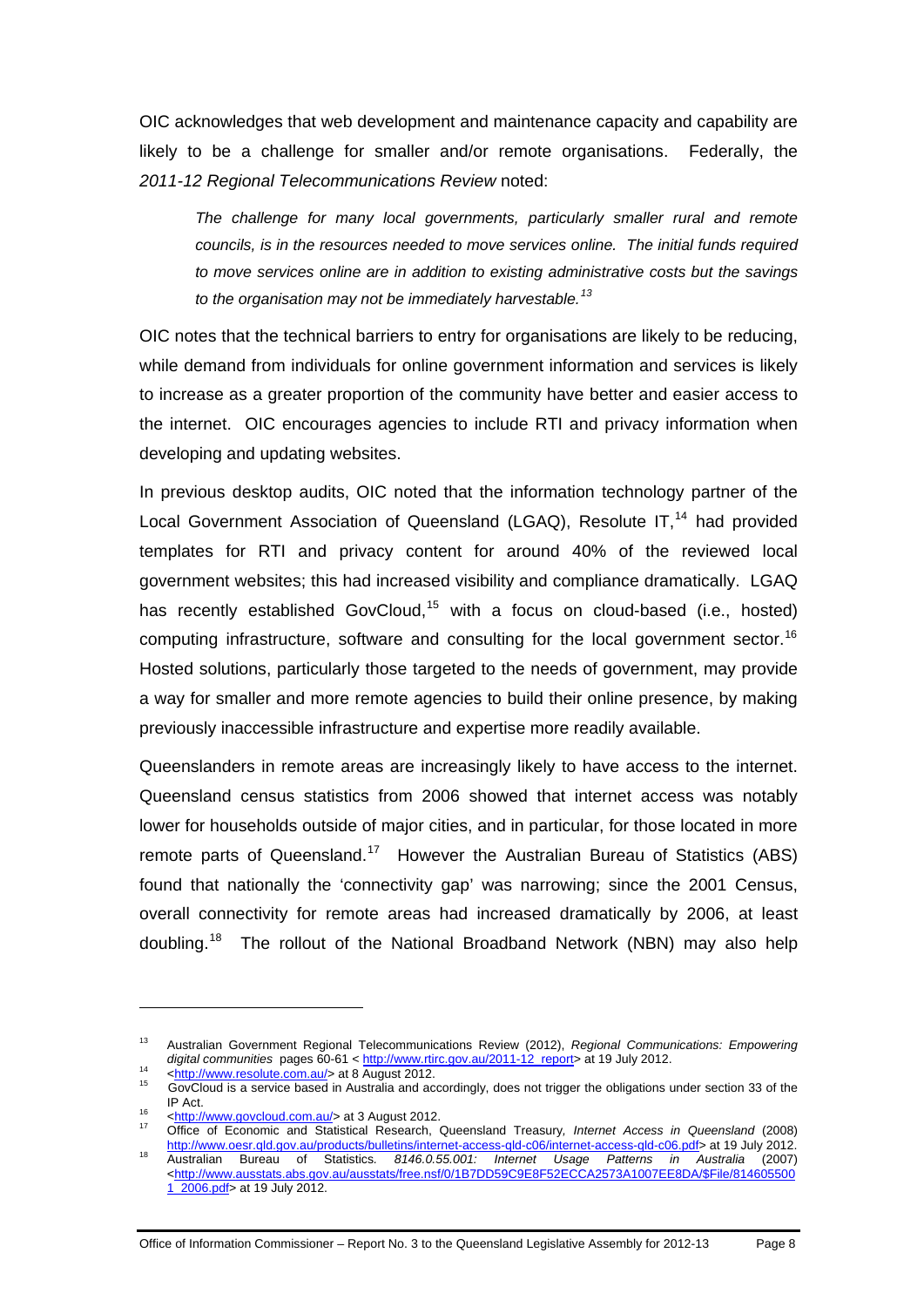regional, rural and remote users to access local, state and federal government programs online.[19](#page-14-1)

Indigenous Australians and those living in non-metropolitan areas may be more, not less, likely to make more use of government support and services.<sup>[20](#page-14-2)</sup>

In summary:

- the community prefers to access government information online
- use of the internet is increasing across Queensland, even in the most remote parts of the state; and
- technological solutions for website development are becoming increasingly available.

In this context, OIC considers all government agencies could and should prioritise the provision of information rich websites.

## <span id="page-14-0"></span>**1.6 Future directions**

OIC has used desktop audits to assess the extent to which agencies have achieved compliance with the RTI Act and IP Act, and the audit findings underpin reports to Parliament on both general and specific findings.

OIC expects over time agencies will move from basic compliance to full compliance with the legislative requirements and Ministerial guidelines.

As agency compliance matures, OIC would expect push model approaches and continuous improvement to be built into existing agency-wide workflows and activities (e.g., for internal audit, web publishing, or community engagement). The emphasis on technical compliance should diminish over time relative to substantive compliance, as agencies start to realise the broader benefits that have come from building their capacity and capability in this area.

These benefits include:

 $\overline{a}$ 

 greater opportunities to develop innovative products and services that make use of the information and data assets held by government

Office of Information Commissioner – Report No. 3 to the Queensland Legislative Assembly for 2012-13 Page 9

<span id="page-14-1"></span><sup>19</sup> Australian Government Regional Telecommunications Review, *Regional Communications: Empowering digital* 

<span id="page-14-2"></span>*communities* (2012). < [http://www.rtirc.gov.au/2011-12\\_report>](http://www.rtirc.gov.au/2011-12_report) at 18 July 2012. 20 R. Lloyd and A. Bill. *Digital Divide? Who Uses Computers and the Internet in Australia Today?* (2003), quoted in Anni Dugdale et al, 'Accessing e-government: challenges for citizens and organizations' (March 2005) 71(1) *International Review of Administrative Sciences* pages 109–118.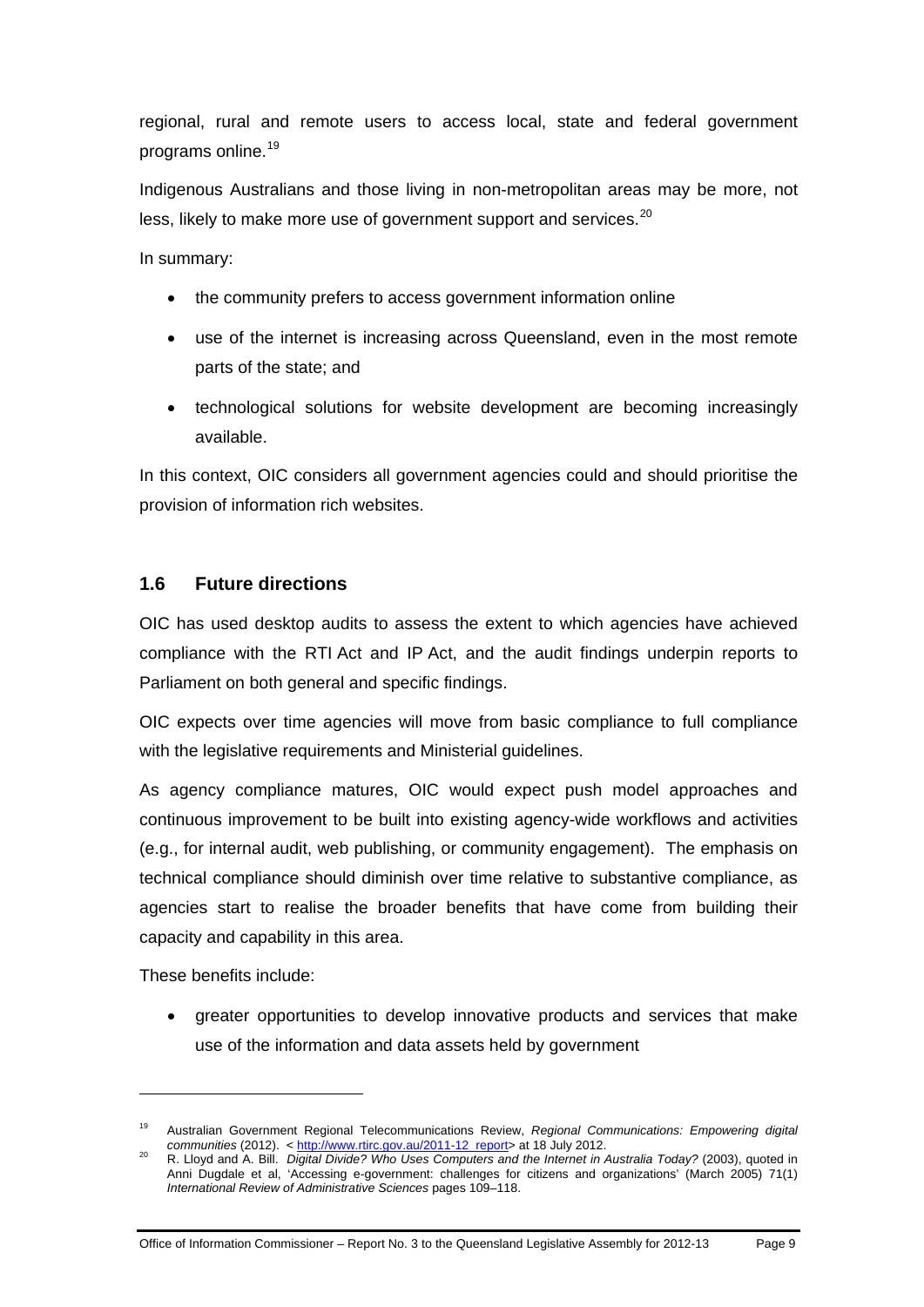- development of an evidence base for planning, evaluation and research
- communities that are better informed and more able to participate in the democratic process; and
- enhanced collaboration between government agencies, and between government and other sectors.

OIC will continue to support agencies by:

- encouraging and monitoring RTI and IP Act activities and engagement at senior levels (e.g., at Audit and Risk Committees)
- producing audit tools that cover the requirements of the legislation and related Ministerial guidelines, and updating these in response to stakeholder feedback and changes in the legislation and guidelines
- providing information resources and advice; and
- delivering training that meets the needs of the agency staff engaged in self-audit processes.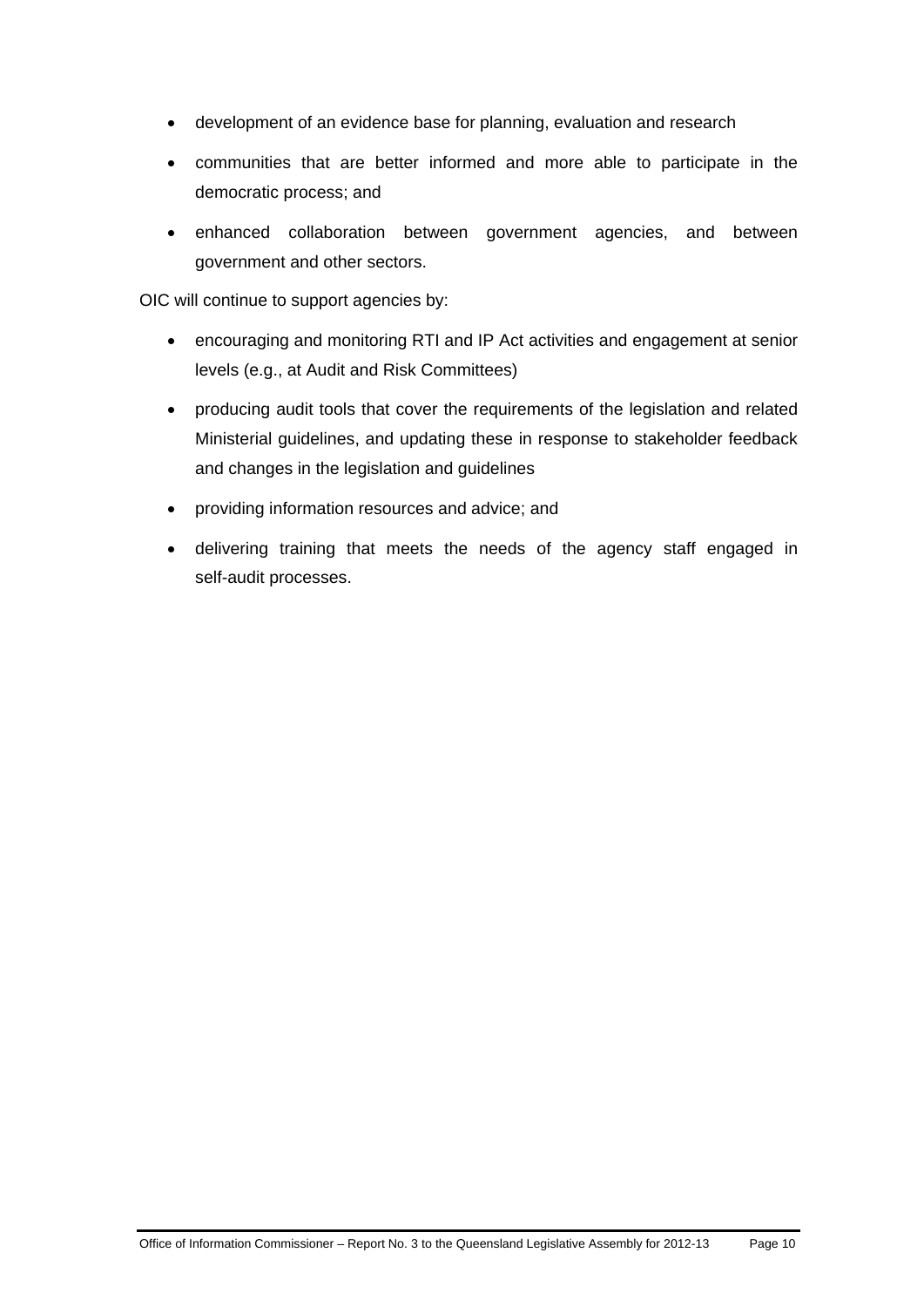## <span id="page-16-0"></span>**Quick facts**

- 75% of the reviewed agency websites had some content relating to Right to Information. Agencies without RTI web pages were more likely to be smaller local governments and statutory authorities.
- More than 80% of RTI web pages were easily accessible, often through a direct link from the home page.
- Information about administrative access schemes could be improved, with benefits to both agencies and communities.
- Information about making a formal application including details about application processes, costs, timeframes and review rights – was not always complete and/or correct.

## <span id="page-16-1"></span>**2.1 Background**

 $\overline{a}$ 

One objective of RTI is to make more information available to a wider public audience and provide equal access to that information for all stakeholders. RTI aims to maximise public access to government information by requiring that significant, appropriate and accurate information be published in publication schemes (as part of the push model) and requested information be administratively released wherever possible.

One factor that can contribute to the success of RTI is the level of public awareness about the right to information and how to obtain government-held information, including the administrative schemes for specific information. Guidelines issued by the Department of the Premier and Cabinet to departments<sup>[21](#page-16-2)</sup> require departments to include a link on their website home page to their RTI web page, to structure the RTI web pages in certain ways and to include specific standardised text and information. These guidelines align with the Queensland Government Enterprise Architecture

<span id="page-16-2"></span><sup>21</sup> *Right to Information Publication Schemes, Publishing requirements and guidelines for agency websites*, Department of the Premier and Cabinet, Right to Information Agency website publishing requirements and guidelines issued in June 2009.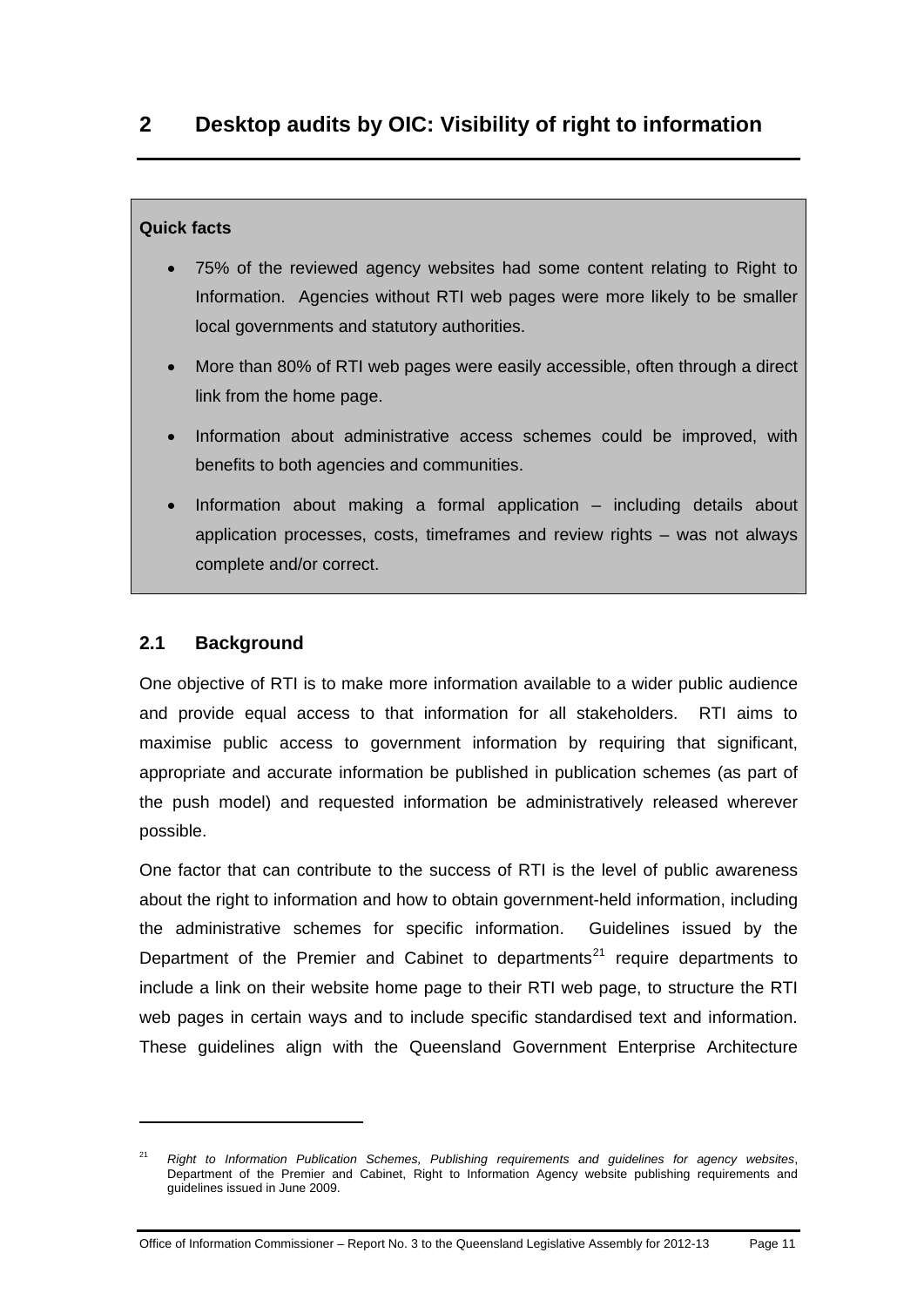(QGEA) Consistent User Experience Standard (CUE), $^{22}$  $^{22}$  $^{22}$  which requires agencies to include a link to the RTI page in the global footer for the website. CUE is mandatory for departmental websites and provides best practice guidance to other government entities not specifically legislatively required to comply with QGEA standards.

Access through administrative schemes is a key means of reducing red tape, provided that members of the public can readily find administrative access schemes on the website for themselves, without the need to contact the department by phone or email to discover the administrative access schemes. Improved visibility of administrative access schemes would promote efficiency.

## <span id="page-17-0"></span>**2.2 Availability and accessibility of RTI web pages**

Of 147 agency websites reviewed, 110 (75%) had RTI related web content. In most cases this consisted of one or more RTI web pages. There were differences between sectors; all reviewed departments and universities maintained RTI pages, but this decreased to 83% for local governments and 64% for statutory authorities (see Table 1).

|                              | <b>Reviewable</b><br>agency<br>websites | <b>Sites with</b><br>RTI<br>related<br>content | % with<br><b>RTI</b><br>related<br>content | <b>Sites with</b><br><b>RTI pages</b><br>that were<br>easy to<br>find | % of RTI<br>pages that<br>were easy<br>to find |
|------------------------------|-----------------------------------------|------------------------------------------------|--------------------------------------------|-----------------------------------------------------------------------|------------------------------------------------|
| Government departments       | 5                                       | 5                                              | 100%                                       | 5                                                                     | 100%                                           |
| Local governments            | 59                                      | 49                                             | 83%                                        | 36                                                                    | 73%                                            |
| <b>Statutory authorities</b> | 76                                      | 49                                             | 64%                                        | 45                                                                    | 92%                                            |
| <b>Universities</b>          | 7                                       | 7                                              | 100%                                       | 5                                                                     | 71%                                            |
| <b>Overall</b>               | 147                                     | 110                                            | 75%                                        | 91                                                                    | 83%                                            |

*Table 1: Availability of RTI pages on agency websites* 

OIC encourages agencies that have not yet developed RTI web pages to consider this as a way of informing the community about how they can gain access to government held information.

 $\overline{a}$ 

<span id="page-17-1"></span><sup>22 &</sup>lt;<http://www.qld.gov.au/web/cue/>> at 25 June 2012.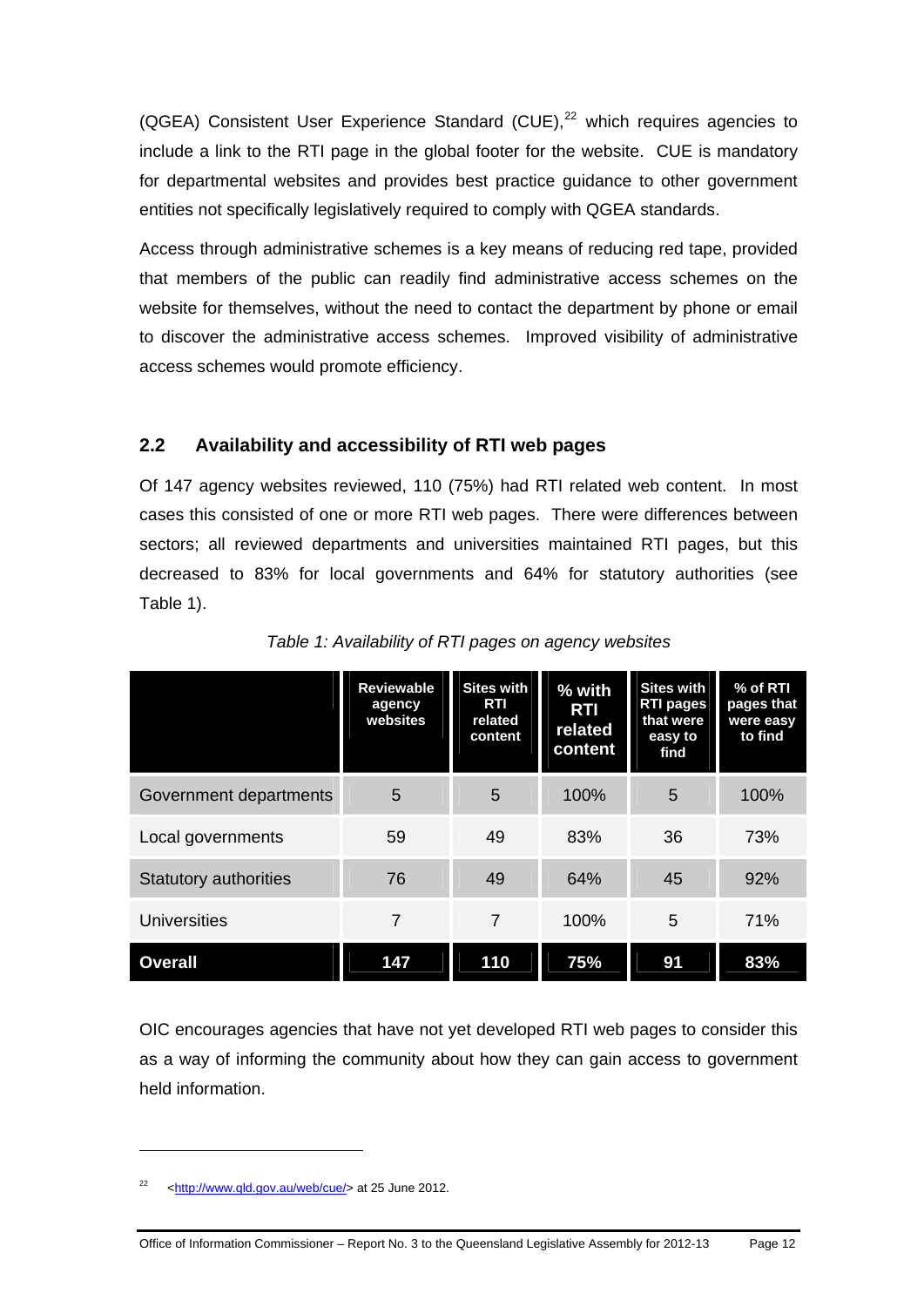The majority (83% overall) of agencies with RTI related content on their web pages provided easy access to these pages, often via a direct link from the agency's home page. The 5 government departments that were audited in depth all had easily accessible RTI information. Audits of other sectors indicated some opportunities for improvement: a search engine was required to find RTI information on both local government websites audited individually (Brisbane City Council and Gold Coast City Council), 4 statutory authority sites and 2 university sites.

Agencies that were the subject of the individual desktop audits and were notified directly about this issue responded positively and have agreed to raise the visibility of the RTI pages through more direct links.

### <span id="page-18-0"></span>**2.3 Information about administrative access schemes**

Information about administrative access schemes was not presented on RTI pages as consistently as information about publication schemes and disclosure logs.

Statutory authorities could make improvements in this area: of the 49 statutory authorities with RTI web pages, 32 (65%) provided information about the option of obtaining information via administrative access arrangements.

This issue was also noted for university websites, with only a single agency (the University of Queensland) including information about administrative access schemes on its RTI pages (see Figure 2).



**Inclusions on RTI Pages (Universities)**

#### *Figure 2: Inclusion of elements of RTI information on university websites*

As many of the universities have administrative access schemes in place – for example, services for alumni to buy copies of academic transcripts and for potential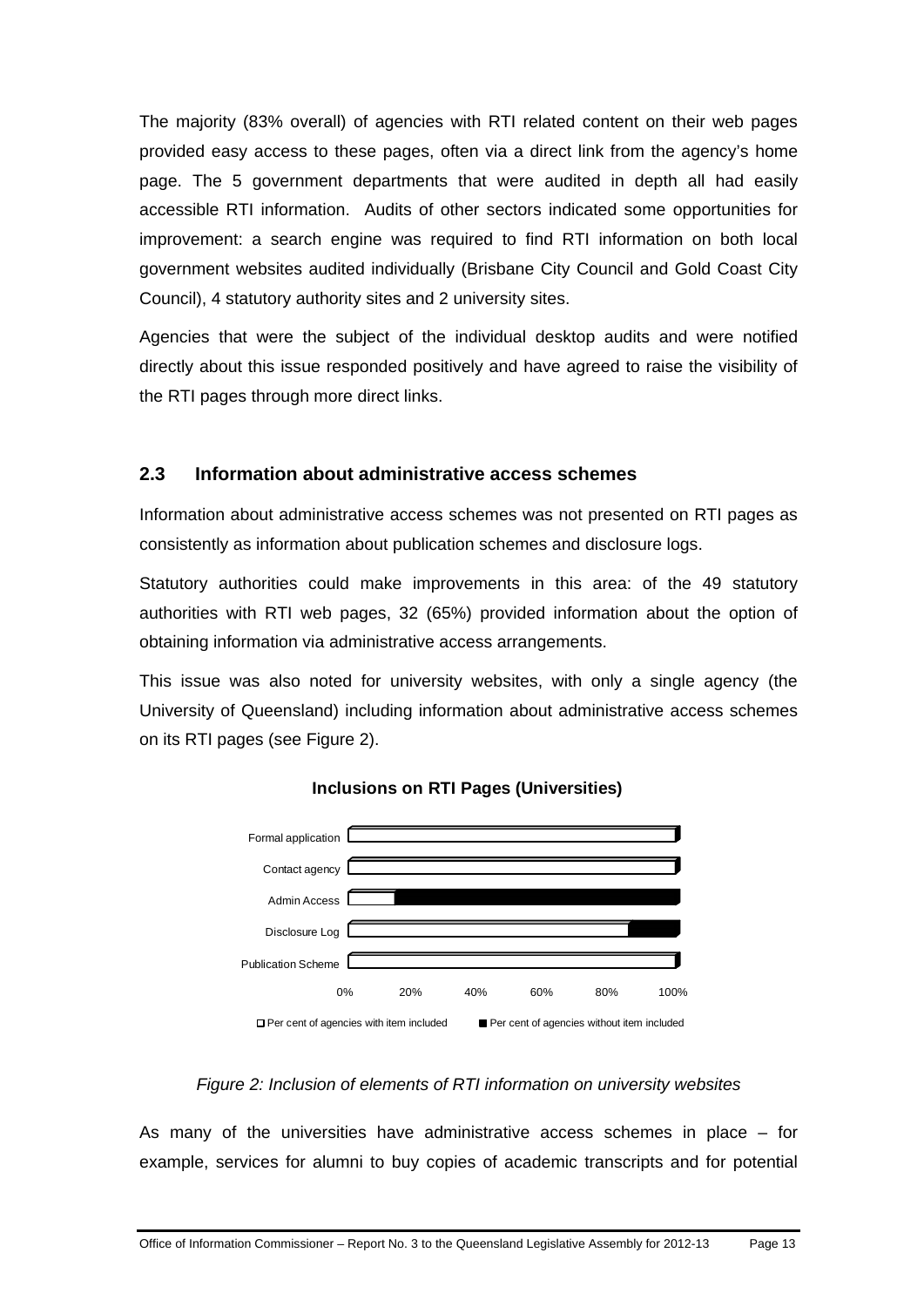employers and other educational institutions to validate degrees that have been conferred – there is scope for them to improve in this area.

## <span id="page-19-0"></span>**2.4 Information about formal application processes**

There was variation in the approach taken by agencies to communicating about making applications through formal legislative processes.

Of the RTI pages that were assessed for how well they provided information about making a formal application, 95% contained some information about application processes. However, in 26% of cases, the information provided was inaccurate or incomplete.

Some of the qualitative issues identified were:

- missing information about options for internal and external review
- incorrect or missing information about application costs; and
- no link to the government approved access and amendment application forms.

Agencies need to ensure that information provided about the application process, cost, timeframes, review rights and review period is accurate and up to date.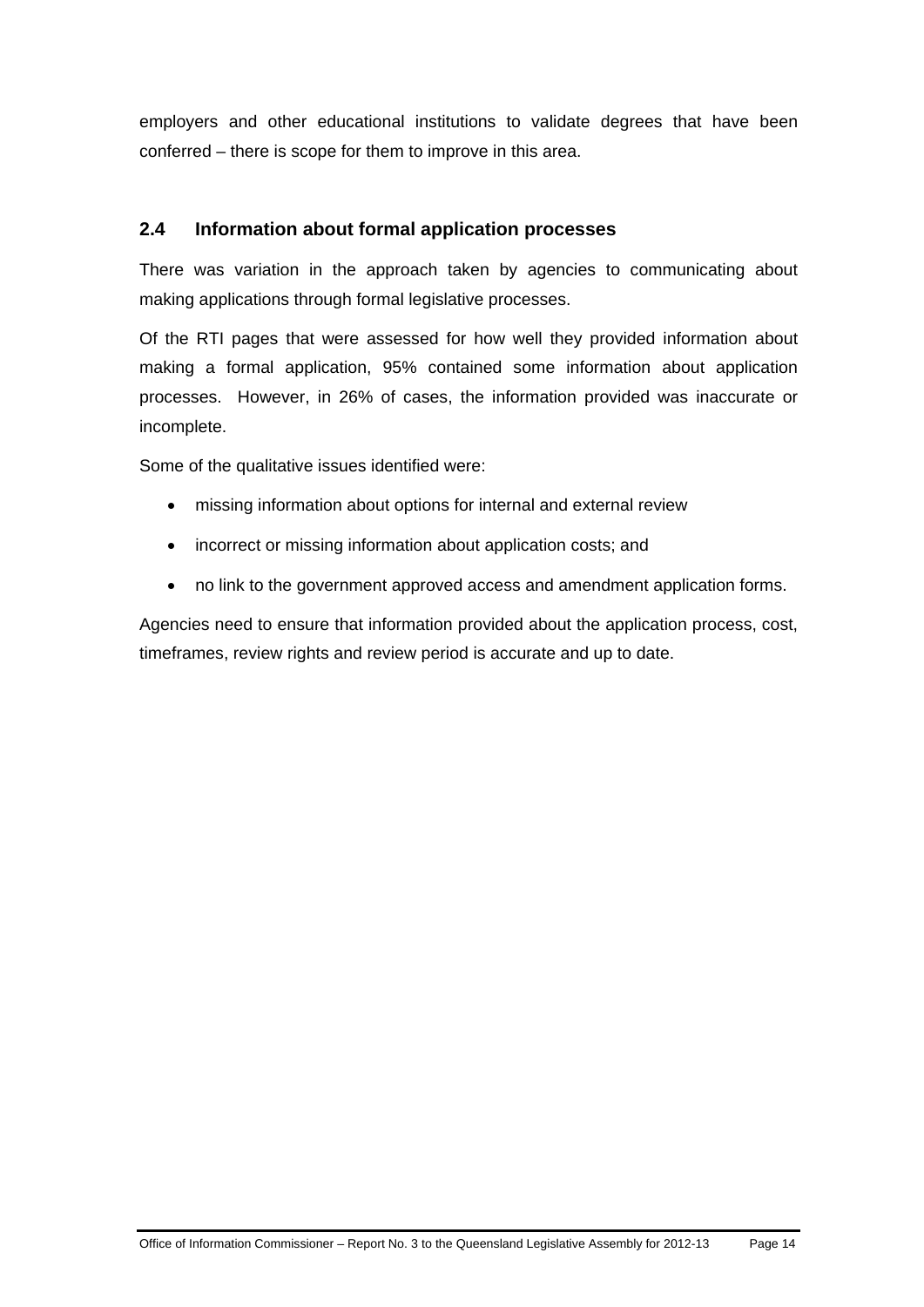### <span id="page-20-0"></span>**Quick facts**

- 67% of the reviewed agency websites included a publication scheme. In general, publication schemes were easy to locate.
- The proportion of agencies with a publication scheme was higher for departments and universities (100%) than for local governments (68%) and statutory authorities (62%).
- The majority of agencies were using the seven classes set out in the Ministerial Guidelines to structure publication schemes.
- Classes dealing with policies, services and general information about the agency were generally well-populated; classes dealing with priorities, decisions, lists, and finances (particularly contracts, tenders and procurement activities) could be improved.
- Publication schemes were not always accurate and up to date; for example, nearly 20% of statutory authority publication schemes contained documents that were out of date $^{23}$  $^{23}$  $^{23}$  or links that were broken.
- Many sites did not provide details about accessing documents in alternative formats and/or did not contain sufficiently clear information about terms and conditions, including charges.
- While general feedback and complaints processes were commonly provided, less than half of the websites specifically enabled a complaint to be made when information in the publication scheme was not available.

## <span id="page-20-1"></span>**3.1 Background**

 $\overline{a}$ 

Section 21 of the RTI Act requires that all agencies, other than excluded entities, must have a publication scheme. The publication scheme is required to set out the classes of information that the agency has available and the terms on which it will make that information available. Section 21(3) of the RTI Act requires an agency to ensure that

<span id="page-20-2"></span><sup>23</sup> For example, documents referring to the *Freedom of Information Act 1992* were considered out of date.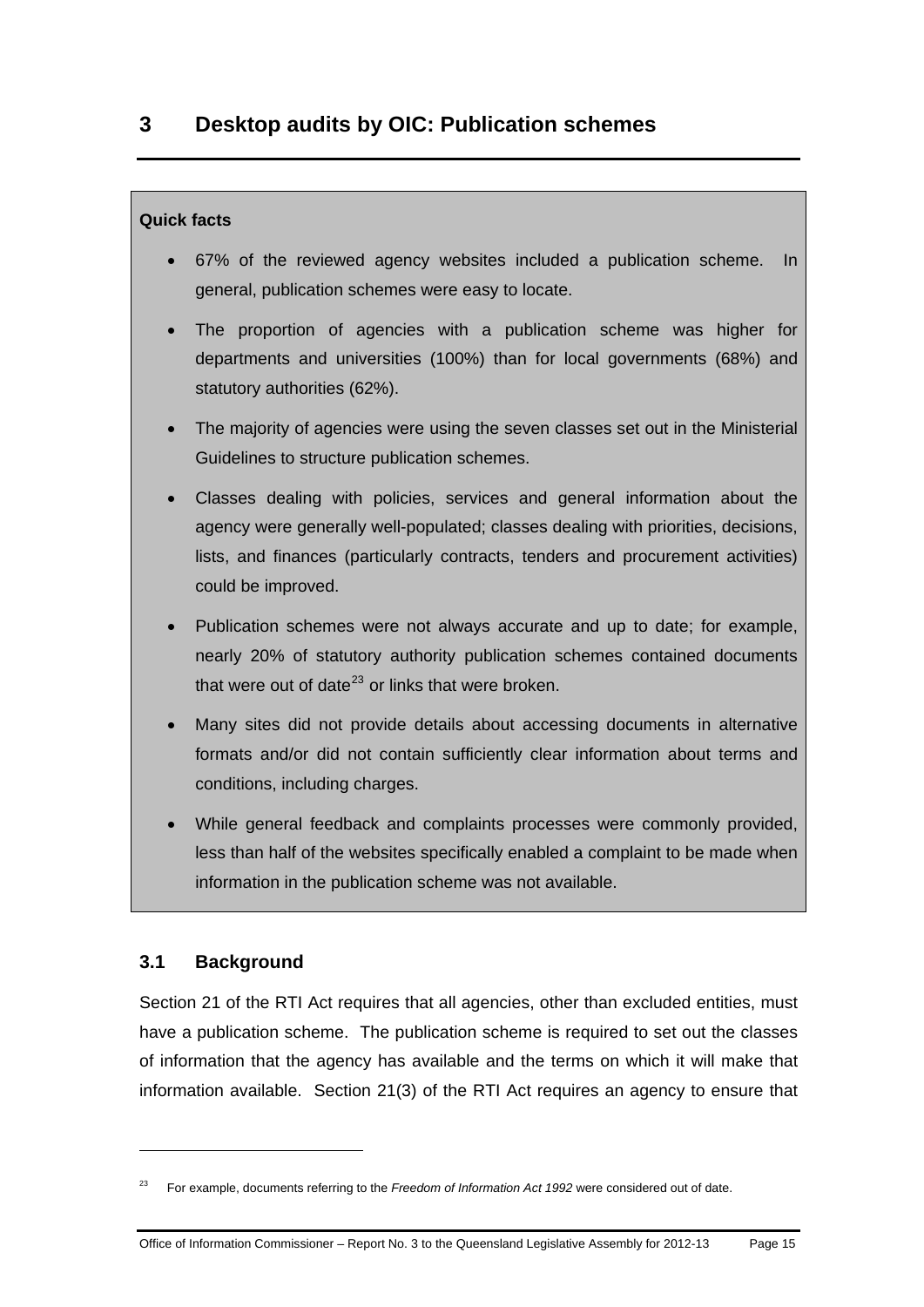its publication scheme complies with guidelines as published by the Minister (Ministerial Guidelines).

Under the Ministerial Guidelines, the agency is encouraged to publish as much information as possible. The Ministerial Guidelines specify seven classes of information. $24$  In considering what to include in their publication schemes, agencies should assess documents against three key criteria: the information included must be significant; appropriate for release; and accurate.

Information should be published routinely and where possible, access to it should incur no charge. Publication schemes should be regularly reviewed to ensure information on the publication scheme is current and up to date. Publication schemes should be easy to use and information rich to encourage the wider community to use publication schemes as a key resource tool.

According to the Ministerial Guidelines, information in the publication scheme should be easily accessible through the agency's web site. Preferably, the links on the publication scheme web-page will access the document in full. If that is not possible<sup>[25](#page-21-2)</sup> or if alternative access is required, the mechanism for obtaining a copy of the document should be clearly set out and requests should be quickly actioned.

In addition, the Ministerial Guidelines require agencies to set out how to make a complaint when information included in the publication scheme is not available.

### <span id="page-21-0"></span>**3.2 Availability and accessibility of online publication schemes**

Of the 147 websites that were audited, 99 (67%) had an online publication scheme; this included all the Departments reviewed in depth (5), 68% of local governments (40), 62% of statutory authorities (47) and all universities (7). There was a significant increase in the number of local government online publication schemes since the previous scan, from 26 to 40.

Most publication schemes were easy to locate on agency sites within 2-3 clicks from the agency homepage.

 $\overline{a}$ 

<span id="page-21-1"></span><sup>&</sup>lt;sup>24</sup> About Us, Our Services, Our Finances, Our Priorities, Our Decisions, Our Policies, Our Lists.<br><sup>25</sup> For example, if the document is too large.

<span id="page-21-2"></span>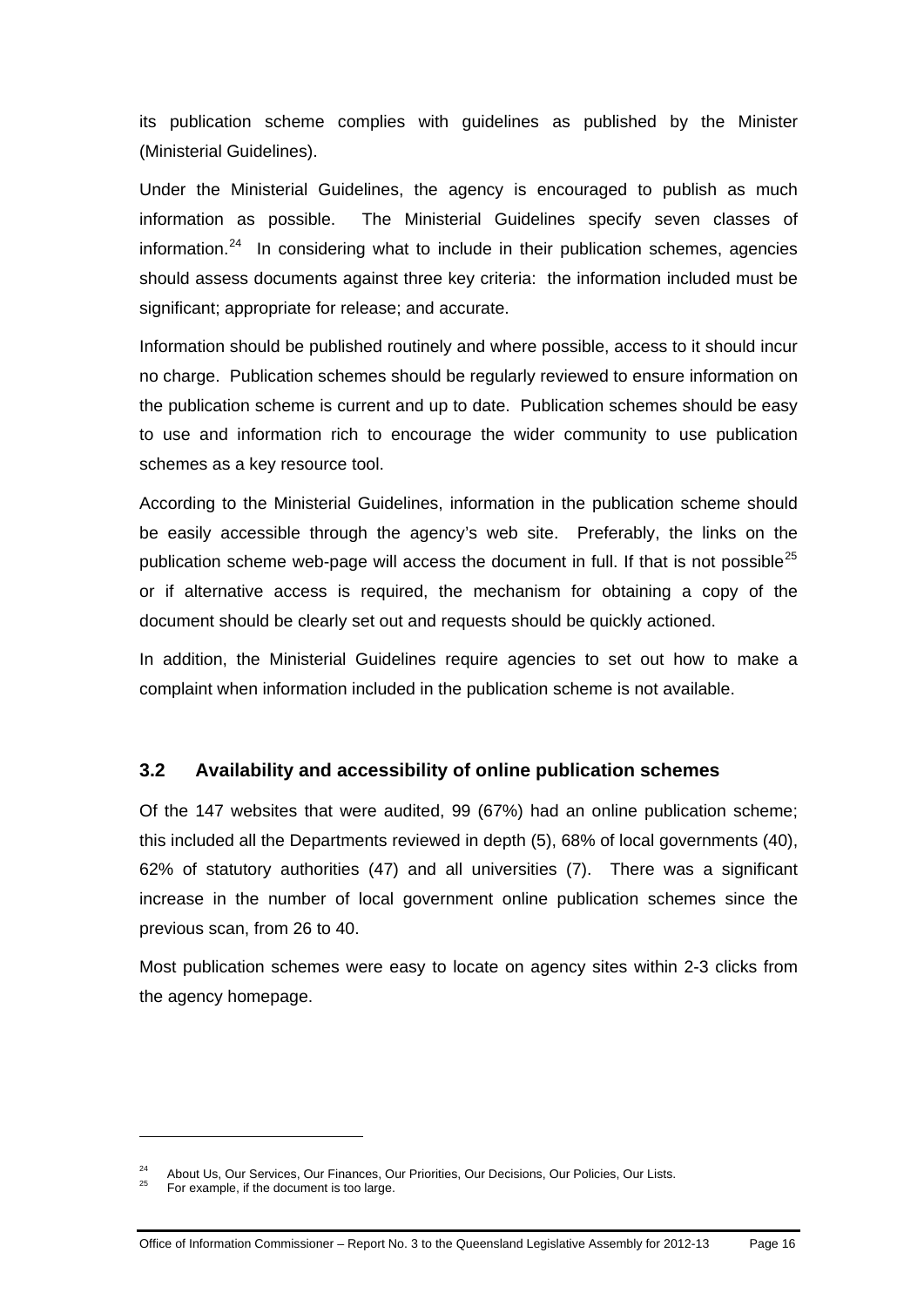## <span id="page-22-0"></span>**3.3 Structure and content of publication schemes**

Ministerial Guidelines require publication schemes to include information that is *significant* and *appropriate*.

Desktop audits found variance in the extent to which each class of information was populated with significant documents. Classes were assessed as compliant if significant information required by the Ministerial Guidelines was published, as in progress if some information required was missing, and as non-compliant if the class did not exist or did not contain any of the information required.

The majority of agencies used the seven classes outlined in the Ministerial Guidelines. Publication schemes were generally better populated in classes covering policies and procedures ('Our policies'), services ('Our services') and general information ('About us').

The Legal Services Commission (LSC) offered examples of good practice in other classes such as 'Our priorities' and 'Our lists'. Under 'Our priorities', LSC included documents such as monthly performance reports in relation to complaints, compliance audits, research and community legal education activities. LSC also published the Queensland Discipline Register in the 'Our lists' class. OIC considers these to be excellent examples of the push model and ones that could be applied generally by registration boards to professional disciplinary matters.

The university sector provided an exemplary approach in the class 'Our policies' with all seven universities compliant in this class; this was achieved in most cases by linking from the publication scheme to up-to-date, well-structured policy banks with search facilities.

More information could be published in classes of information dealing with planning and performance ('Our priorities'), governance and decision making ('Our decisions'), registers ('Our lists'), and particularly in providing information about contracts, tenders and procurement activities ('Our finances').

Although overall 'Our decisions' was a class that could be improved, the university sector provided examples of good practice:

 Queensland University of Technology (QUT) had a policy on public access to its committees' documents, and made committee papers and minutes available for the key decision-making groups, Academic Board and Council.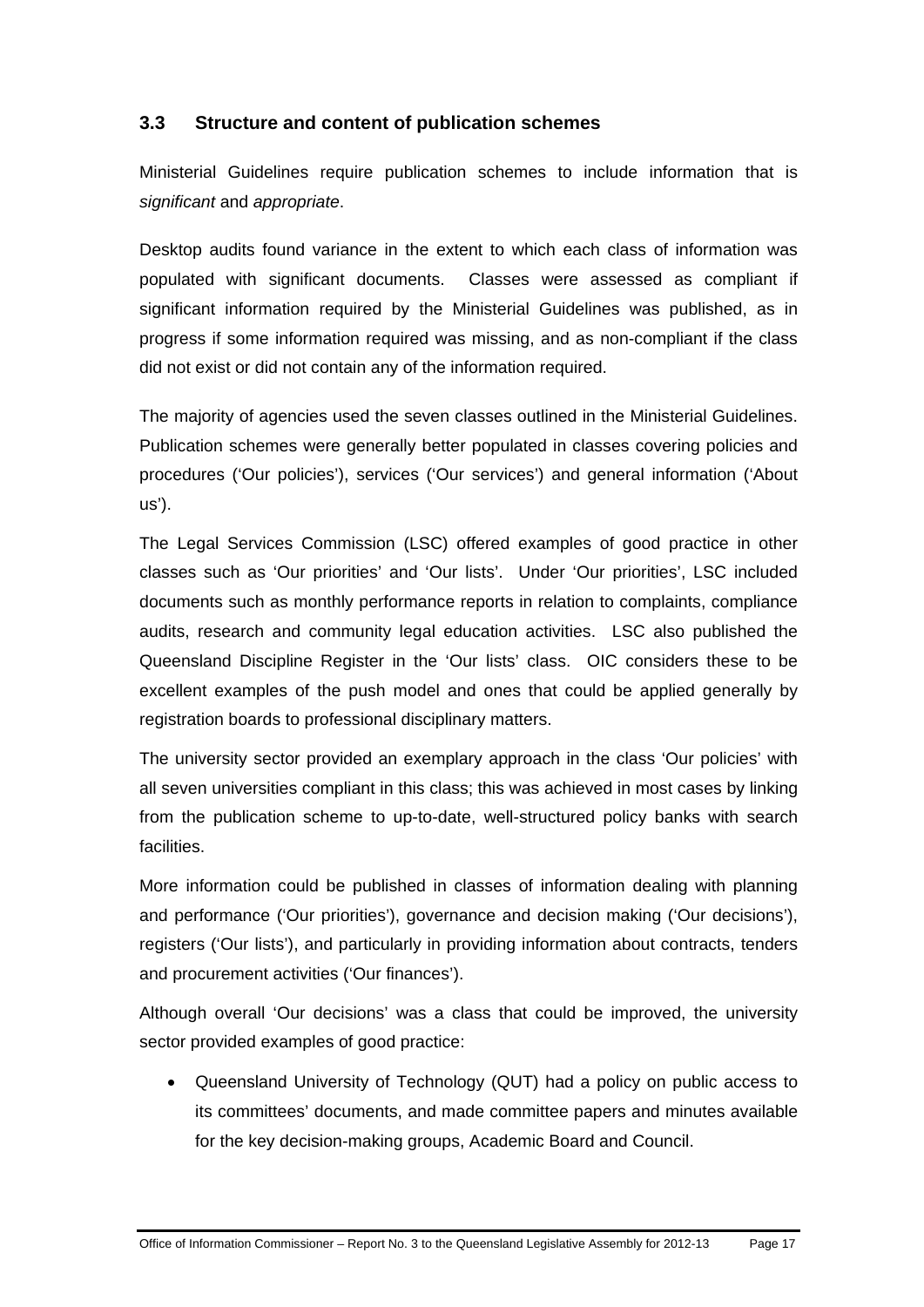The University of Queensland (UQ) provided email notifications when new Academic Board papers were available online.

Financial information, and in particular information about procurement, was identified by OIC as a key area for improvement. OIC noted that the Queensland Police Service had improved performance in this class by providing direct links to the state government eTenders website; this is an approach that many other agencies could consider. Gold Coast City Council's publication scheme linked to a tenders page that provided a good example of the kinds of information that should be included in this class.

Only 17% of statutory authority publication schemes in the aggregate scan were found to be compliant in relation to publication of procurement information (see Figure 3).



**Publication scheme compliance (statutory authorities)**

Class with documents Class with some documents Class named, contained no documents No class

*Figure 3: Population of publication scheme classes on statutory authority websites* 

Similarly, the aggregate scan of universities indicated a high level of compliance across all other classes, but 6 of 7 were still in progress in relation to procurement information (see Figure 4). One university was also non-compliant on budget information.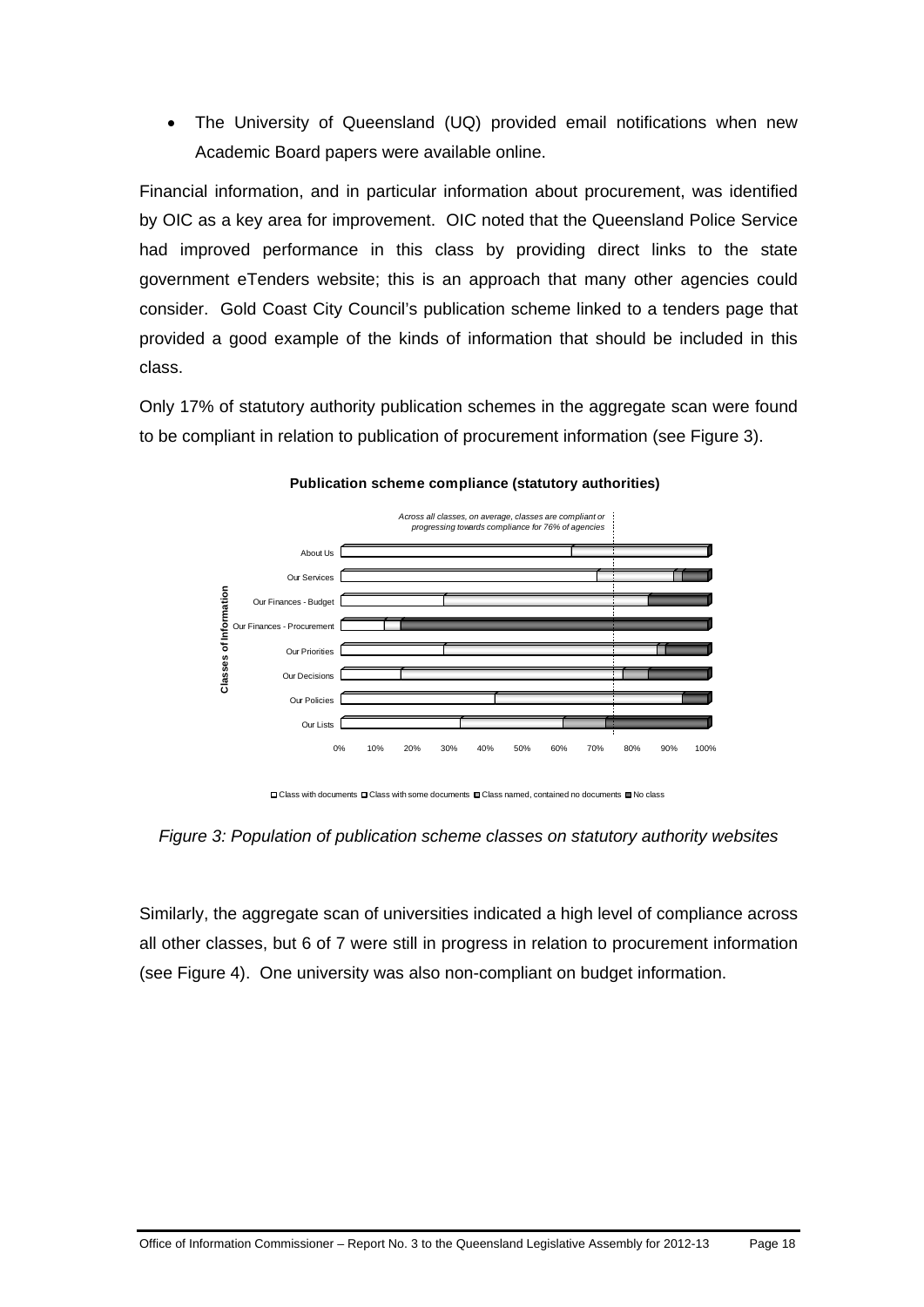#### **Publication scheme compliance (universities)**



Class with documents Class with some documents Class named, contained no documents No class

*Figure 4: Population of publication scheme classes on university websites* 

Agencies that have received feedback and recommendations directly from OIC about publication across the seven classes have generally accepted the recommendations, and stated a commitment to update their publication schemes. OIC encourages all agencies to review the extent to which the classes in their publication scheme are populated with significant documents as required by the Ministerial Guidelines.

#### <span id="page-24-0"></span>**3.4 Currency of publication scheme**

Under the Ministerial Guidelines, publication schemes should be regularly reviewed to ensure information is current and up to date.

Of the five government departments reviewed in depth, four departmental publication schemes provided information demonstrating the published documents were up-to-date. One did not publish currency information on their publication scheme so the issue as to whether that information was current could not be assessed.

Currency of publication schemes was not assessed in the aggregate scan of local government websites.<sup>[26](#page-24-1)</sup> Desktop audits showed that 9 of 47 (19%) of the statutory authority publication schemes contained documents that were out of date or contained links that were broken.

 $\overline{a}$ 

<span id="page-24-1"></span>See Appendix 3 for information about the scope of the sector reviews.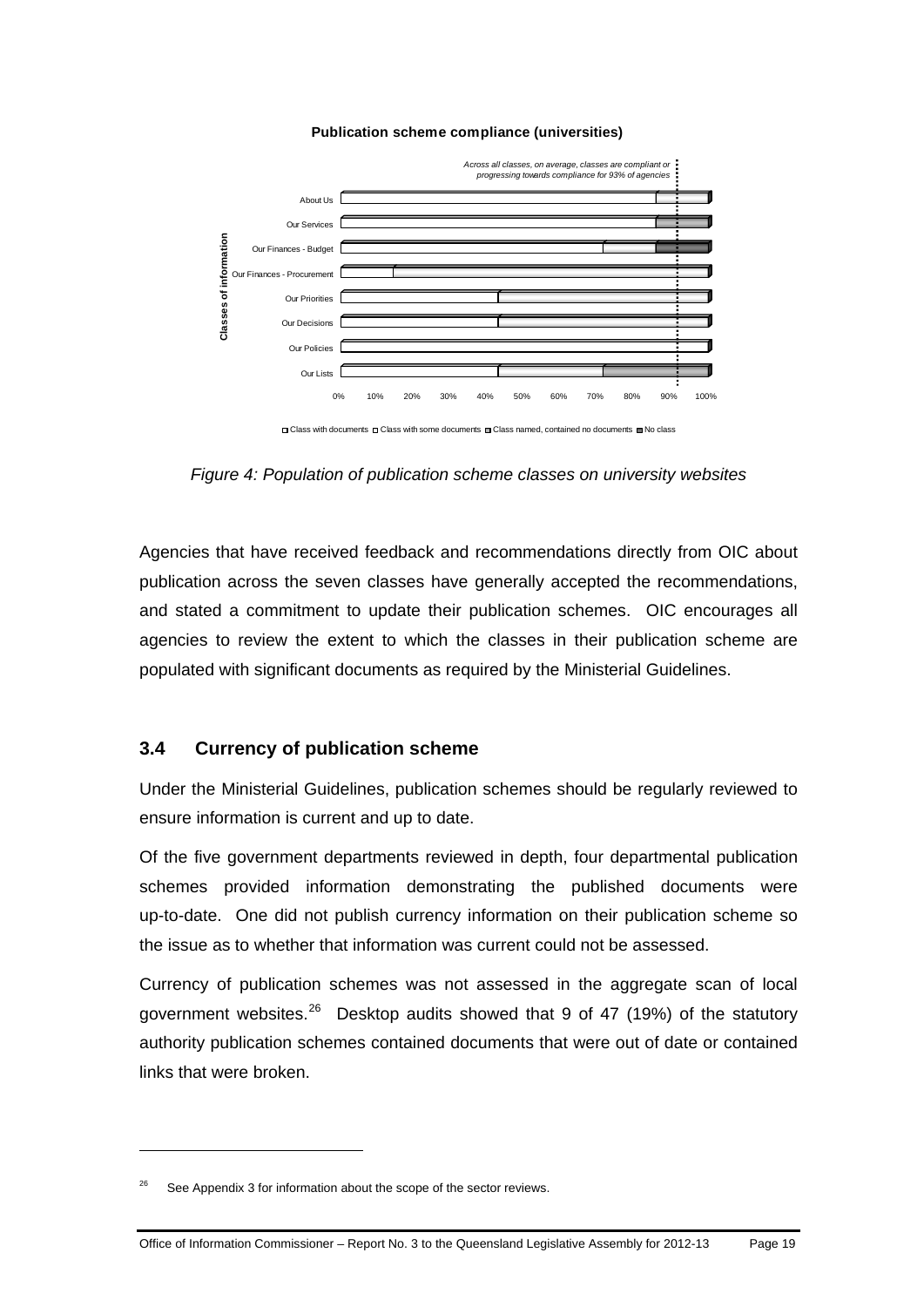Currency was also an issue with some university publication schemes; several university sites included links to out-of-date annual reports and to the Australian Universities Quality Agency (AUQA), which was replaced by the Tertiary Education Quality and Standards Agency (TEQSA) in January 2012.

OIC has recommended that agencies review their publication schemes to ensure information is up to date. Where agencies have been notified of this issue they have responded positively. For example, Queensland Police Service (QPS) fixed broken links and out of date content identified in previous audits, and also indicated in progress reports they anticipated dedicating more staffing to maintenance.

## <span id="page-25-0"></span>**3.5 Providing information in alternative formats**

Under the Ministerial Guidelines, in the interest of equitable access to information by the broader community an agency should provide access to documents in alternative formats upon request (e.g., a print copy could be provided if documents in PDF format could not be viewed).

OIC's desktop audits found that 4 of the departments, 30 of statutory authorities, and 2 of the universities (80%, 64% and 29% respectively) were compliant in providing information about accessing documents in an alternative format.

OIC recommends that agencies ensure documents can be accessed in alternative formats if requested.

### <span id="page-25-1"></span>**3.6 Information about terms and conditions, including charges**

Section 21(1)(b) of the RTI Act stipulates that publication schemes must include the terms on which information will be made available, including any applicable charges.

All of the departments' publication schemes reviewed provided information about terms of access and charges. The review of statutory authority publication schemes found that most commented that the information published was '*routinely available*', but did not provide other terms or state that the information was free of charge. Less than half of the university publication schemes offered information about terms of access and charges. Neither of the two local government publication schemes audited in depth provided information of this kind.

OIC has recommended that agencies review their publication schemes to ensure they set out any terms and charges for the provision of information, as required by the legislation.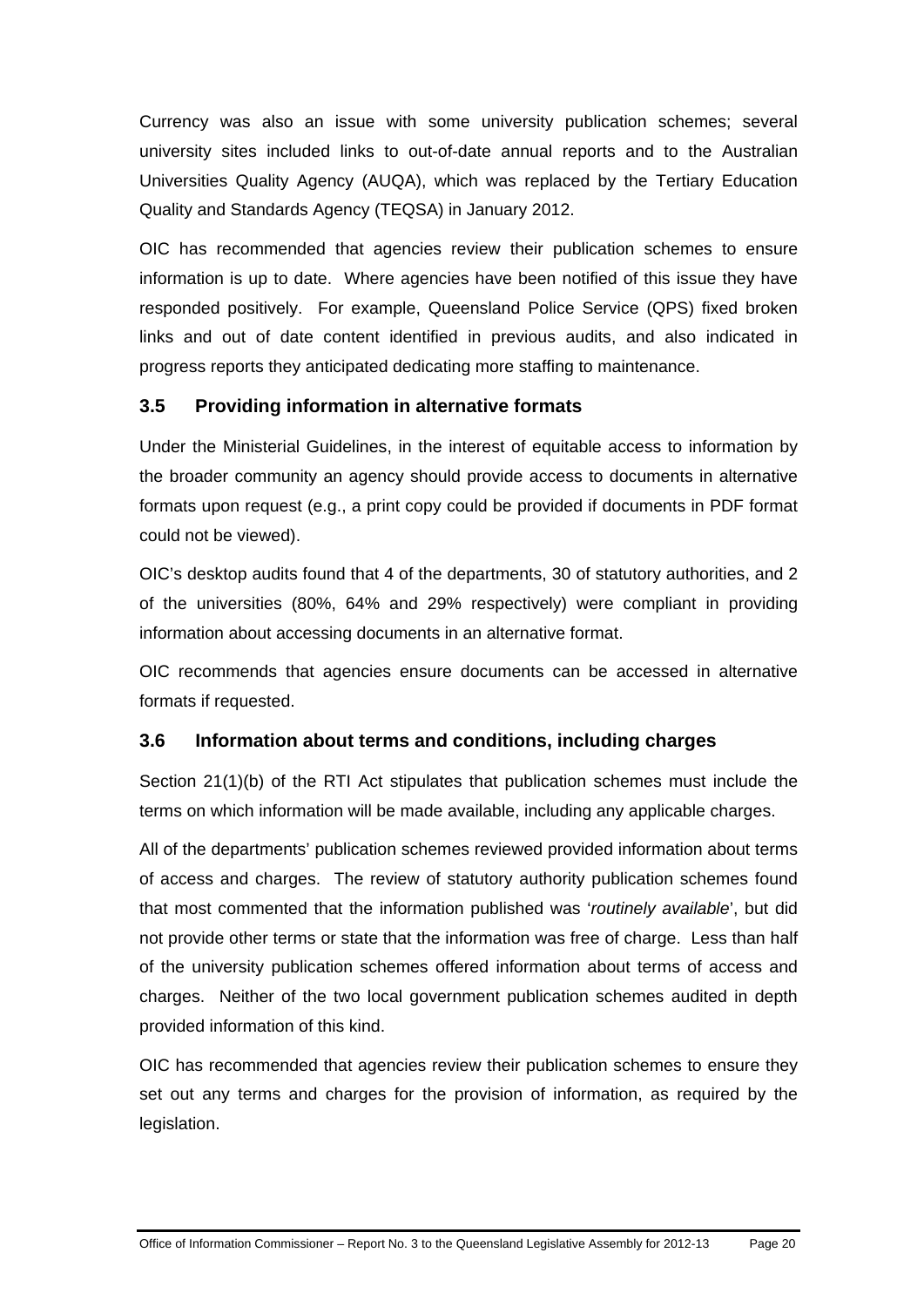## <span id="page-26-0"></span>**3.7 The right to make a complaint about the publication scheme**

Under the Ministerial Guidelines, agencies must implement a procedure which sets out how to make a complaint when information included in the publication scheme is not available.

Desktop audits found that most publication schemes – 80% of departments, 87% of statutory authorities and 71% of universities – contained information about a general complaints policy and procedure, but few agencies had a specific complaints process dealing with inaccessible publication scheme information.

The exceptions to this were the five government departments assessed in depth; 80% of these had a complaints process specific to the publication scheme. In contrast 46% of the statutory authorities and 28% of the universities had complaints processes specific to the publication scheme. One out of the two local governments assessed in depth (Gold Coast City Council) had a complaints process specific to the publication scheme.

OIC recommends that agencies review publication schemes to ensure they describe how to make a complaint if information in the publication scheme is unavailable, as required by the legislatively mandated guidelines.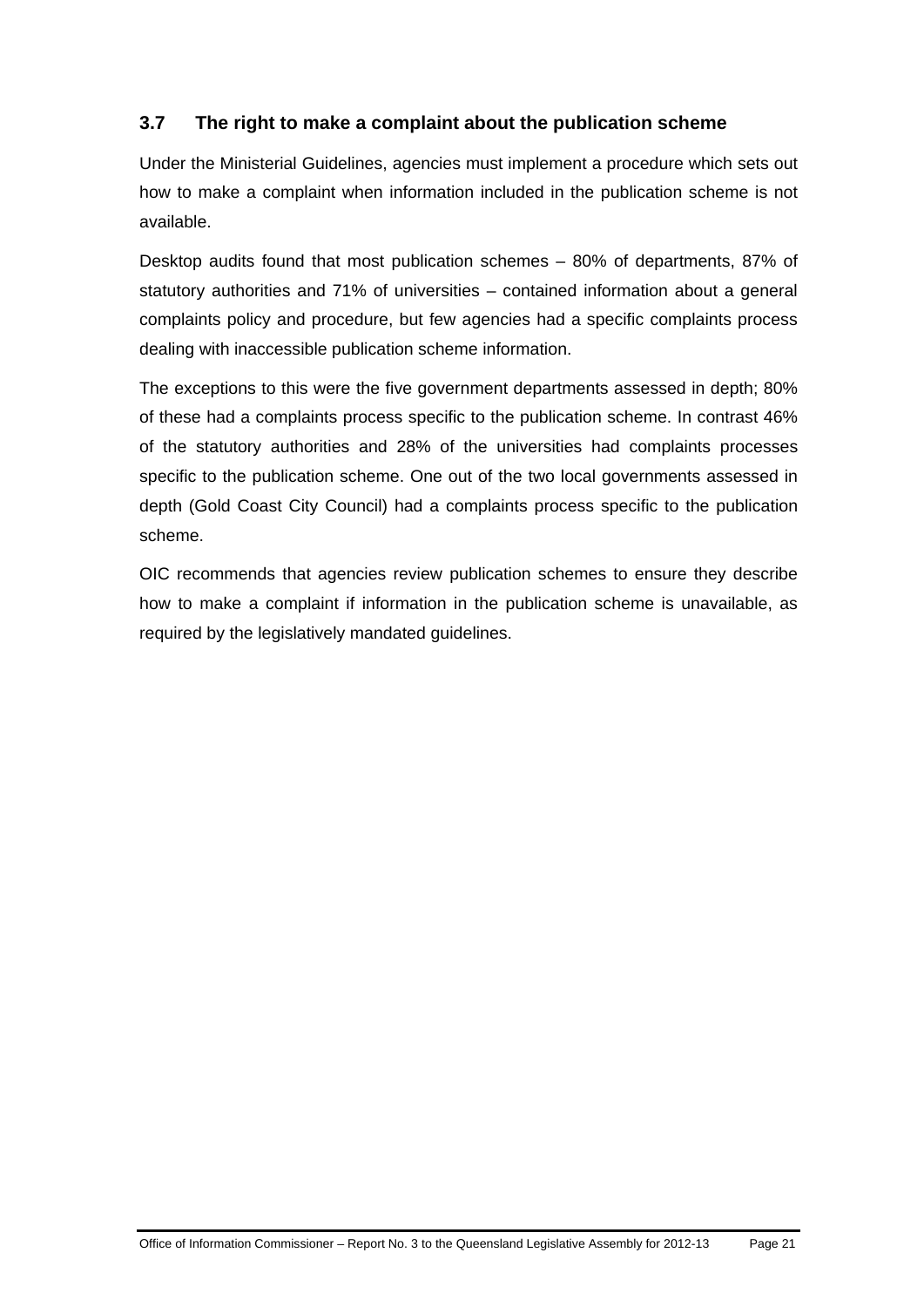#### <span id="page-27-0"></span>**Quick Facts**

- 66% of the agency websites reviewed made mention of a disclosure log.
- Some disclosure logs were hard to find, requiring a search engine or a long process of navigation from the home page. In some cases they could not be located at all. For example, 22% of the statutory authorities' websites mentioned a disclosure log, but a disclosure log could not be located.
- Agencies could better populate disclosure logs with information released under the RTI Act; many disclosure logs were empty or contained very few documents.
- Depending upon the agency and sector, rarely more than 50% of material released under the RTI Act was published in disclosure logs.
- Compliance was high with requirements about how documents were to be published in the disclosure log. For example, agencies complied with requirements to provide direct download of the documents and/or alternative access methods, provide accompanying text, and protect the personal information of applicants.

### <span id="page-27-1"></span>**4.1 Background**

A disclosure log is a web page or a hard copy document containing, at the least, a list of documents that an agency has already released under the RTI Act. Disclosure logs are an important strategy for proactive disclosure of information. The rationale for disclosure logs is that if one person has expressed an interest in documents containing information other than their own personal information, then these same documents might be of interest to the wider public. Disclosure log content can also be used by agencies to identify information that could be included in publication schemes.

If an agency maintains a disclosure log, the RTI Act and Ministerial Guidelines set out requirements for its operation. Where a document is not directly accessible through the disclosure log, the disclosure log must contain information describing the document and method of accessing it. Agencies must not include a copy of a document in a disclosure log if it contains the personal information of the applicant to which access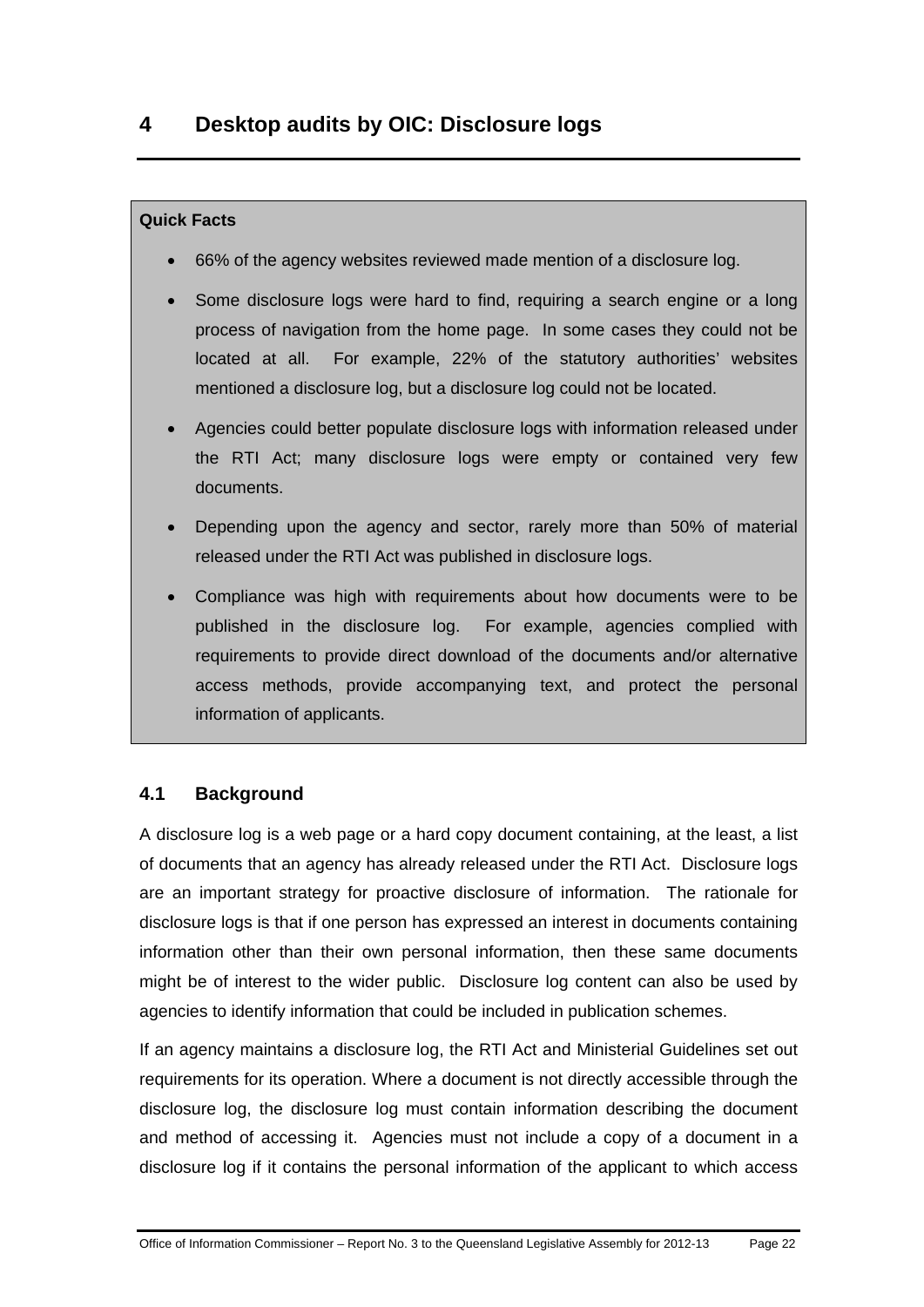was originally granted. The Ministerial Guidelines also list specific types of information that should not be included in a disclosure log.

## <span id="page-28-0"></span>**4.2 Availability and accessibility of disclosure logs**

OIC found that 97 of the 147 agency websites reviewed (66%) had content relating to a disclosure log on their website.

All departments and universities reviewed had a disclosure log. All departmental disclosure logs were very easy to locate, usually 1-2 clicks from the agency home page.

University disclosure logs were hard to find on 2 of 7 sites, requiring 4-5 clicks from the homepage or use of a search engine; there is scope for these universities to improve the visibility of their disclosure logs.

The number of local governments with disclosure log content was 40 (68%) in June 2012. This had increased from 28 in July 2010, a very positive step for the local government sector.

Out of the 45 statutory authorities reviewed, 41 mentioned an agency disclosure log. Four statutory authorities did not make any reference to a disclosure log. OIC noted that for the 41 statutory authorities mentioning a disclosure log, only 30 disclosure logs could be located. 29 of these were easily accessible while 1 could only be discovered through the use of a search query. For the other 11 statutory authorities, the disclosure logs were mentioned but could not be located on the websites.

OIC encourages agencies without a disclosure log to consider this channel for publishing information already released in response to an RTI Act application.

Disclosure logs should feature prominently on an agency's website so that they can be easily found.

## <span id="page-28-1"></span>**4.3 Populating disclosure logs**

Disclosure logs were not well populated with information.

Depending upon the agency and sector, the proportion of material published in disclosure logs across all agencies in that sector was as low as 8% of the material released by the agency under the RTI Act, and rarely exceeded 50%. Many disclosure logs contained nothing.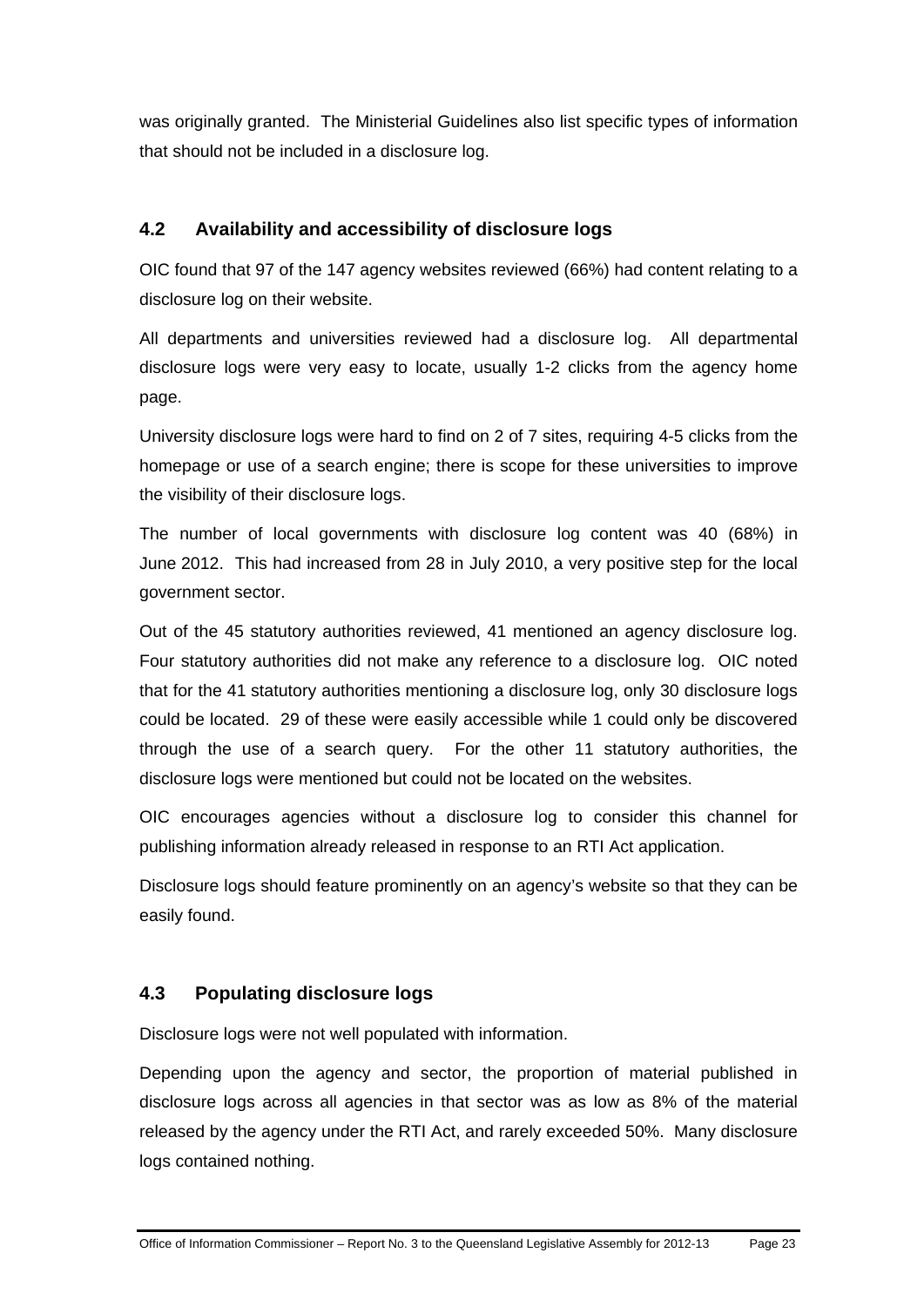The content of local government disclosure logs was not assessed in detail as part of the aggregate audit. In the case of the two local government agencies audited individually, neither maintained a disclosure log. Both agencies released a large amount of material in response to RTI Act applications. The majority of pages reviewed by Brisbane City Council in 2009-10 (38,922 pages) were for 325 applications for information under the RTI Act (95% of all pages reviewed by the Brisbane City Council, 91% of applications received). Gold Coast City Council dealt with 80,900 pages of material as part of 222 applications that were primarily made under the RTI Act (176 applications, 79%). As the two agencies handled many applications and had released large amounts of material under the RTI Act, both were encouraged by OIC to publish a disclosure log.

Of 45 statutory authorities in the aggregate scan,  $27$  5 (11%) had no disclosure log at all, while 26 (58%) had a disclosure log that could not be found or once found, contained no information. Just 6 agencies had a disclosure log with more than one RTI application included in it, leaving 8 with a single application listed. In 2009-10, these agencies collectively received 140 RTI applications and considered 28,966 pages in relation to them. By May 2012, these agencies had released 2,687 pages in relation to 34 applications; this represented just 24% of the applications and 9% of the pages considered.

Of the 7 universities' disclosure logs, 4 (57%) contained a single application and 3 (43%) were completely unpopulated, despite these universities handling a total of  $25^{28}$  $25^{28}$  $25^{28}$ RTI applications during the time period being assessed.

Desktop audits do not assess the decisions made by agencies to publish or not publish documents in the disclosure log. Whilst the RTI Act gives agencies the discretion not to include in a disclosure log all information that has been released, agencies are encouraged to adopt a pro-release bias and exercise this discretion in a way that is consistent with the broader objectives of the push model approach.

A number of agencies contacted concerning their low publication rate indicated that they had considered a larger number of applications for publication in their disclosure log but ultimately decided that publication would be contrary to the public interest.

However, low population statistics for disclosure logs also indicate a need for agencies to review their disclosure log systems and decision-making to ensure that a pro-release bias is in operation.

 $\overline{a}$ 

<span id="page-29-1"></span><span id="page-29-0"></span><sup>&</sup>lt;sup>27</sup> This does not include the 4 statutory authorities assessed individually  $^{28}$  This represents 16% of all applications considered during this period.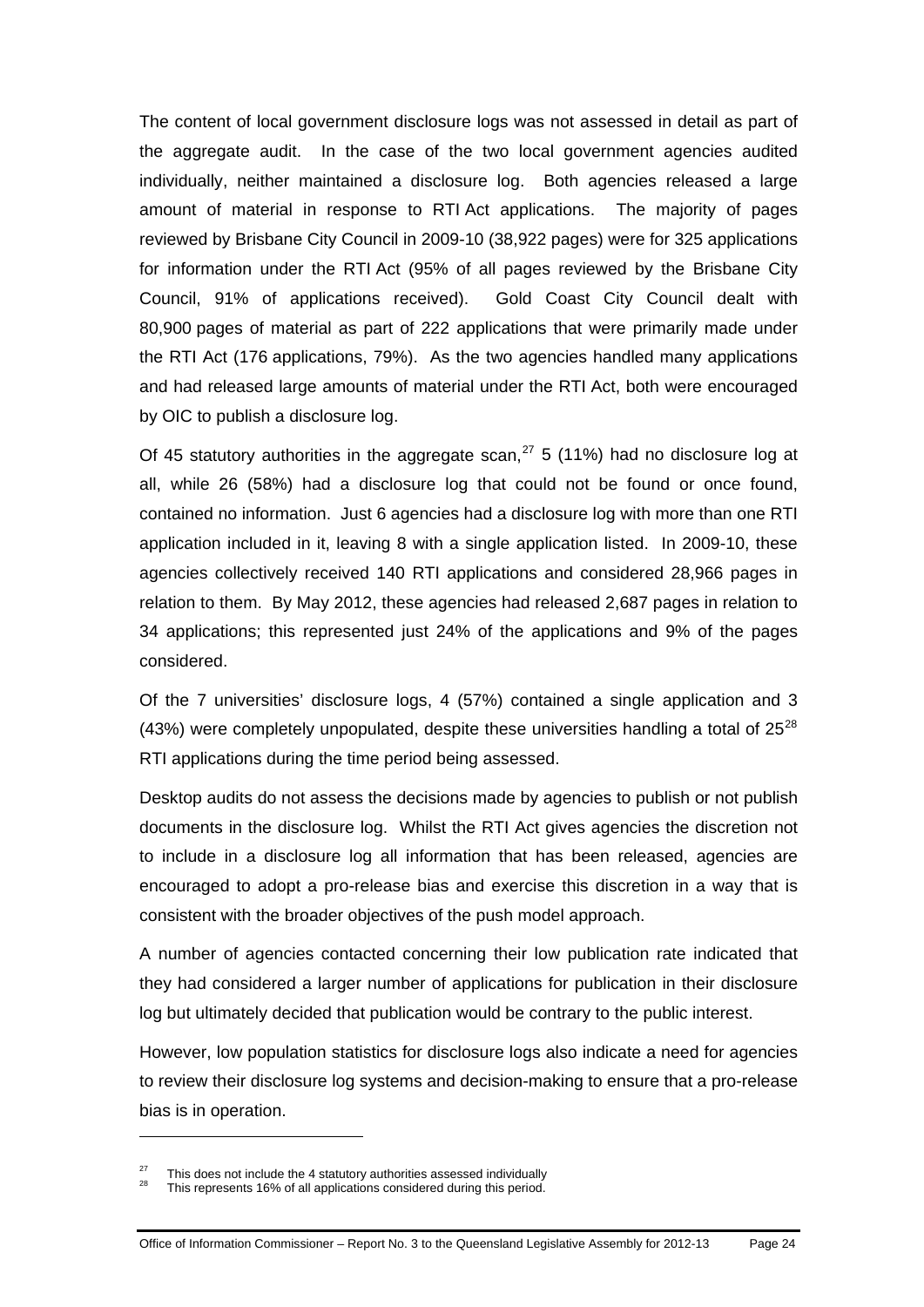## <span id="page-30-0"></span>**4.4 Explanatory text and alternative methods of access**

Under the Ministerial Guidelines, documents in a disclosure log should be accompanied by text that provides a summary of the document and the context; where documents are not available for download directly through the disclosure log, an alternative access method should be outlined.

Overall, there was a high level of compliance with these requirements; most agencies that did publish documents also provided text that would enable users to make decisions about accessing the documents. No agencies were identified that did not provide direct download of the documents and/or an alternative access method such as contacting the agency for hard copies.

OIC noted with concern that text on the disclosure logs of two departments suggested that only applications of 'significant interest' would be included. This introduced a qualification that is not part of the RTI Act or the Ministerial Guidelines. Open disclosure implies that agencies are not exclusively in a position to know what might be of significance to people. At the time of writing this report, one agency had responded to feedback from OIC about this issue, indicating that this limitation was not intended and would be remedied.

## <span id="page-30-1"></span>**4.5 Personal information of applicants**

Only documents that do not contain the personal information of the applicant may be published to a disclosure log. There was no evidence that personal information of applicants was being released inadvertently by agencies through disclosure logs.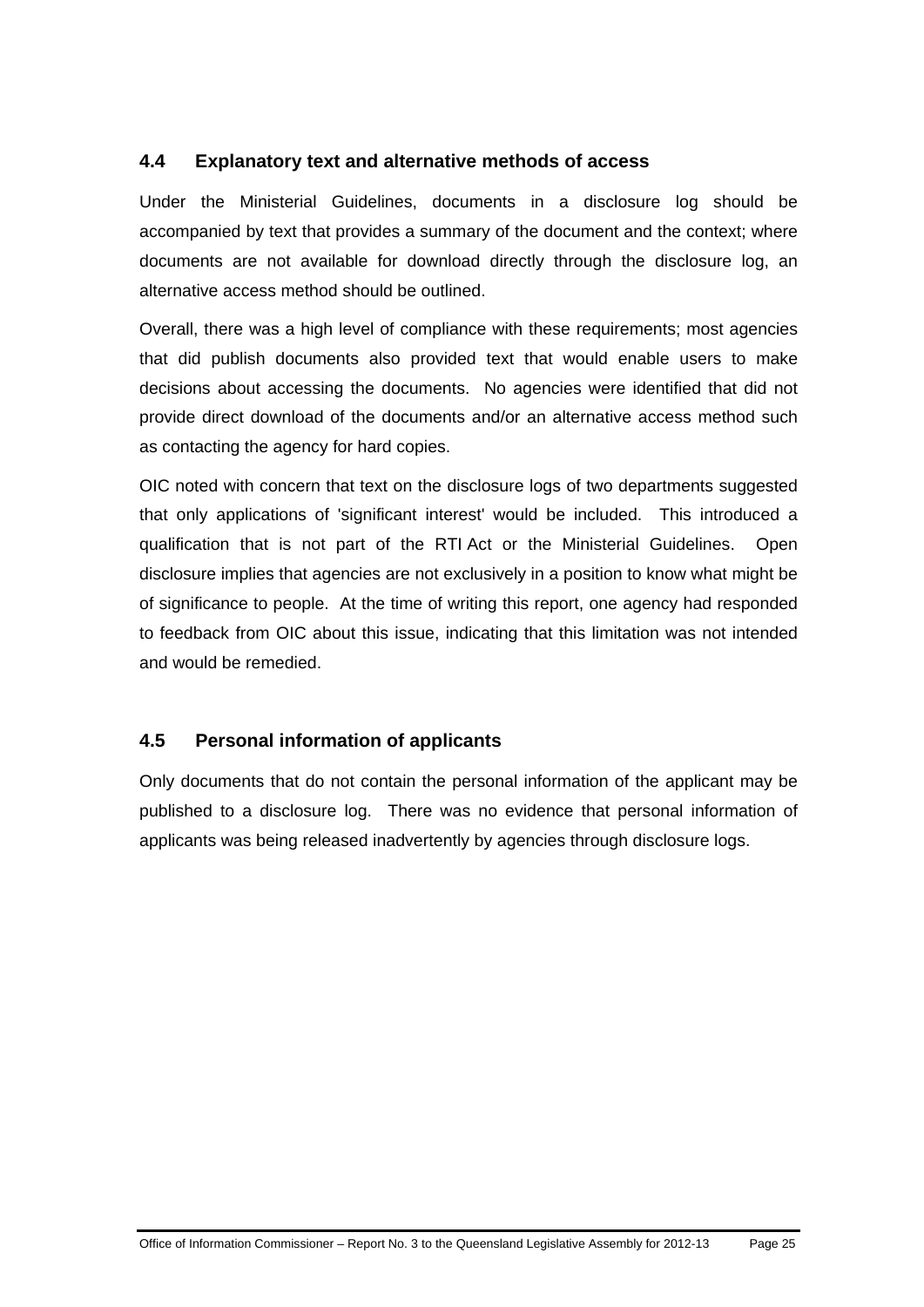#### <span id="page-31-0"></span>**Quick Facts**

- Almost all websites (99%) had one or more of:
	- o a privacy link in the web page footer
	- o a privacy statement
	- o a privacy plan or policy; or
	- o other information on personal information holdings and practices.
- Nearly all online forms were compliant with Information Privacy Principle 2 (IPP2).
- Email contact compliance was approached less consistently by agencies. A common practice was to link to global privacy statements, but the global privacy statements did not always cover the collection of personal information through email and internet.
- 46% of the agency websites reviewed had a privacy plan or policy.
- The quality of privacy plans varied, and not all were compliant with IPP5. Examples were found of plans that did not identify personal information holdings or referred to outdated legislation or standards.
- Although not a compliance issue, agencies could improve privacy plans or privacy web pages by including in them information about making privacy complaints.

### <span id="page-31-1"></span>**5.1 Background**

 $\overline{a}$ 

The *Information Privacy Act 2009 (Qld)* (IP Act) provides for the fair collection and handling of personal information in the public sector environment.

Information Privacy Principle 2 (IPP2)<sup>[29](#page-31-2)</sup> applies to an agency's collection of personal information from the individual. When an agency collects personal information from an individual, for example, either by giving the individual the capacity to contact the

<span id="page-31-2"></span>References to IPP2 should also be read as a reference to NPP1 in relation to Queensland Health.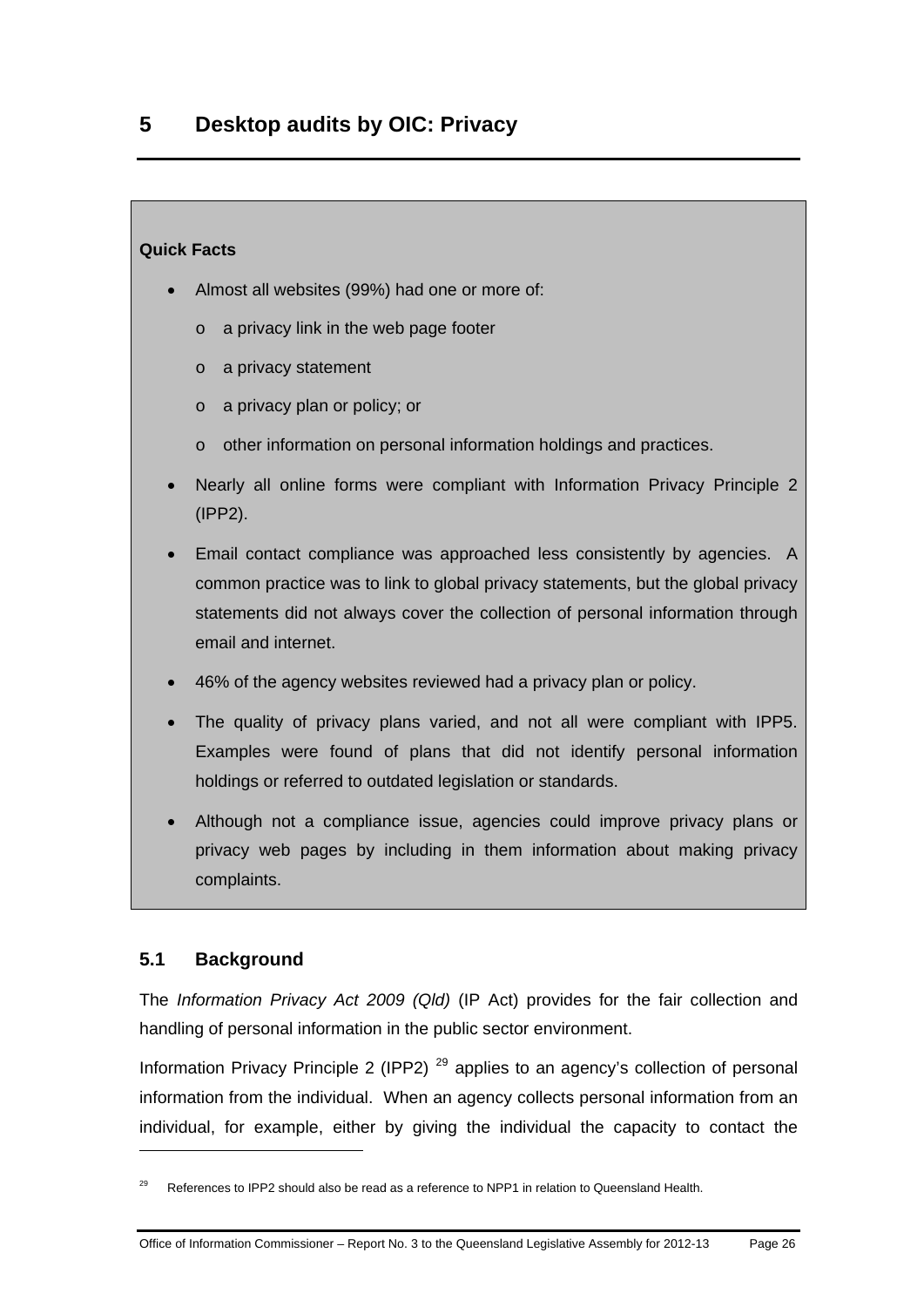agency by email or by completion of a form, IPP2 requires the agency to take all reasonable steps to ensure that individual is generally aware of the purpose of the collection, any law that might authorise or require the collection, and to whom the information would usually be disclosed. This commonly occurs through the inclusion of an information paragraph on the webpage or form, termed by OIC as a 'collection notice'. [30](#page-32-1)

Collection notices reassure individuals about the bona fides of the agency's collection practices. If forms can be downloaded and completed in hard copy, best practice is that the collection notice is on the form itself or readily accessible from the web page that contains the form. Agencies often provide email addresses through which citizens can communicate with the agency. Agencies collect names, email addresses and other personal information contained within the body of emails, and therefore need to provide collection notices. Best practice is to include the collection notice on the page containing the email link. As a lesser alternative, agencies can opt to provide a generic link to a privacy statement that covers email contact.

Information Privacy Principle 5 (IPP5) $31$  requires agencies to provide details about the types of personal information they hold, the use that is made of that information, and how an individual can access their personal information. Unlike under the previous privacy regime - Information Standard 42 (IS42) - the privacy principles do not obligate government agencies to have a privacy plan. Regardless, a privacy plan is a practical means for an agency to meet its IPP5 obligations.

### <span id="page-32-0"></span>**5.2 Profile of privacy information on agency websites**

The profile of information privacy in general on the websites was high, with most agencies having one or more of the following: a privacy statement; a privacy plan or policy; or other information on privacy (see Figure 5).

- o a privacy link in the web page footer
- o a privacy statement

 $\overline{a}$ 

- o a privacy plan or policy; or
- o other information on personal information holdings and practices.

<span id="page-32-1"></span><sup>&</sup>lt;sup>30</sup> The term 'collection notice' is not used in the IP Act. OIC uses the term 'collection notice' to denote information provided to an individual by a government agency that complies with IPP2 or NPP1.

<span id="page-32-2"></span>provided to an individual by a government agency that complies with IPP2 or NPP1.<br><sup>31</sup> References to IPP5 should also be read as a reference to NPP5 in relation to Queensland Health.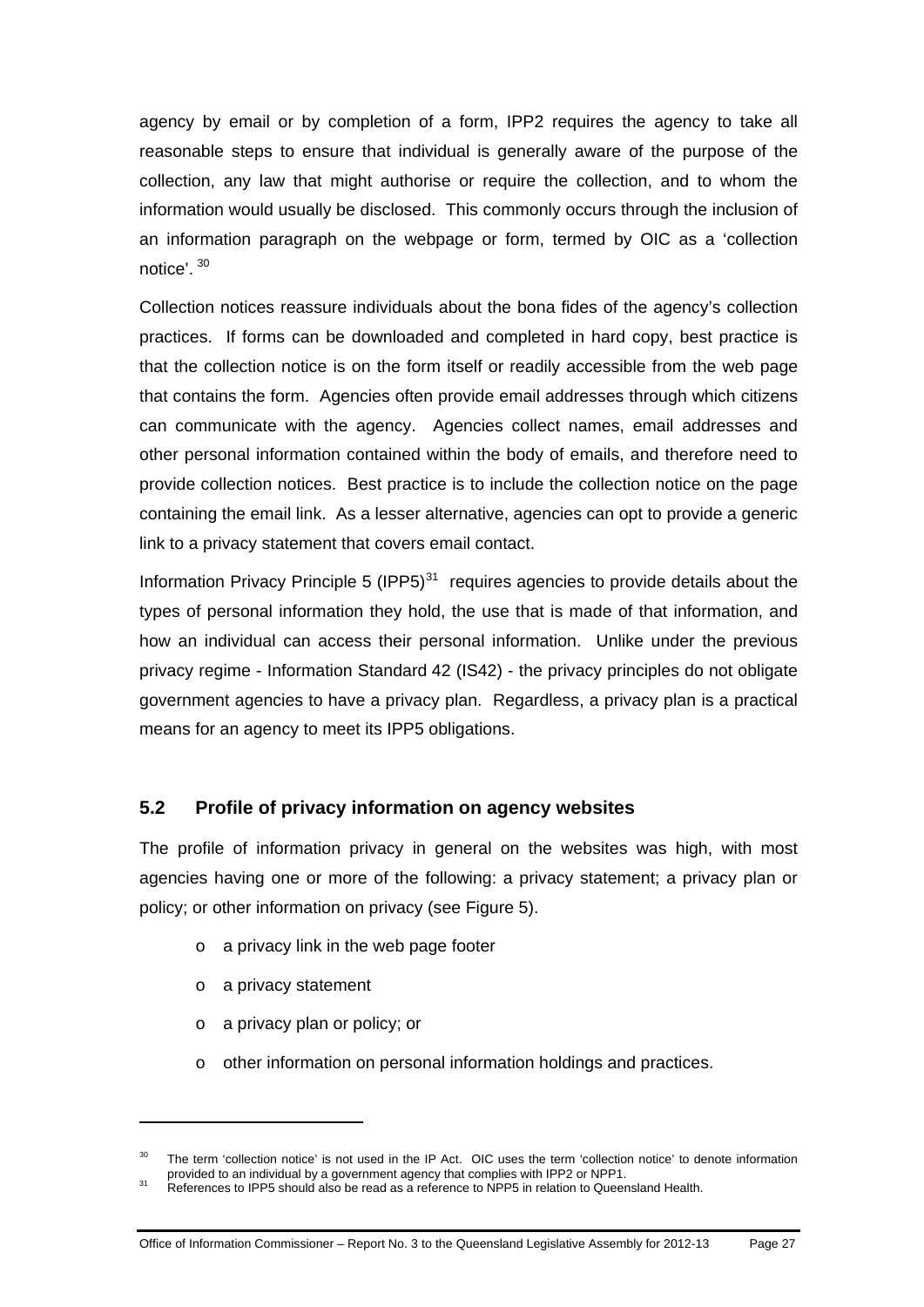

**Profile of information privacy on agency websites**

Local government sites in particular showed some improvements in the area of privacy; OIC noted increases from 2011 in the number of privacy statements, privacy plans, email collection notices and overall mentions of privacy on local government websites (see Figure 6).



**Local government website privacy features in 2011 and in 2012**

*Figure 6: Increase from 2011 to 2012 of instances of privacy features on local government websites* 

### <span id="page-33-0"></span>**5.3 IPP2 – collection via online forms and email**

In general, online forms on agency websites were compliant with IPP2. Many agencies included high quality collection notices on their forms and/or provided a link to a global privacy statement that covers collection via the web forms.

Four departments (Communities, Treasury, Queensland Police Service, Transport and Main Roads) achieved 90-100% compliance across samples of 10-25 forms. The

*Figure 5: Privacy content, including privacy statements and privacy plans*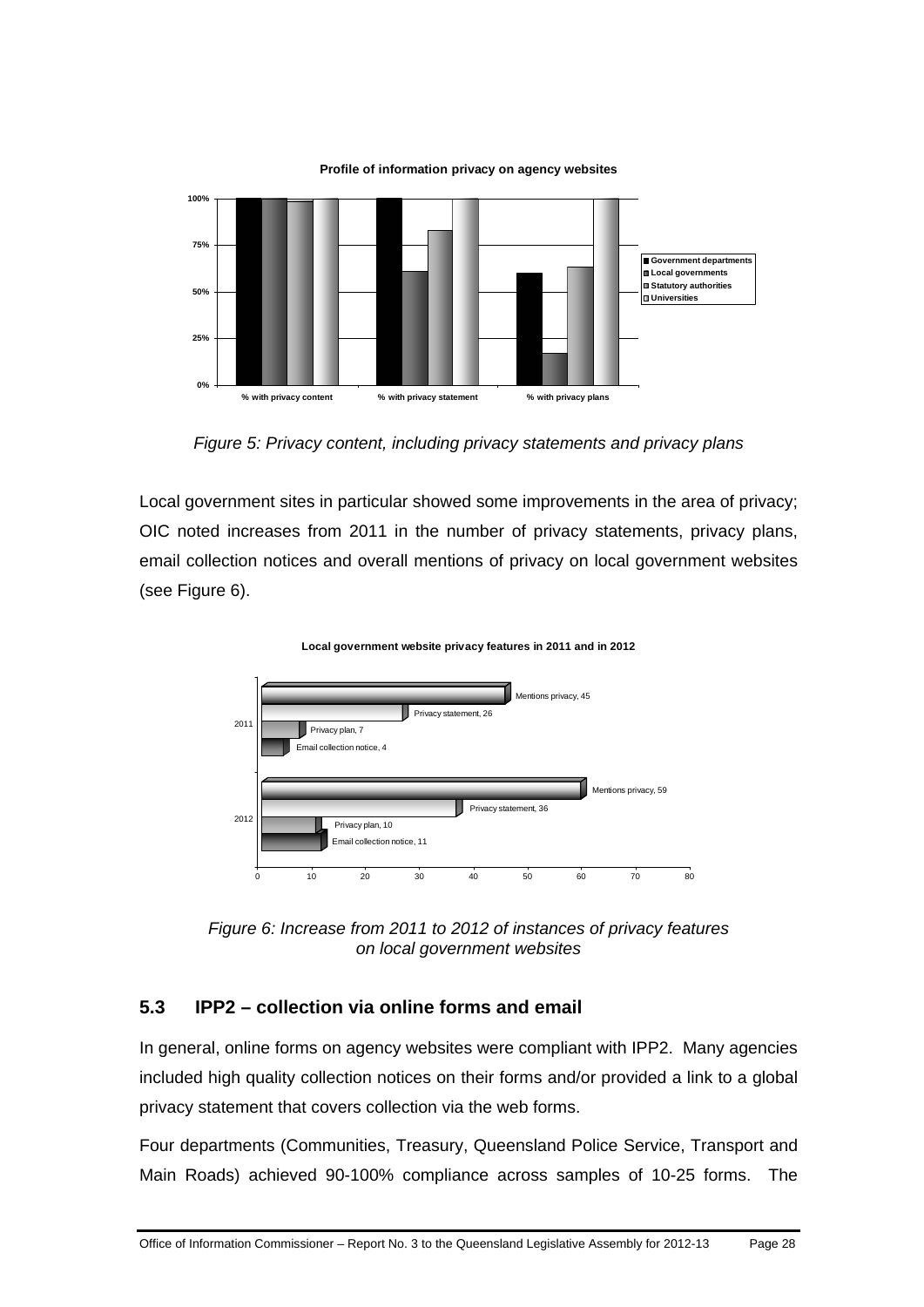other department reviewed, Queensland Health, had responded positively to OIC recommendations by establishing a Statewide Forms Committee to standardise forms, and the collection notices on them, as a matter of priority.

Local government email addresses and forms varied in quality, but OIC noted an overall improvement since the previous aggregate scan and many examples of good practice. Gold Coast City Council was commended for its IPP2-compliant collection notices on forms, and the collection notices of a further 14 local governments received positive comments from OIC during the audit. Email contact compliance with IPP2 was less consistently approached; some local governments provided collection notices at the point where email addresses were provided, but a common practice was to link to a global privacy statement that included a collection notice specific to email.

A high level of compliance with IPP2 was evident on statutory authority websites. All forms for all four statutory authorities audited individually had collection notices that satisfied the requirements of IPP2.

There was less consistency for the collection notices for email contact. Email contact was dealt with in a variety of ways. Two statutory authorities provided a link to a generic privacy statement that covered email contact, with one supplying the global statement in combination with individual collection notices. Another agency had a compliant collection notice, but this was difficult to find (being reached via a 'Disclaimer' link). One statutory authority had neither individual collection notices nor a link to a global privacy statement.

Of the other 72 statutory authorities audited collectively, 60 (80%) linked to a global privacy statement in the footer of their webpage; of these, 52 (87%) had a collection notice that was IPP2-compliant, covering collection of personal information via the internet and email. For the non-compliant statutory authorities a range of qualitative issues were identified, such as:

- privacy web pages that did not specifically address the collection of personal information via email or the internet
- general lack of information about the legislative obligations under the IP Act; and
- the inclusion of privacy under generic labels such as 'Disclaimer' or 'Terms and Conditions' that could make privacy information difficult to find.

OIC has recommended that the statutory authorities review their email contacts and/or privacy pages to ensure that collection notices comply with the legislation.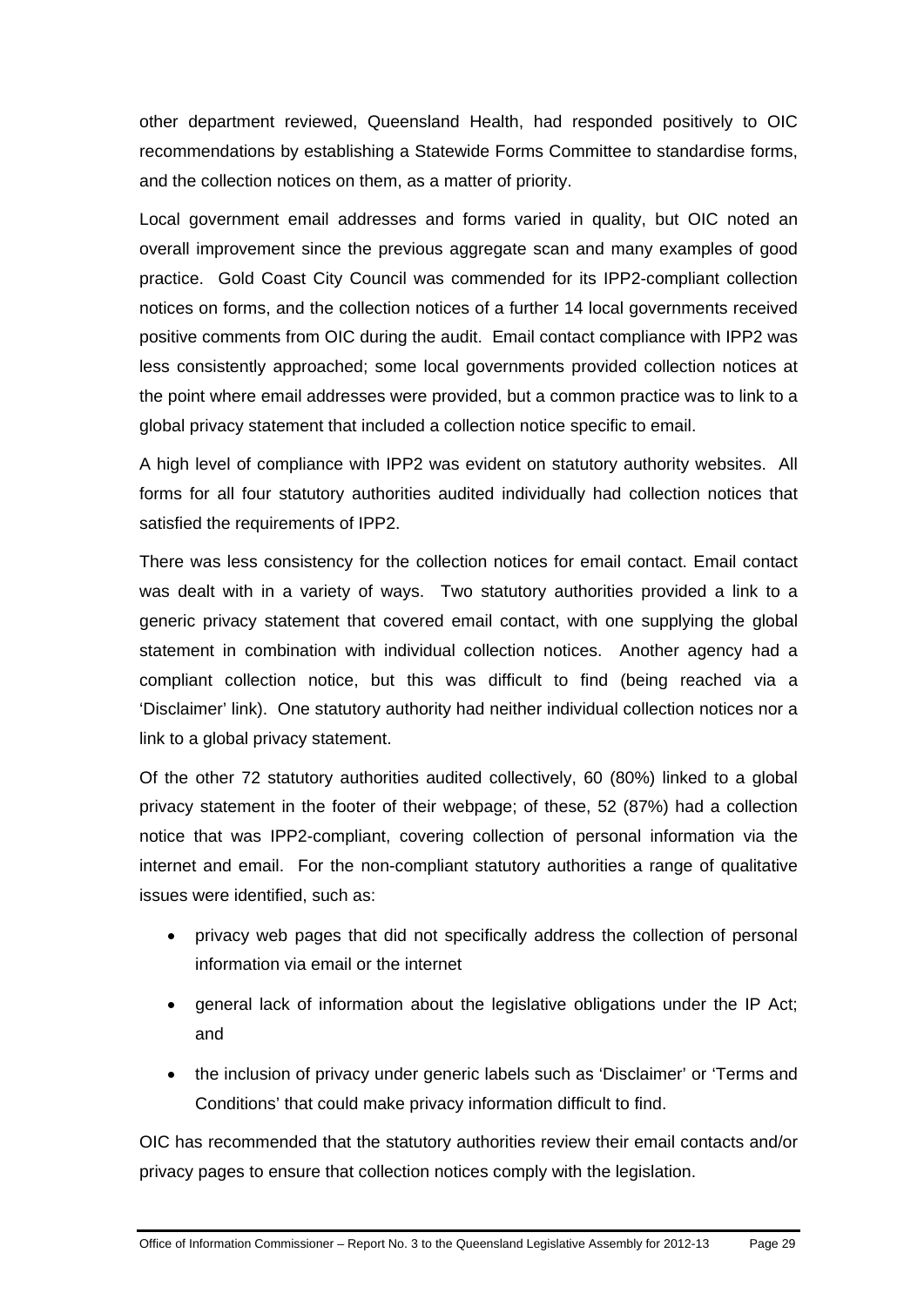University collection notices were variable in quality; although all 7 sites linked to a global privacy statement, 3 of these statements (43%) did not cover electronic collection of personal information.

Two areas for improvement were identified with agency use of the global privacy statement for compliance with IPP2. First, where a link to a global privacy statement is used in preference to individual collection notices, agencies must ensure the global statement addresses the collection of personal information through email and internet. Second, links to global privacy statements should be checked for accessibility. OIC found examples of broken links to privacy statements and of privacy pages (including collection notices) that were only accessible via a search engine or links that did not clearly indicate the privacy content. In these cases it would be difficult for a member of the public to find the information required for the agency to be compliant with IPP2.

## <span id="page-35-0"></span>**5.4 IPP5 – personal information holdings and privacy plans**

Desktop audits found that privacy plans (sometimes called policies or guidelines) had been published by 3 of the departments (60%), 10 local governments (17%), 47 statutory authorities (62%), and all 7 universities (100%).

Agencies without a privacy plan often did not appear to have any other source of information on their website that identified personal information holdings or the ways in which personal information was used or could be accessed: this was the case for 30 of the 33 statutory authorities without a privacy plan. In these instances agencies could consider creating a privacy plan or policy or updating other privacy information on their websites to comply with IPP5.

OIC also found that agencies needed to review privacy plans to ensure they were current and reflected the agency obligations under the IP Act. The quality of the privacy plans, policies and statements was variable, with OIC noting qualitative issues that included:

- plans that were out-of-date, e.g., that made ongoing reference to superseded legislation or standards, most commonly the *Freedom of Information Act 1992* or Information Standard 42
- plans that did not list personal information holdings
- information that was difficult to find, for example requiring a search engine to locate the privacy plan or having privacy information located under non-specific headings such as 'Disclaimer' and 'Terms and conditions'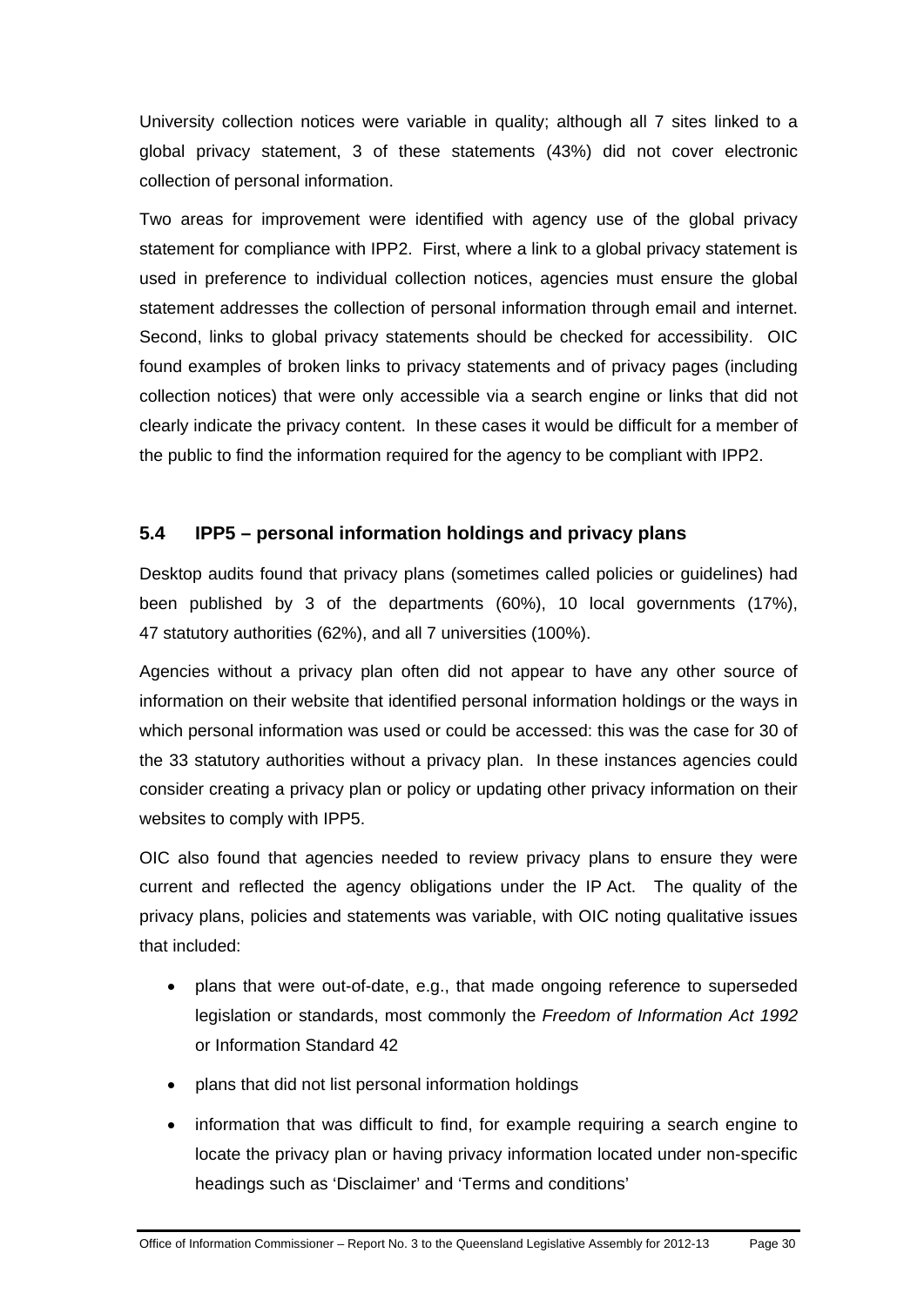- inaccuracies, for example, incorrect timeframes for review; and
- blank privacy pages and broken links.

These issues will be the subject of closer scrutiny in following desktop audits. OIC encourages all agencies to review all privacy-related documents and web content regularly to ensure that they are up to date and reflect all of the agency's obligations under the IP Act.

### <span id="page-36-0"></span>**5.5 Information about privacy complaints**

While not a compliance issue, agencies can improve their privacy plan or privacy web page by including information about the process for making a privacy complaint.

Audits showed that this was becoming a reasonably common practice. For example, 28 of the statutory authorities (37%) mentioned a privacy complaint process.

Other agencies could also consider updating their privacy plans and statements to include information about an individual's right to lodge a privacy complaint.

#### <span id="page-36-1"></span>**5.6 Training and awareness raising**

 $\overline{a}$ 

The Solomon Report<sup>[32](#page-36-2)</sup> recommended that agency managers foster organisational cultures consistent with RTI/IP and ensure that staff induction and professional development includes commitment to RTI/IP principles.

While desktop audits do not assess agencies' internal training regimes, OIC noted that several agencies have developed a range of education materials for privacy including training modules. As an example Griffith University's training materials included sector-specific scenarios that dealt with the application of the privacy principles to a range of common situations in which general and academic staff at a university may need to handle personal information.

OIC commends all efforts taken by agencies to include RTI/IP in their staff training programs.

<span id="page-36-2"></span><sup>32</sup> *The Right to Information: Reviewing Queensland's Freedom of Information Act* (the Solomon report), the report by the FOI Independent Review Panel, June 2008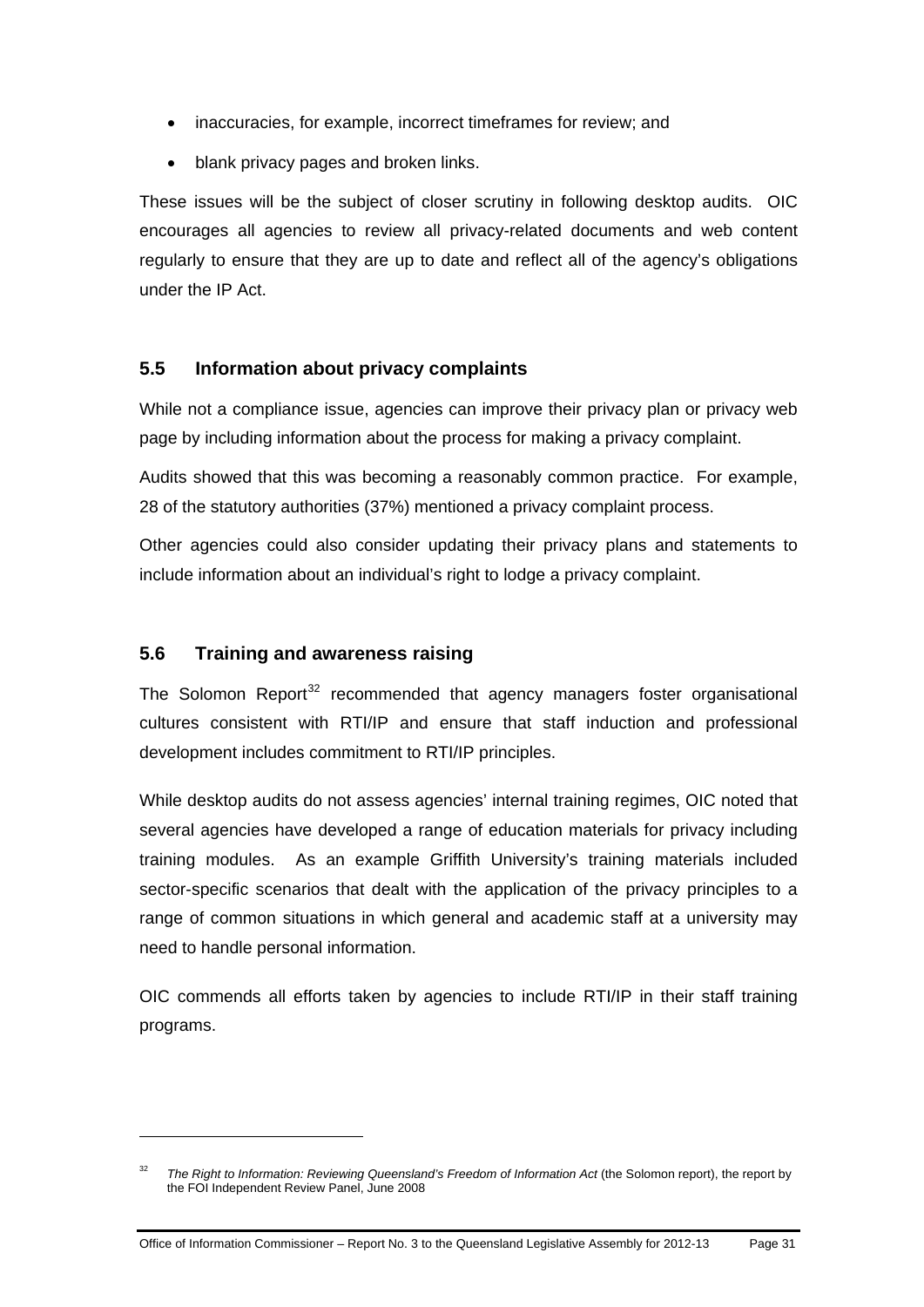## <span id="page-37-0"></span>**6 Desktop audits conducted by agencies**

#### <span id="page-37-1"></span>**6.1 Introduction**

OIC is responsible for providing information and assistance to Queensland government agencies (such as state government departments, local councils and universities), Ministers and the community to support agencies to comply with the RTI and IP Acts.

This includes the development of self-assessment tools that help agencies to understand their obligations and assess their own progress.

#### <span id="page-37-2"></span>**6.2 Objectives**

As right to information and information privacy become accepted components of information management in agencies, agency self-monitoring will be needed to underpin responsible management of these information systems.

Agencies that self monitor will:

- build the agency's responsibility for, and commitment to, managing and improving proactive release of information and personal information handling practices
- better meet the expectations of citizens that government will provide up to date, easy to use websites that explicitly address privacy concerns
- quickly and effectively identify and resolve minor publication scheme and disclosure log issues
- identify systemic issues that could be addressed by the agency internally as part of information management work plans, rather than arising as issues during a compliance review by OIC
- provide on-the-job professional development, as completing the desktop audit provides the staff member with an overview of RTI and IP requirements in the context of their agency; and
- identify areas in which further information resources and training are needed.

OIC has been monitoring the extent to which agencies have achieved full compliance across the board through a Self Assessed Electronic Audit. In order to ensure maintenance of full compliance, OIC has encouraged agencies to build self-audit into their own internal audit program.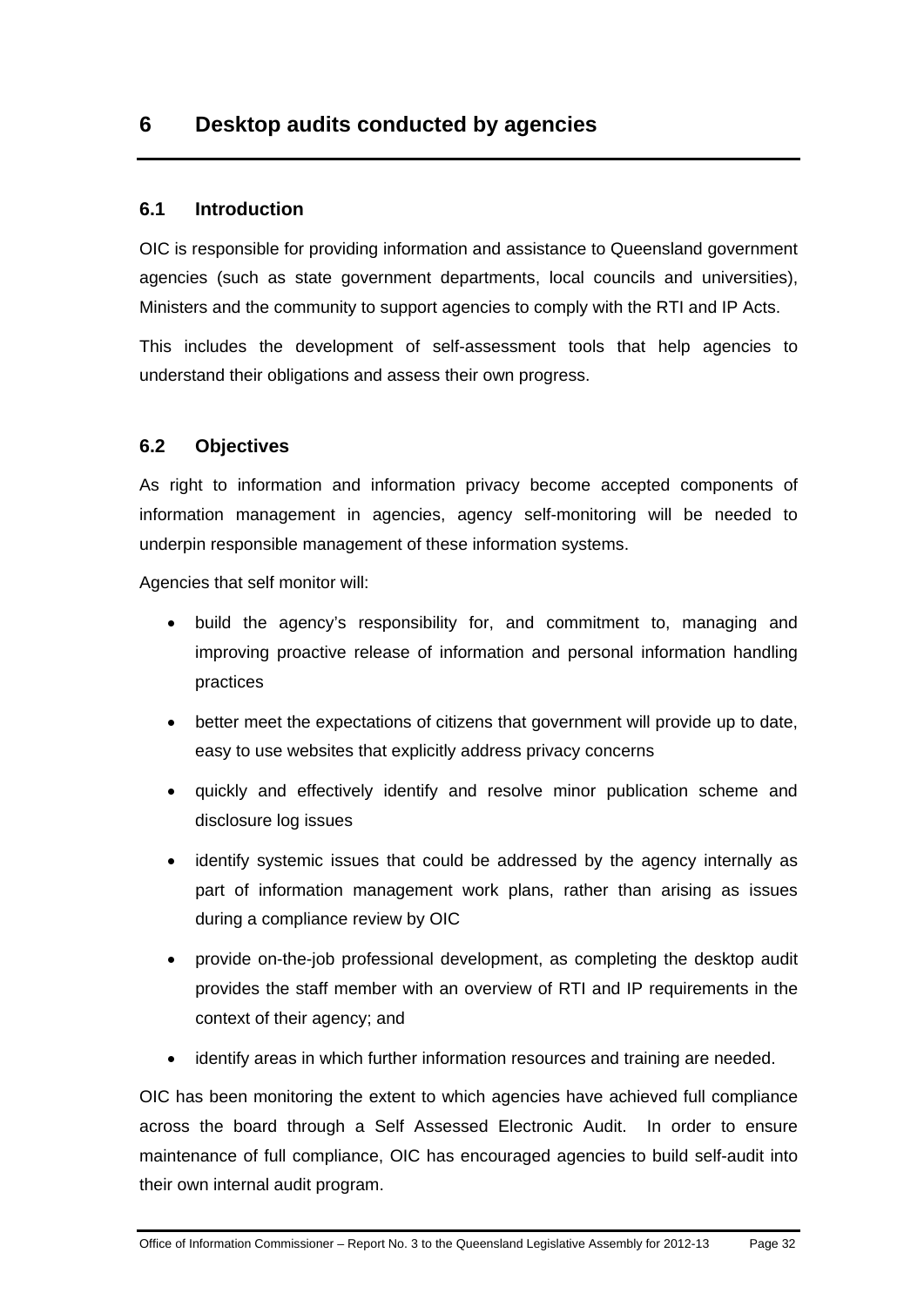## <span id="page-38-0"></span>**6.3 Methodology**

#### *Establishing the level of agency compliance and encouraging full compliance*

OIC developed the first tool in its toolkit, the *Right to Information and Information Privacy Agency Self Assessment Tool*<sup>[33](#page-38-1)</sup> early in the reform process, primarily by identifying requirements from the legislation or from the guidelines issued under the RTI and IP Acts by the Minister and agency responsible for administration of the legislation. This self-administered questionnaire provides a checklist of all of the compliance obligations, and as such, is a resource for agencies.

The tool was used by over 155 agencies as part of a survey by the Office of Economic and Statistical Research (OESR) conducted on behalf of OIC, with the aggregated results reported to the Queensland Legislative Assembly in 2011.<sup>[34](#page-38-2)</sup>

Key results as self-reported by agencies at that time included:

- full or partial implementation of 72% of the reform obligations
- strong performance in the initial implementation of publication schemes; putting in place roles, responsibilities, delegations and authority to implement the reforms; meeting privacy obligations; and engaging with applicants under the legislation; and
- weaker performance in adopting the push model, making arrangements for information to be accessed administratively and monitoring their own progress.

#### *Maintaining full compliance*

 $\overline{a}$ 

OIC has continued to take steps to encourage agencies to include an audit of right to information and privacy in their annual internal audit work programs, as an ongoing independent check that agencies are maintaining their compliance with legislative obligations.

In order to support agencies in conducting their own audits, OIC has developed the second tool in its toolkit, the *Desktop Audit Tool (Agency Website)*. This tool extracts from the *Self Assessed Electronic Audit* compliance obligations that are auditable via an external examination of an agency's website.

<span id="page-38-2"></span><span id="page-38-1"></span><sup>33</sup> [<http://oic.qld.gov.au/content/agency-self-assessment-tool](http://oic.qld.gov.au/content/agency-self-assessment-tool)[> on 6 September 2012.](http://oic.qld.gov.au/content/agency-progress-right-information-reforms%E2%80%94results-self-assessed-electronic-audit-completed) 34 [>http://oic.qld.gov.au/content/agency-progress-right-information-reforms%E2%80%94results-self-assessed](http://oic.qld.gov.au/content/agency-progress-right-information-reforms%E2%80%94results-self-assessed-electronic-audit-completed)[electronic-audit-completed>](http://oic.qld.gov.au/content/agency-progress-right-information-reforms%E2%80%94results-self-assessed-electronic-audit-completed) on 6 September 2012.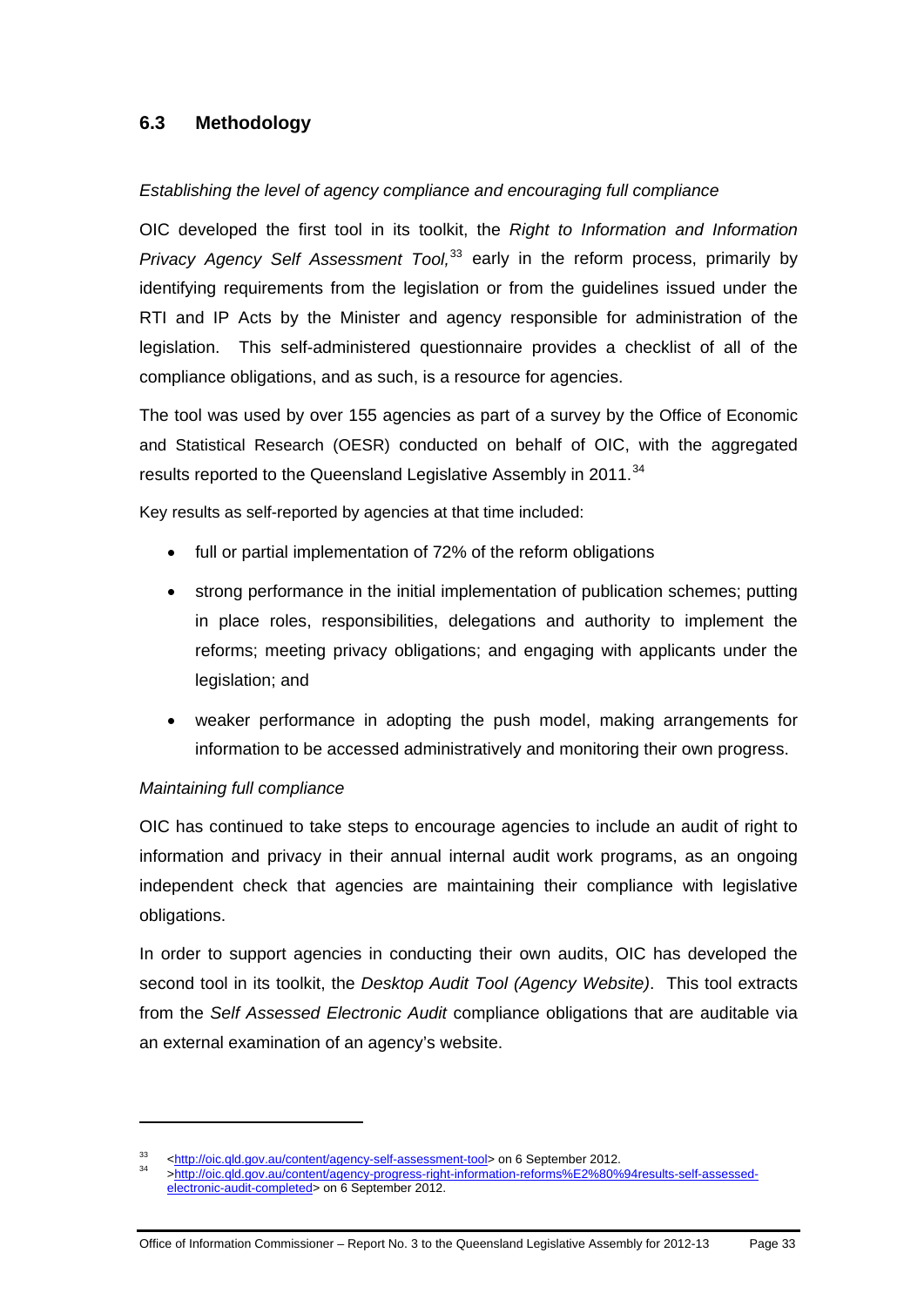The tool automates the process of gathering information as much as possible, to assist internal auditors in conducting an audit. The tool consists of a series of Excel worksheets that enable agency staff to record:

- administrative details, such as the name of the auditor, audit date and version
- an agency profile, based on published RTI and IP applications statistics
- the availability and accessibility of RTI web pages
- the structure and content of publication schemes and disclosure logs
- the availability and content of a privacy plan; and
- a sample of forms and email contacts and assessments of their compliance with relevant privacy principles.

The *Desktop Audit Tool* has been published on the OIC website, along with documentation explaining the tool and its uses.<sup>[35](#page-39-1)</sup>

OIC contacted the Director-Generals of all Queensland Government departments in March 2012 about trialling the tool and integrating it with annual audit work programs from the 2012-13 financial year onwards.

Sixty agency representatives responsible for or interested in the desktop audit process were invited to attend a training session. Twenty-five people from a wide range of agencies attended three sessions on 24 April, 3 May and 4 May 2012.

Throughout the process OIC responded to individual requests for help from a number of departments.

## <span id="page-39-0"></span>**6.4 Findings**

 $\overline{a}$ 

Departments have responded positively to the *Desktop Audit Tool* and to the idea of including RTI and IP self-audit in the audit work programs in future years.

Figure 7 gives an overview of responses from the twenty governments that were contacted regarding the *Desktop Audit Tool*. One of the twenty departments (Community Safety) had already completed an audit using the tool developed by OIC. A further eight departments indicated that they had included an RTI / IP component in the audit work programs for 2012-13, with some awaiting confirmation of this decision from internal committees.

<span id="page-39-1"></span><sup>35 &</sup>lt;http://oic.qld.gov.au/content/desktop-audit-tool> at 6 September 2012.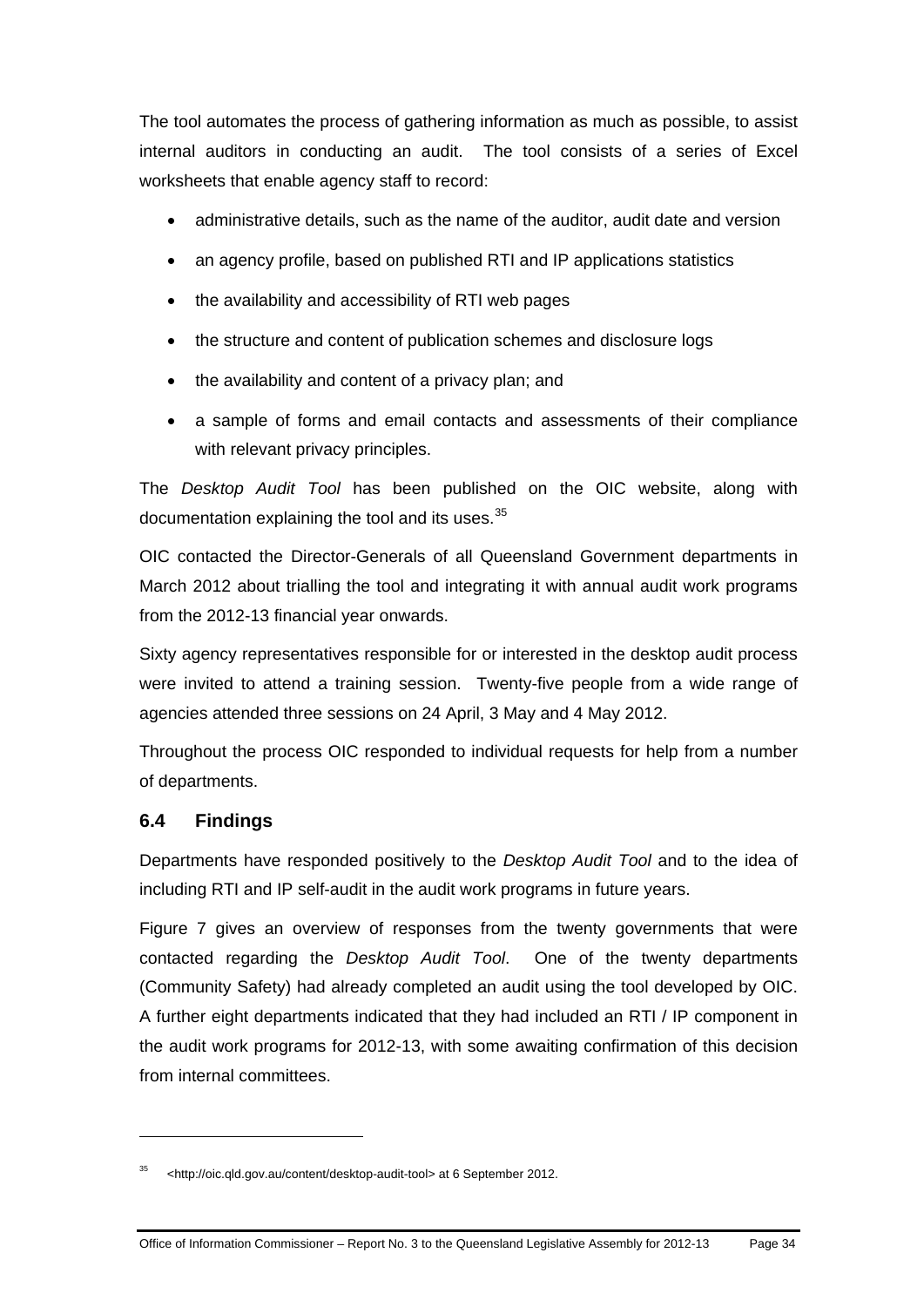

*Figure 7: Results of feedback from government departments about intentions to incorporate desktop self-audit as part of internal risk and audit activities* 

Nine departments indicated that inclusion of RTI and IP self-audit as part of the 2012-13 program was under consideration. At the time OIC was seeking feedback from departments, changes outlined in the *Public Service Departmental Arrangements Notice (No 1) 2012* were having an impact upon their RTI and IP functions and on the Risk and Audit Committees that would have stewardship of desktop audit processes. These changes meant that some departments could not indicate the approach that might be taken at the time of this review. Available resources and relative risk were mentioned as factors that would determine the priority that would be given to RTI and IP self-audit.

Only two departments had not included, and were not considering including RTI and IP self-audit in their internal audit programs in 2012-13. Internal audit for both of these departments had become the responsibility of the Department of Communities, Child Safety and Disability Services. Audit staff from the department advised that the former Department of Communities had conducted a post-implementation review of RTI and IP compliance that was finalised in July 2011. Following on from that review, Communities had considered a two-yearly audit timeframe on RTI and IP compliance appropriate for the resourcing and risk profile and would therefore schedule the next biennial review some time after mid-2013.

Agencies other than departments were not specifically requested to provide feedback, but some provided information to OIC on the *Desktop Audit Tool*. In general the response has been positive, with feedback including:

notification that the tool had been trialled successfully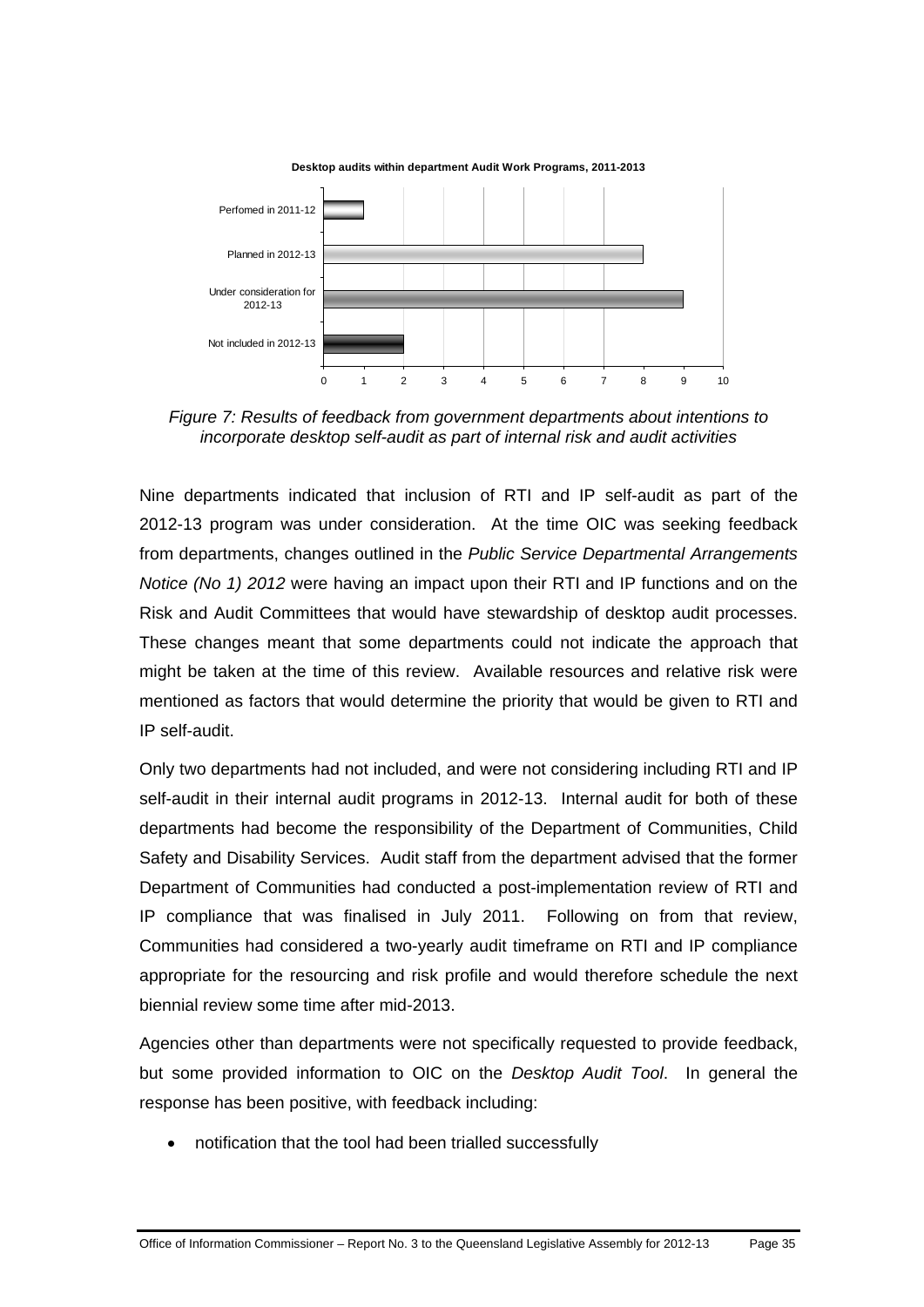- signalling of intent to include desktop audits of RTI/IP in existing agency programs; and
- expressions of interest in receiving further information, briefings and training.

These early indications are encouraging, and OIC intends to continue the strategy of supporting agencies to self-monitor.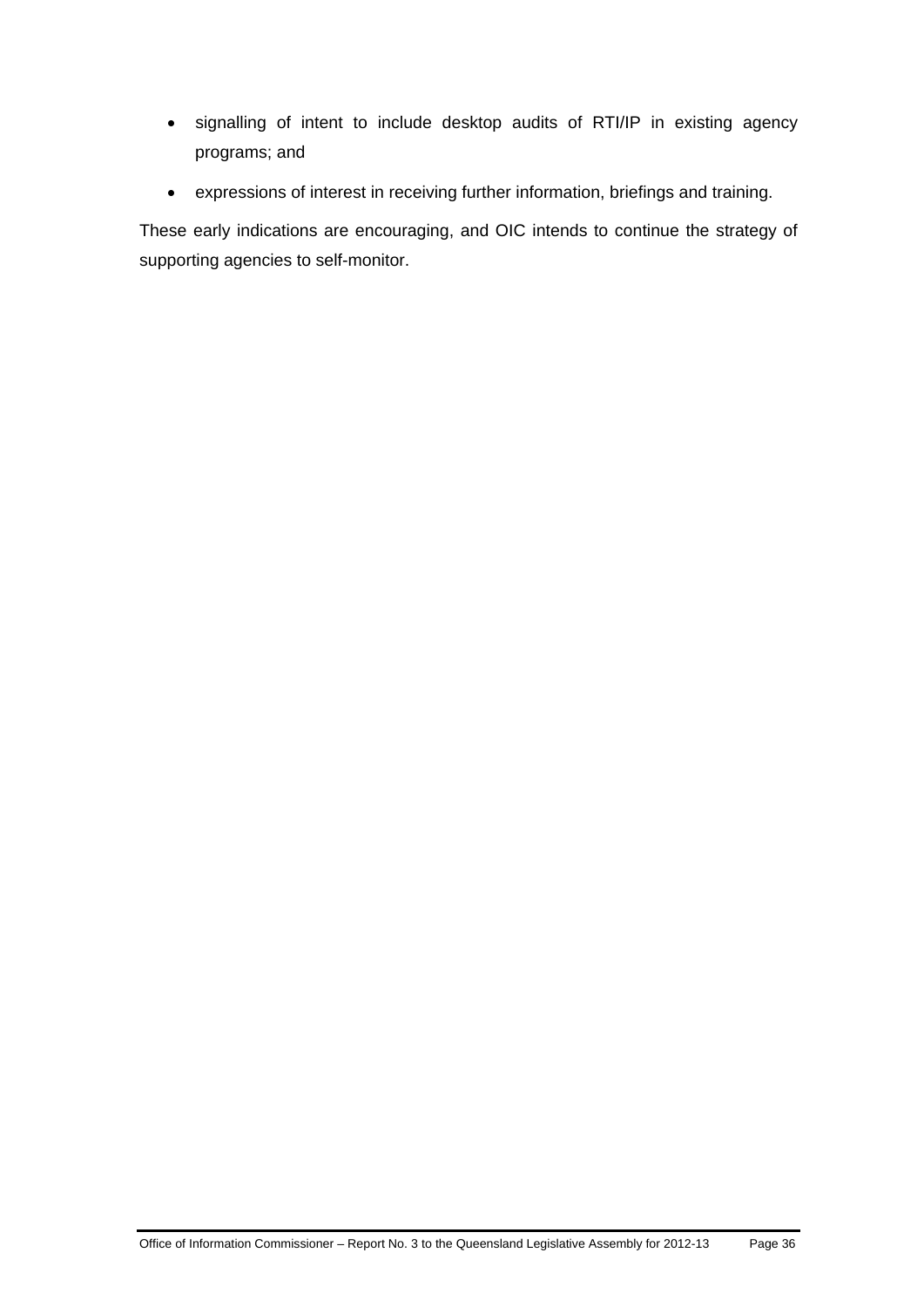## <span id="page-42-0"></span>**7 Conclusion**

It has now been several years since the commencement of the right to information and information privacy regime that includes a push model of government information dissemination and legislated obligations for the fair collection and handling of personal information.

In this time progress has been made by agencies in implementing publication schemes and disclosure logs and in managing the collection of and access to personal information through the internet and email. Agencies are generally striving to meet their legislative requirements under both the RTI and IP Acts, and visibility and compliance has improved since the previous desktop audits were reported in 2011, particularly in the local government sector.

However, there are still many agencies that are not generally compliant with and/or not compliant across all their obligations under the RTI and IP Acts. Even those agencies that are more advanced in meeting legislative requirements need to more actively adopt strategies for proactive publication of information, maintenance of push model strategies and a program of continuous improvement.

The objectives of the RTI and IP legislative reforms will only be achieved if agencies provide RTI and privacy related information not as a one-off exercise to meet compliance requirements, but as a standard service that is continuously enhanced to meet the changing needs of their stakeholders and the broader community. The expressed willingness of some agencies to move beyond basic compliance to more mature and integrated approaches which have continuous improvement inbuilt is very encouraging.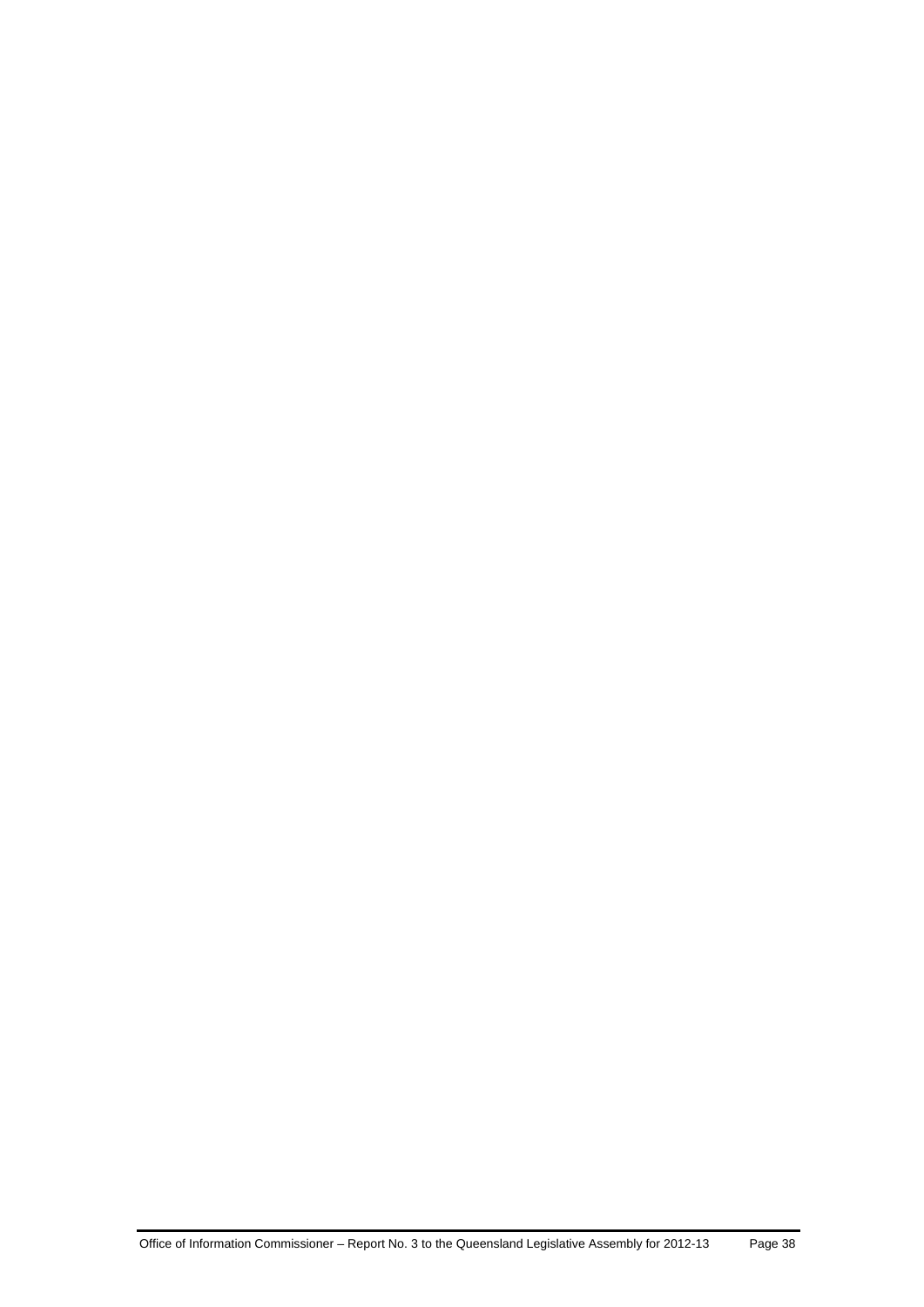# <span id="page-44-0"></span>**APPENDICES**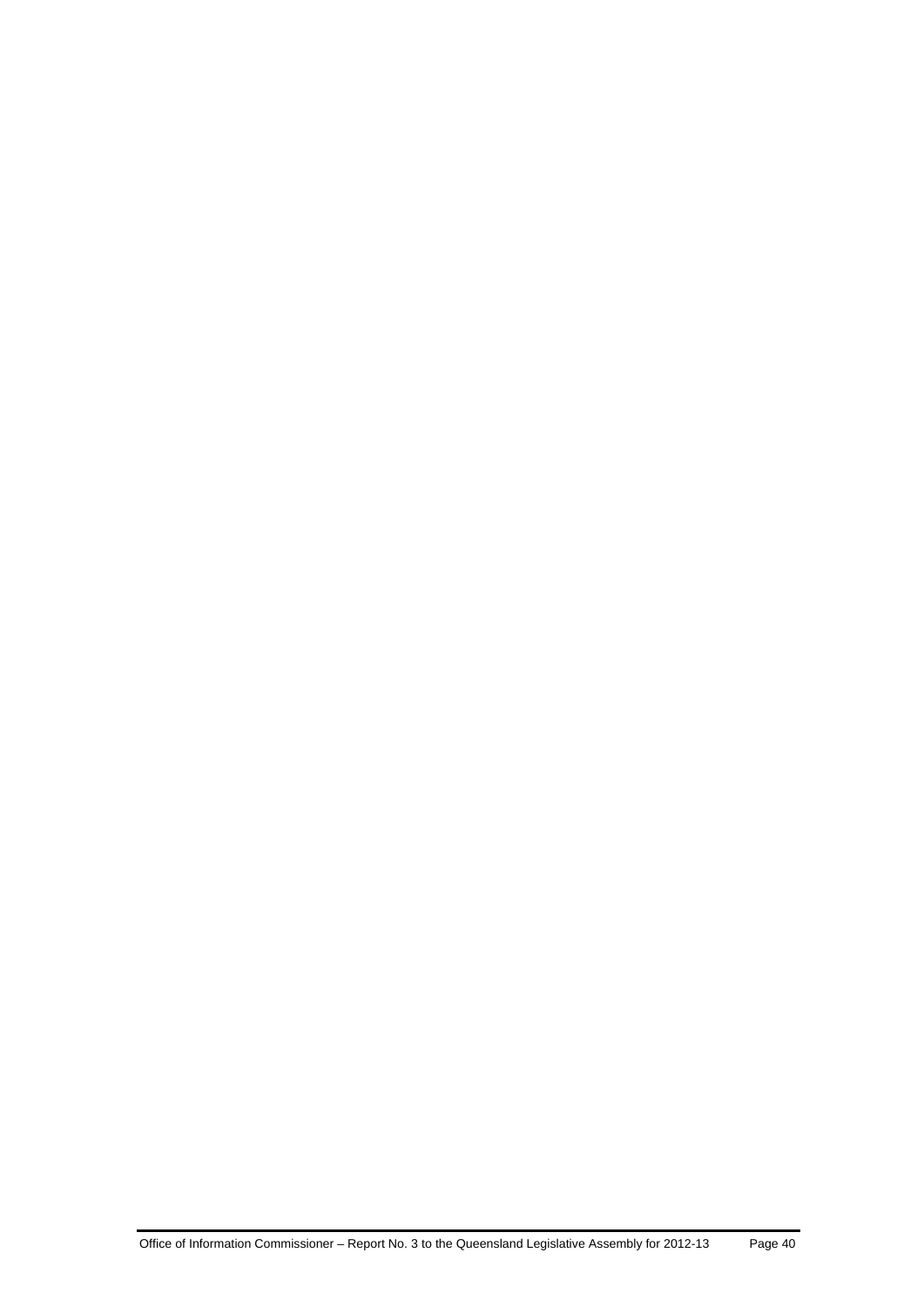# <span id="page-46-0"></span>**Appendix 1 – Acronyms**

| ABS          | Australian Bureau of Statistics                     |
|--------------|-----------------------------------------------------|
| <b>AGIMO</b> | Australian Government Information Management Office |
| <b>CUE</b>   | <b>Consistent User Experience Standard</b>          |
| <b>FTE</b>   | Full-time equivalent staff                          |
| IS42         | Information Standard 42                             |
| IP           | <b>Information Privacy</b>                          |
| IP Act       | Information Privacy Act 2009 (Qld)                  |
| <b>IPP</b>   | <b>Information Privacy Principle</b>                |
| <b>LGAQ</b>  | Local Government Association of Queensland          |
| <b>LSC</b>   | <b>Legal Services Commission</b>                    |
| <b>NBN</b>   | <b>National Broadband Network</b>                   |
| <b>NPP</b>   | <b>National Privacy Principle</b>                   |
| <b>OESR</b>  | Office of Economic and Statistical Research         |
| <b>OIC</b>   | Office of the Information Commissioner              |
| QGEA         | Queensland Government Enterprise Architecture       |
| <b>RTI</b>   | Right to Information                                |
| RTI Act      | Right to Information Act 2009 (Qld)                 |
|              |                                                     |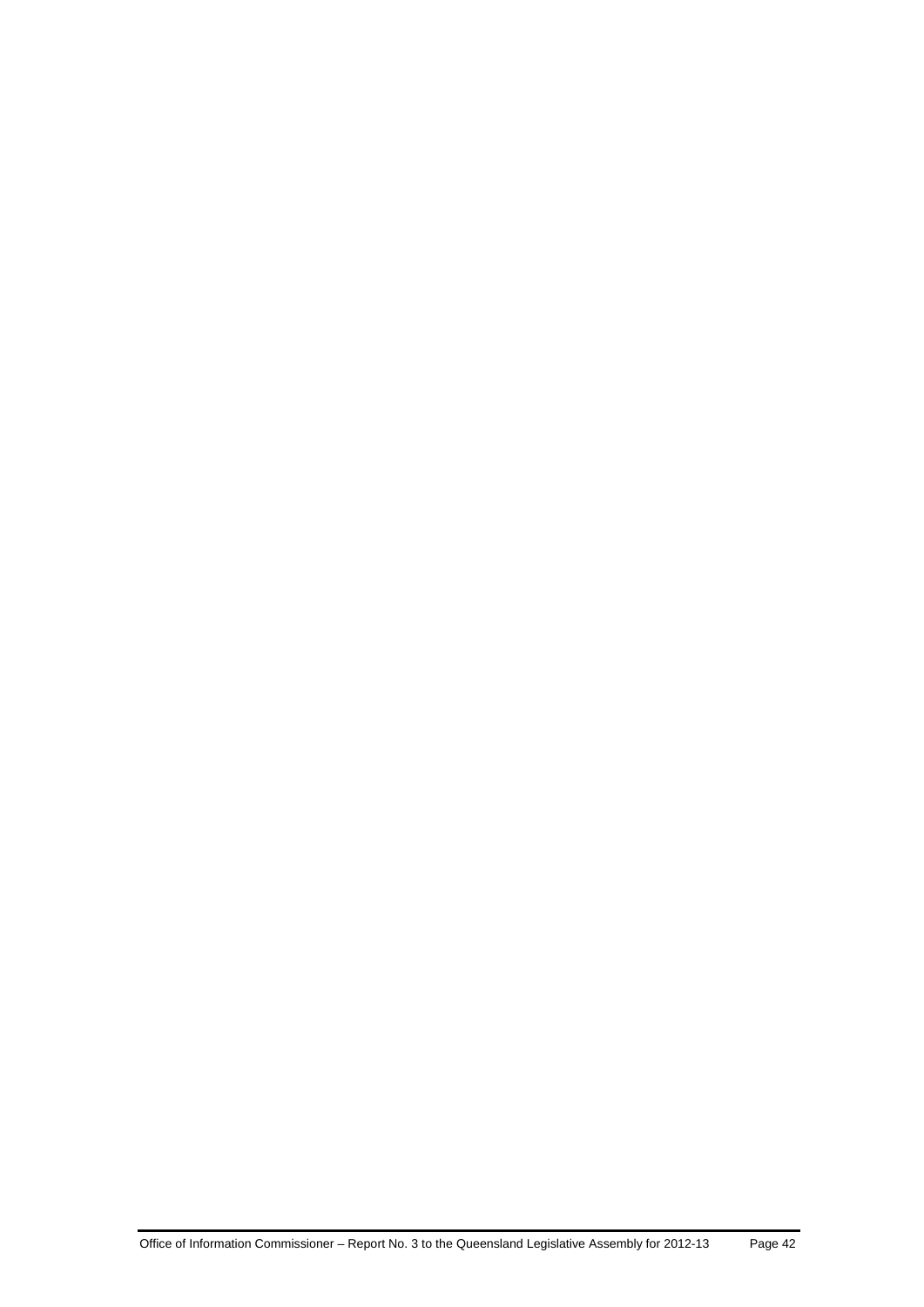<span id="page-48-0"></span>The OIC desktop audit program covered 172 agencies as set out Table A2-1.

|                              | <b>Total</b><br>agencies<br>in sector | Individual<br>desktop<br>audit | <b>Aggregate</b><br>desktop<br>audit | <b>Desktop</b><br>audit as part<br>of<br>compliance<br>review | <b>Total</b><br>agencies<br>included in<br>audit<br>program |
|------------------------------|---------------------------------------|--------------------------------|--------------------------------------|---------------------------------------------------------------|-------------------------------------------------------------|
| Government departments       | 20                                    | 2                              | 0                                    | 3                                                             | $5^{\text{a}}$                                              |
| Local governments            | 74                                    | 2                              | 74                                   | $\overline{0}$                                                | 74 <sup>b</sup>                                             |
| <b>Statutory authorities</b> | 86                                    | 4                              | $82^{\circ}$                         | $\Omega$                                                      | 86                                                          |
| <b>Universities</b>          | 7                                     | 0                              | 7                                    | 0                                                             |                                                             |
| <b>Overall</b>               |                                       |                                |                                      |                                                               | 172                                                         |

| Table A2-1: Agencies covered by OIC desktop audits in 2011-12 |  |  |  |  |
|---------------------------------------------------------------|--|--|--|--|
|                                                               |  |  |  |  |

Notes:

- a. In this reporting period, Machinery of Government changes restructured government departments during the period in which the audits were planned, and it was not possible to proceed with detailed audits for all departments.
- b. The aggregate scan of councils also included two agencies that had been audited individually.
- c. The aggregate scan of statutory authorities did not include the four agencies that had recently been audited individually.

An initial scan of the 172 agencies found that 5 agencies could not be included:

- A body that did not have the status of a local government; and
- Four statutory authorities, one that considered it was not within RTI Act jurisdiction and three that ceased operating in the audit period.

The final part of the scoping process involved assessing whether agencies had content that could be reviewed as part of a desktop audit.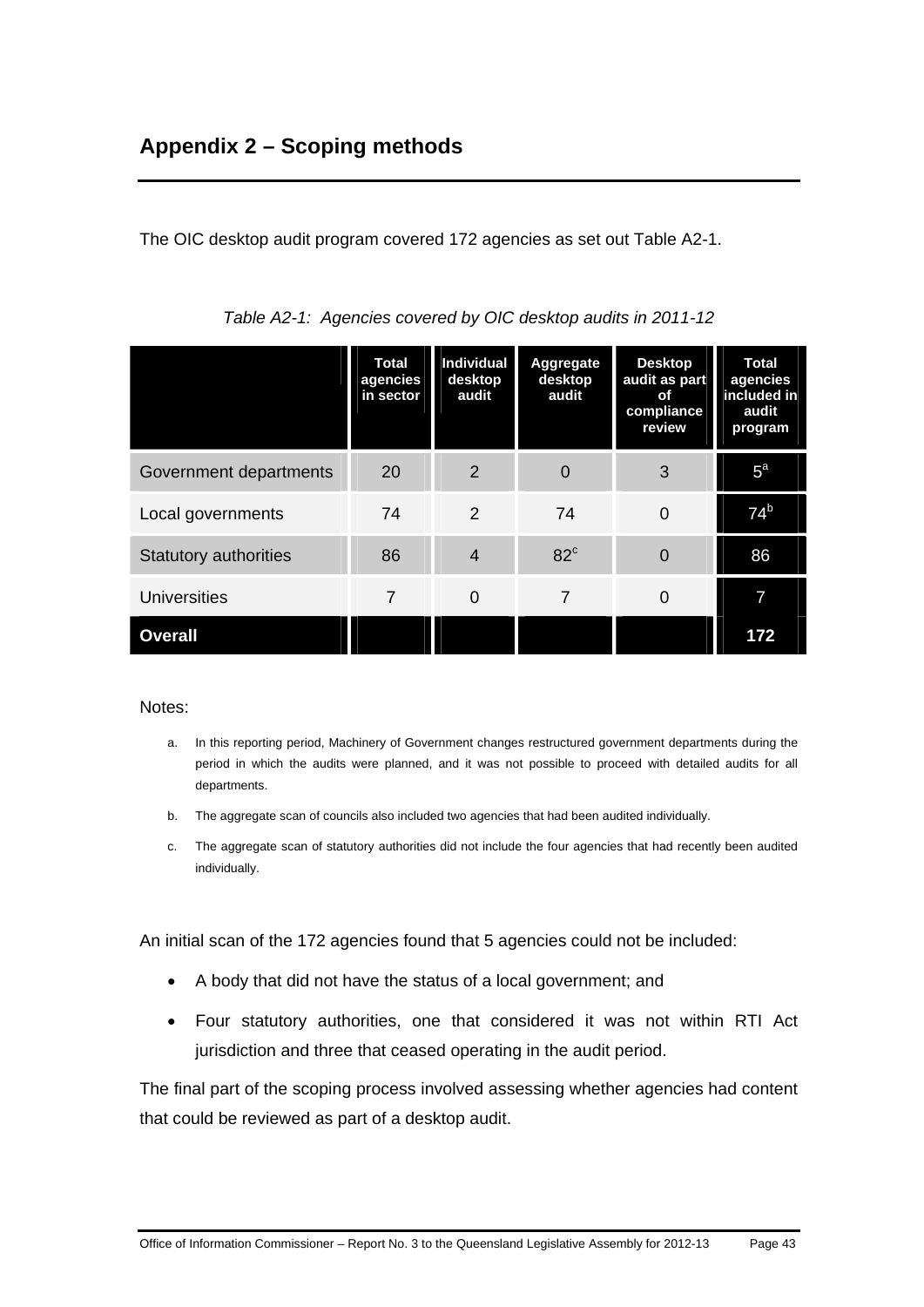Because the desktop audit methodology involves looking only at information publicly available over the internet, an agency could only be included if:

- the agency had a website; and
- the website contained right to information and/or privacy content that could be reviewed against the requirements of the legislation.

Almost all agencies (94%) had websites, but 5 agencies – 2 local governments and 3 statutory authorities – did not.

With 5 agencies removed from consideration due to their status as agencies, and 5 agencies removed for lack of a website, the number of reviewable agencies reduced from 172 to 162.

Table A2-2 also indicates that of the 162 agencies with websites, only 147 (91%) could be reviewed using the desktop audit process because they contained RTI and/or privacy related content.

|                              | <b>Agencies in</b><br>jurisdiction with<br>websites | <b>Website had RTI</b><br>and/or privacy<br>related content | % of websites<br>able to be<br>reviewed for RTI<br>or privacy<br>requirements |
|------------------------------|-----------------------------------------------------|-------------------------------------------------------------|-------------------------------------------------------------------------------|
| Government departments       | 5                                                   | 5                                                           | 100%                                                                          |
| Local governments            | 71                                                  | 59                                                          | 83%                                                                           |
| <b>Statutory authorities</b> | 79                                                  | 76                                                          | 96%                                                                           |
| Universities                 | 7                                                   | 7                                                           | 100%                                                                          |
| <b>Overall</b>               | 162                                                 | 147                                                         | 91%                                                                           |

*Table A2-2: Reviewability of agency websites* 

See Appendix 3 for a full list of all agencies considered for inclusion in the audit, their status, and the type of audit that was applied.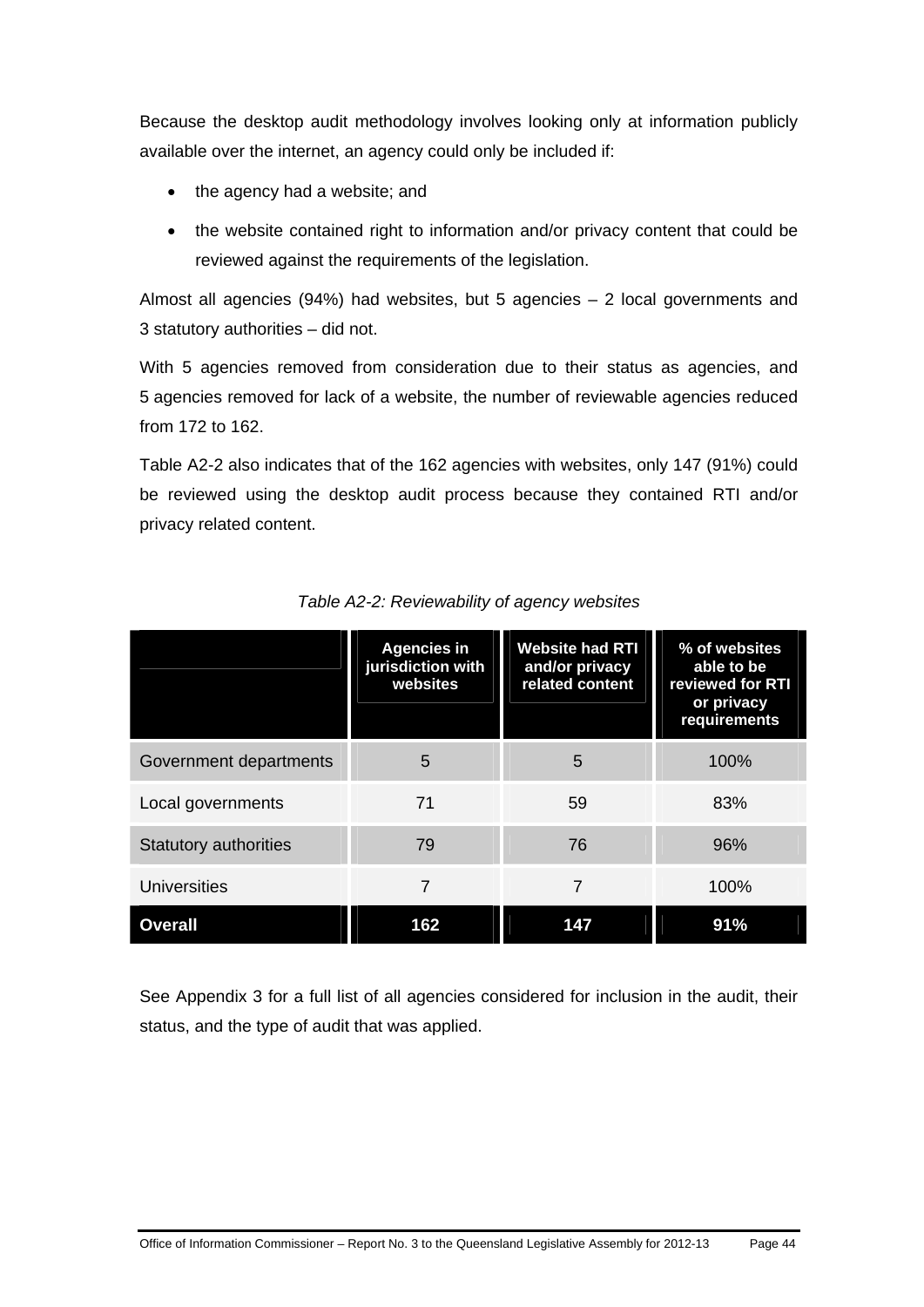## <span id="page-50-0"></span>**Appendix 3 – Agencies reviewed and type of audit**

| Key                                       |                                                                                                                                                                                                                       |  |  |
|-------------------------------------------|-----------------------------------------------------------------------------------------------------------------------------------------------------------------------------------------------------------------------|--|--|
| Type of audit                             | <b>Description</b>                                                                                                                                                                                                    |  |  |
| Desktop audit                             | An audit of an individual agency that addresses legislative<br>requirements at a high level of detail for an individual agency.                                                                                       |  |  |
| General audit                             | An audit of a larger group of agencies within a sector; the general<br>audit is applied to lower risk agencies and uses simplified methods<br>that facilitate reporting of aggregated rather than individual results. |  |  |
| Audited as part of a<br>compliance review | Desktop audits that address legislative requirements at a high level<br>of detail and are conducted as an element of a full compliance<br>review of an individual agency.                                             |  |  |

| <b>Departments</b>                                                        | <b>Type of audit</b>                       |
|---------------------------------------------------------------------------|--------------------------------------------|
| Aboriginal and Torres Strait Islander and<br><b>Multicultural Affairs</b> | On hold following departmental restructure |
| <b>Agriculture Fisheries and Forestry</b>                                 | On hold following departmental restructure |
| Communities, Child Safety and Disability<br><b>Services</b>               | Desktop audit                              |
| <b>Community Safety</b>                                                   | On hold following departmental restructure |
| <b>Education, Training and Employment</b>                                 | On hold following departmental restructure |
| <b>Energy and Water Supply</b>                                            | On hold following departmental restructure |
| <b>Environment &amp; Heritage Protection</b>                              | On hold following departmental restructure |
| Housing and Public Works                                                  | On hold following departmental restructure |
| Justice & Attorney General                                                | On hold following departmental restructure |
| <b>Local Government</b>                                                   | On hold following departmental restructure |
| National Parks, Recreation, Sport and Racing                              | On hold following departmental restructure |
| <b>Natural Resources and Mines</b>                                        | On hold following departmental restructure |
| <b>Premier &amp; Cabinet</b>                                              | On hold following departmental restructure |
| Queensland Health                                                         | Audited as part of compliance review       |
| <b>Queensland Police</b>                                                  | Audited as part of compliance review       |
| <b>Treasury and Trade</b>                                                 | Desktop audit                              |
| Science, Information Technology, Innovation<br>and the Arts               | On hold following departmental restructure |
| State Development, Infrastructure and<br>Planning                         | On hold following departmental restructure |
| Tourism, Major Events, Small Business and<br>the Commonwealth Games       | On hold following departmental restructure |
| <b>Transport &amp; Main Roads</b>                                         | Audited as part of compliance review       |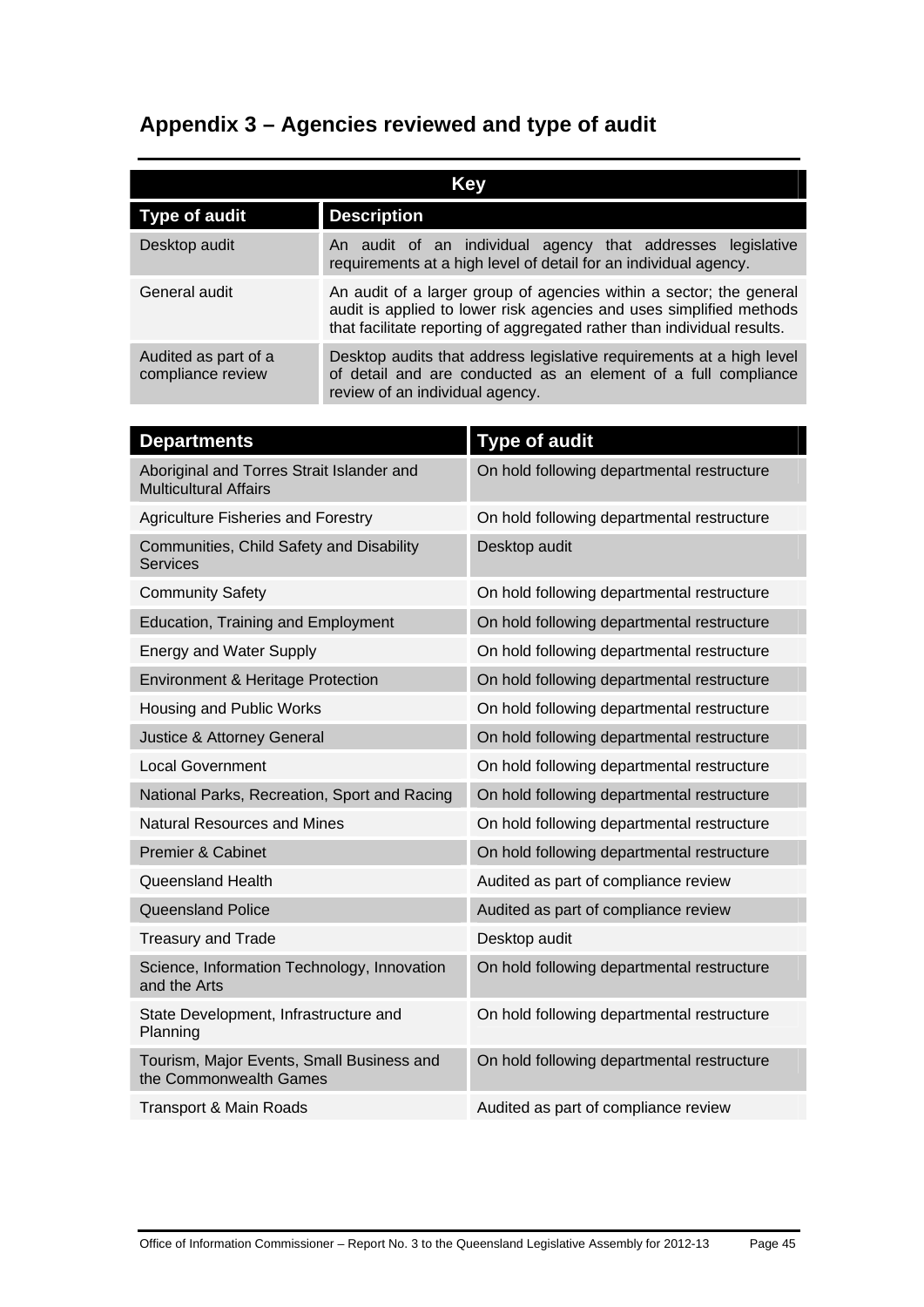| <b>Local governments</b> | <b>Type of audit</b>                         |
|--------------------------|----------------------------------------------|
| Aurukun                  | No RTI &/or privacy related content to audit |
| <b>Balonne</b>           | General audit                                |
| Banana                   | General audit                                |
| <b>Barcaldine</b>        | General audit                                |
| <b>Barcoo</b>            | General audit - privacy only                 |
| <b>Blackall-Tambo</b>    | General audit                                |
| <b>Boulia</b>            | General audit - privacy only                 |
| <b>Brisbane</b>          | Desktop audit and general audit              |
| <b>Bulloo</b>            | General audit                                |
| Bundaberg                | General audit                                |
| <b>Burdekin</b>          | General audit                                |
| <b>Burke</b>             | General audit - privacy only                 |
| Cairns                   | General audit                                |
| Carpentaria              | General audit - privacy only                 |
| <b>Cassowary Coast</b>   | General audit                                |
| Central Highlands        | General audit                                |
| <b>Charters Towers</b>   | <b>General audit</b>                         |
| Cherbourg                | No RTI &/or privacy related content to audit |
| Cloncurry                | General audit                                |
| Cook                     | General audit                                |
| Croydon                  | General audit                                |
| Diamantina               | General audit                                |
| Doomadgee                | No website to audit                          |
| Etheridge                | General audit                                |
| <b>Flinders</b>          | General audit                                |
| <b>Fraser Coast</b>      | General audit                                |
| Gladstone                | General audit                                |
| <b>Gold Coast</b>        | Desktop audit and general audit              |
| Goondiwindi              | General audit                                |
| Gympie                   | General audit                                |
| Hinchinbrook             | General audit                                |
| Hope Vale                | No RTI &/or privacy related content to audit |
| Ipswich                  | General audit                                |
| Isaac                    | General audit                                |
| Kowanyama                | No RTI &/or privacy related content to audit |
| <b>Lockhart River</b>    | No RTI &/or privacy related content to audit |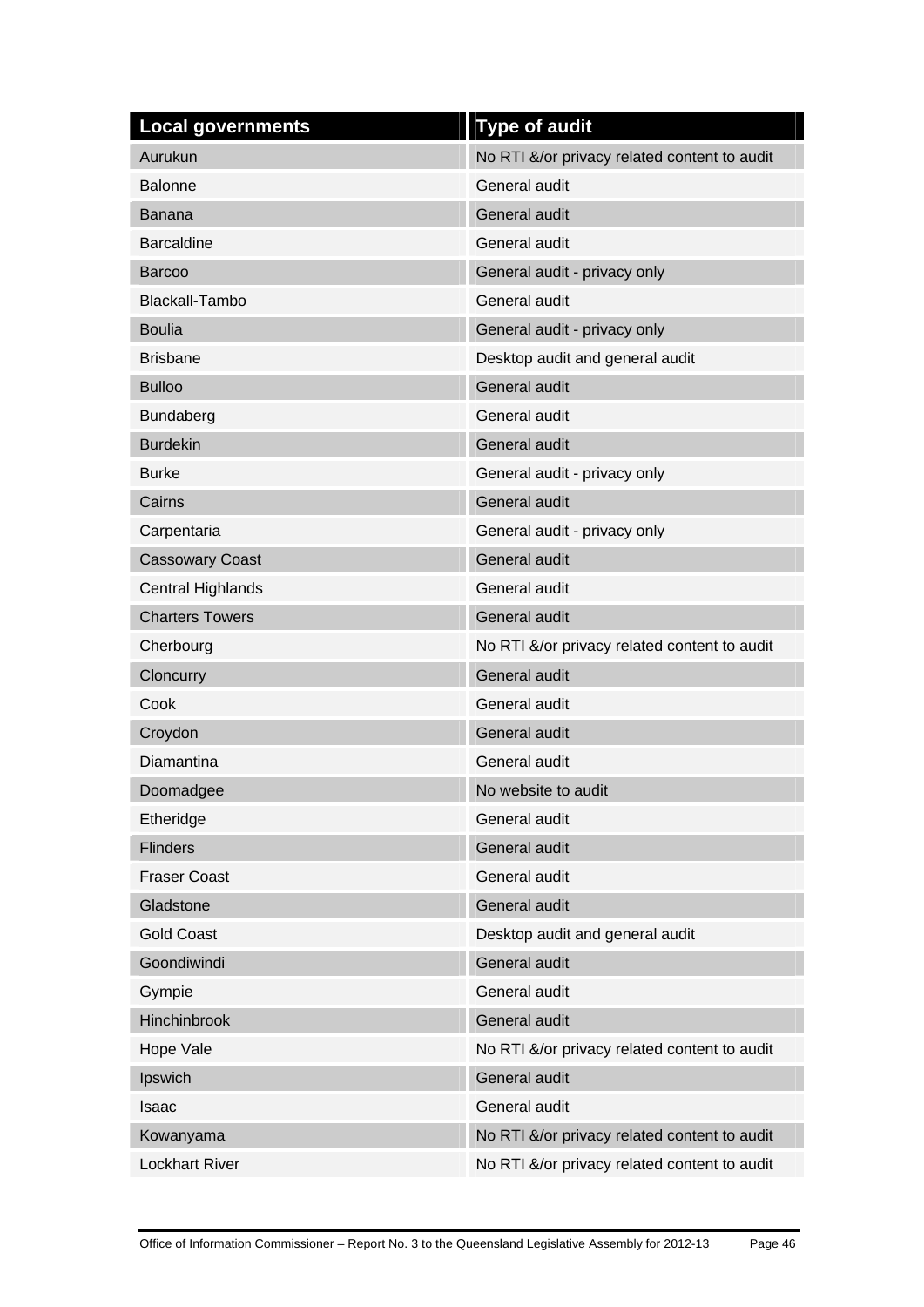| <b>Local governments</b>     | <b>Type of audit</b>                         |
|------------------------------|----------------------------------------------|
| Lockyer Valley               | General audit                                |
| Logan                        | General audit                                |
| Longreach                    | General audit                                |
| Mackay                       | General audit                                |
| Mapoon                       | No RTI &/or privacy related content to audit |
| Maranoa                      | General audit                                |
| <b>McKinlay</b>              | General audit                                |
| Moreton Bay                  | General audit                                |
| Mornington                   | General audit - privacy only                 |
| Mount Isa                    | <b>General audit</b>                         |
| <b>Murweh</b>                | No RTI &/or privacy related content to audit |
| Napranum                     | No website to audit                          |
| <b>North Burnett</b>         | General audit                                |
| Northern Peninsula Area      | <b>General audit</b>                         |
| Palm Island                  | No RTI &/or privacy related content to audit |
| Paroo                        | General audit - privacy only                 |
| Pormpuraaw                   | General audit - privacy only                 |
| Quilpie                      | No RTI &/or privacy related content to audit |
| Redland                      | General audit                                |
| Richmond                     | General audit - privacy only                 |
| Rockhampton                  | General audit                                |
| <b>Scenic Rim</b>            | General audit                                |
| Somerset                     | General audit - privacy only                 |
| South Burnett                | General audit                                |
| Southern Downs               | General audit                                |
| <b>Sunshine Coast</b>        | General audit                                |
| <b>Tablelands</b>            | General audit                                |
| Toowoomba                    | General audit                                |
| <b>Torres</b>                | General audit                                |
| <b>Torres Strait Islands</b> | General audit - privacy only                 |
| Townsville                   | General audit                                |
| <b>Western Downs</b>         | General audit                                |
| Whitsunday                   | General audit                                |
| Winton                       | General audit                                |
| Woorabinda                   | No RTI &/or privacy related content to audit |
| Wujal Wujal                  | No RTI &/or privacy related content to audit |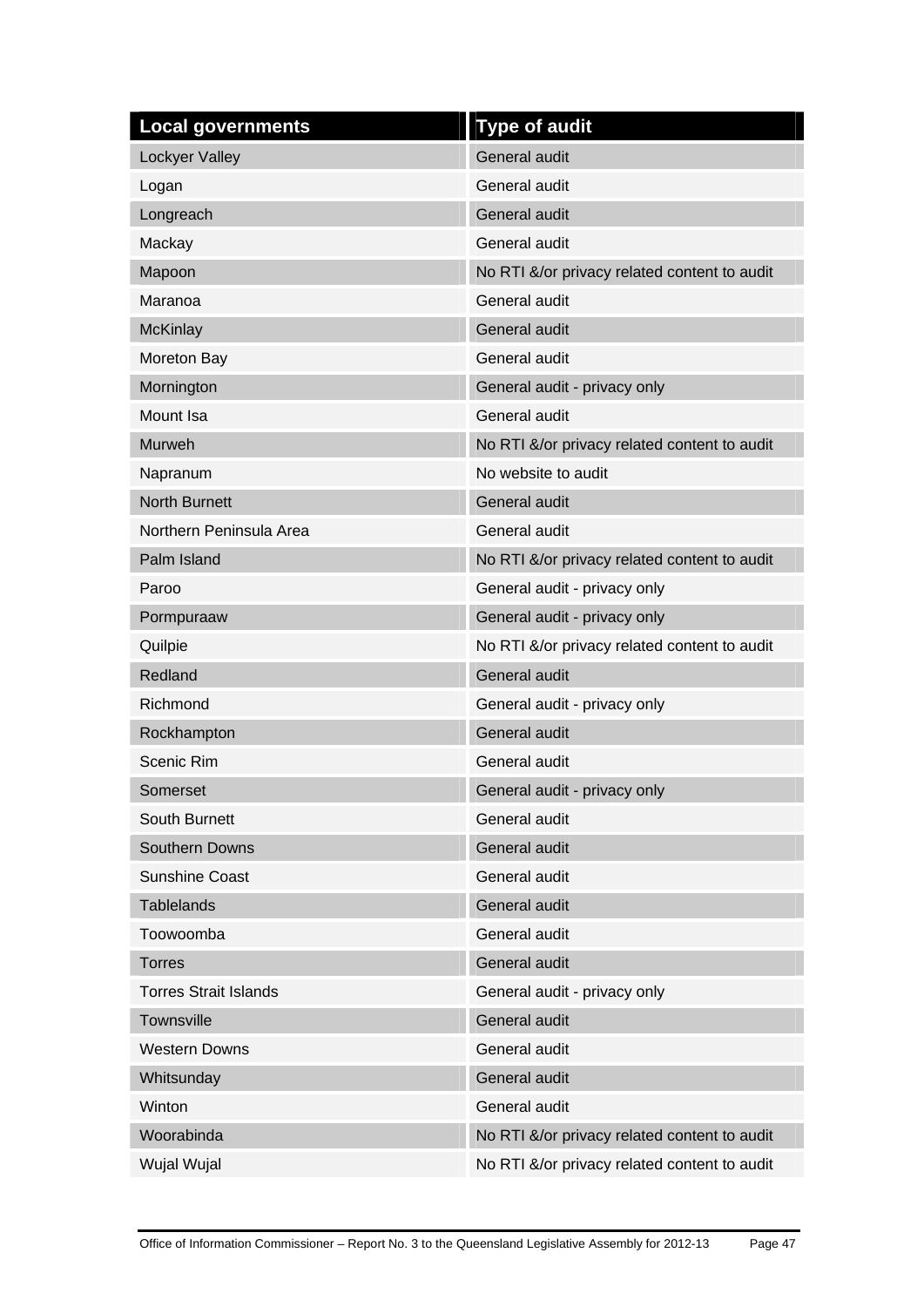| Local governments | <b>Type of audit</b>                          |
|-------------------|-----------------------------------------------|
| Yarrabah          | No RTI &/or privacy related content to audit/ |

| <b>Statutory authorities</b>                                   | <b>Type of audit</b>                         |
|----------------------------------------------------------------|----------------------------------------------|
| Aboriginal Centre for the Performing Arts                      | No RTI &/or privacy related content to audit |
| Anti-Discrimination Commission Queensland                      | General audit                                |
| <b>Arts Queensland</b>                                         | General audit                                |
| Australian Agricultural College Corporation                    | General audit                                |
| Board of Architects of Qld                                     | General audit - privacy only                 |
| Board of Professional Engineers of Qld                         | General audit - privacy only                 |
| Board of Trustees of Newstead House                            | No RTI &/or privacy related content to audit |
| <b>Brisbane Festival</b>                                       | General audit - privacy only                 |
| <b>Building Services Authority</b>                             | Desktop audit                                |
| <b>Bundaberg Health Services Foundation</b>                    | No RTI &/or privacy related content to audit |
| Commission for Children and Young People<br>and Child Guardian | <b>General audit</b>                         |
| Corporate Administration Agency                                | General audit                                |
| Crime and Misconduct Commission                                | <b>General audit</b>                         |
| Disability Council of Queensland Secretariat                   | No website to audit                          |
| <b>Electoral Commission Queensland</b>                         | General audit                                |
| Energy & Water Ombudsman Queensland                            | General audit                                |
| <b>Family Responsibilities Commission</b>                      | General audit - privacy only                 |
| Far North Queensland Hospital Foundation                       | General audit - privacy only                 |
| <b>Gladstone Area Water Board</b>                              | General audit                                |
| <b>Gold Coast Hospital Foundation</b>                          | General audit - privacy only                 |
| <b>Gold Coast Institute of TAFE</b>                            | General audit                                |
| <b>Health Quality Complaints Commission</b>                    | General audit                                |
| Ipswich Hospital Foundation                                    | General audit - privacy only                 |
| <b>Island Industries Board</b>                                 | General audit - privacy only                 |
| <b>Legal Aid Queensland</b>                                    | General audit                                |
| Legal Practitioners Admission Board                            | No website to audit                          |
| <b>Legal Services Commission</b>                               | Desktop audit                                |
| <b>Local Government Grants Commission</b>                      | General audit - privacy only                 |
| Mount Isa Water Board                                          | General audit - RTI only                     |
| National Trust of Queensland                                   | General audit - privacy only                 |
| Non State Schools Accreditation Board                          | General audit                                |
| Office of the Queensland Parliamentary                         | General audit                                |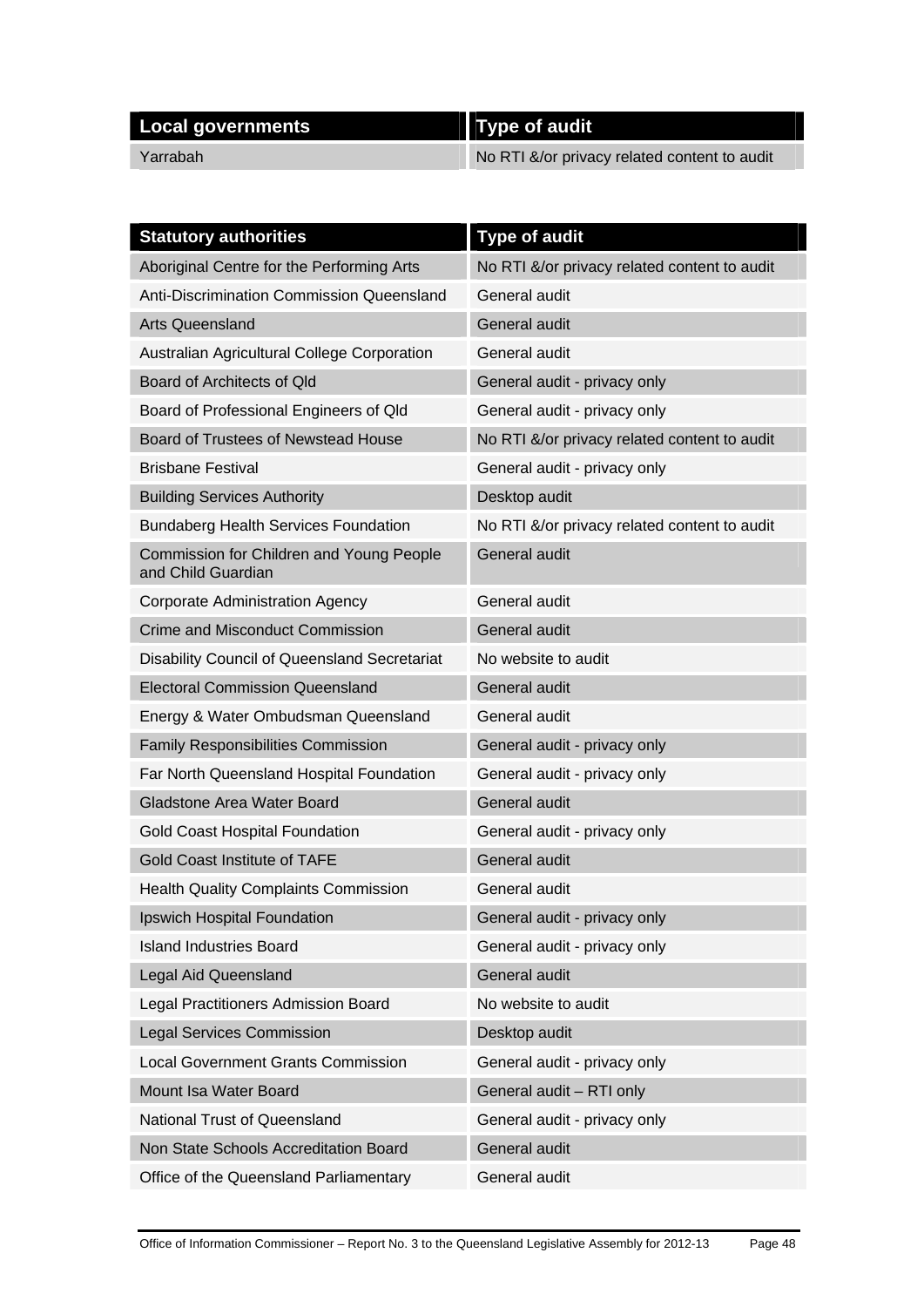| <b>Statutory authorities</b>                                   | <b>Type of audit</b>         |
|----------------------------------------------------------------|------------------------------|
| Counsel                                                        |                              |
| <b>PA Foundation</b>                                           | General audit - privacy only |
| Prince Charles Hospital Foundation                             | General audit - privacy only |
| <b>Public Service Commission</b>                               | General audit                |
| <b>Public Trust Office</b>                                     | General audit                |
| Q-Comp                                                         | General audit                |
| Qleave                                                         | General audit                |
| Queensland Art Gallery and Gallery of Modern<br>Art            | <b>General audit</b>         |
| Queensland Audit Office                                        | General audit                |
| Queensland Bulk Water Supply Authority t/as<br><b>SEQWater</b> | <b>General audit</b>         |
| Queensland Bulk Water Transport Authority<br>t/as LinkWater    | General audit                |
| Queensland College of Teachers                                 | <b>General audit</b>         |
| Queensland Competition Authority                               | General audit - privacy only |
| Queensland Harness Racing Ltd                                  | General audit - privacy only |
| Queensland Industrial Relations Commission                     | General audit                |
| Queensland Institute of Medical Research                       | General audit - privacy only |
| Queensland Integrity Commissioner                              | General audit                |
| Queensland Law Reform Commission                               | <b>General audit</b>         |
| Queensland Law Society                                         | General audit                |
| <b>Queensland Museum</b>                                       | General audit                |
| Queensland Ombudsman                                           | General audit                |
| Queensland Performing Arts Centre                              | General audit                |
| Queensland Rural Adjustment Authority                          | General audit                |
| Queensland Studies Authority                                   | General audit                |
| Queensland Theatre Company                                     | General audit                |
| Queensland Treasury Corporation                                | General audit                |
| <b>Queensland Urban Utilities</b>                              | General audit                |
| Queensland Water Commission                                    | General audit                |
| Radiation Advisory Council                                     | No website to audit          |
| Redcliffe Hospital Foundation                                  | General audit - privacy only |
| <b>Residential Tenancies Authority</b>                         | Desktop audit                |
| Royal Brisbane & Women's Hospital<br>Foundation                | General audit - privacy only |
| Safe Food Production Queensland                                | General audit - privacy only |
| <b>Screen Queensland</b>                                       | General audit - privacy only |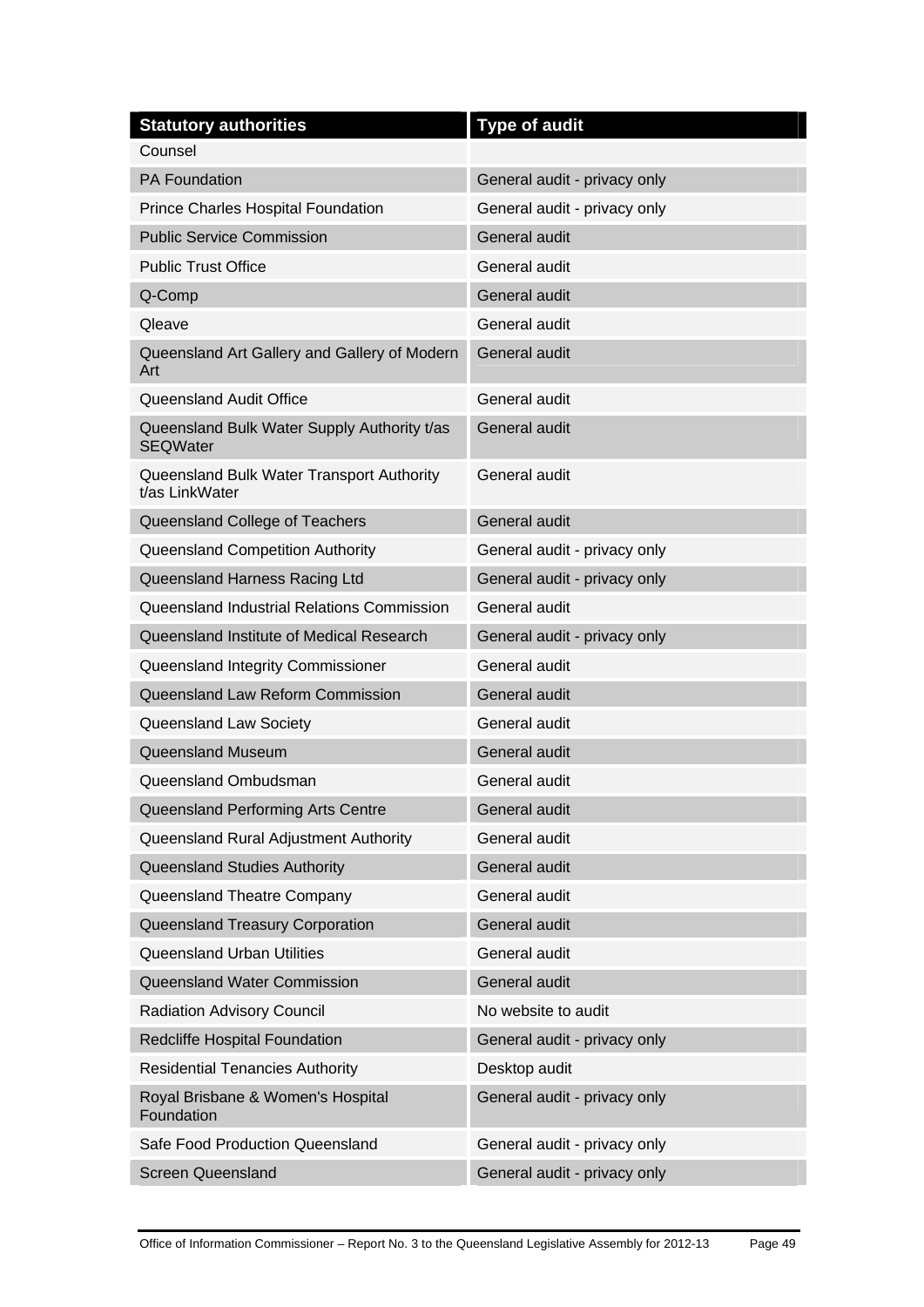| <b>Statutory authorities</b>                               | <b>Type of audit</b>         |
|------------------------------------------------------------|------------------------------|
| <b>SEQ Water Grid Manager</b>                              | General audit                |
| Southbank Corporation                                      | <b>General audit</b>         |
| Southbank Institute of Technology                          | General audit                |
| <b>Stadiums Queensland</b>                                 | <b>General audit</b>         |
| State Library of Queensland                                | General audit                |
| <b>Sunshine Coast Health Foundation</b>                    | General audit - privacy only |
| Supreme Court of Queensland Library                        | General audit - privacy only |
| <b>Surveyors Board of Queensland</b>                       | General audit - privacy only |
| The Royal Children's Hospital Foundation                   | General audit - privacy only |
| Toowoomba Hospital Foundation                              | General audit - privacy only |
| <b>Townsville Entertainment &amp; Convention</b><br>Centre | General audit - privacy only |
| <b>Townsville Hospital Foundation</b>                      | General audit - privacy only |
| TransLink                                                  | Desktop audit                |
| Unitywater                                                 | <b>General audit</b>         |
| Valuers Registration Board of Qld                          | General audit - privacy only |
| Wet Tropics Management Authority (Board of<br>Directors)   | <b>General audit</b>         |
| <b>Workcover Queensland</b>                                | General audit                |

| <b>Universities</b>                 | <b>Type of audit</b> |
|-------------------------------------|----------------------|
| University of Queensland            | General audit        |
| Queensland University of Technology | General audit        |
| <b>Griffith University</b>          | General audit        |
| University of Central Queensland    | General audit        |
| University of the Sunshine Coast    | <b>General audit</b> |
| James Cook University               | General audit        |
| University of Southern Queensland   | General audit        |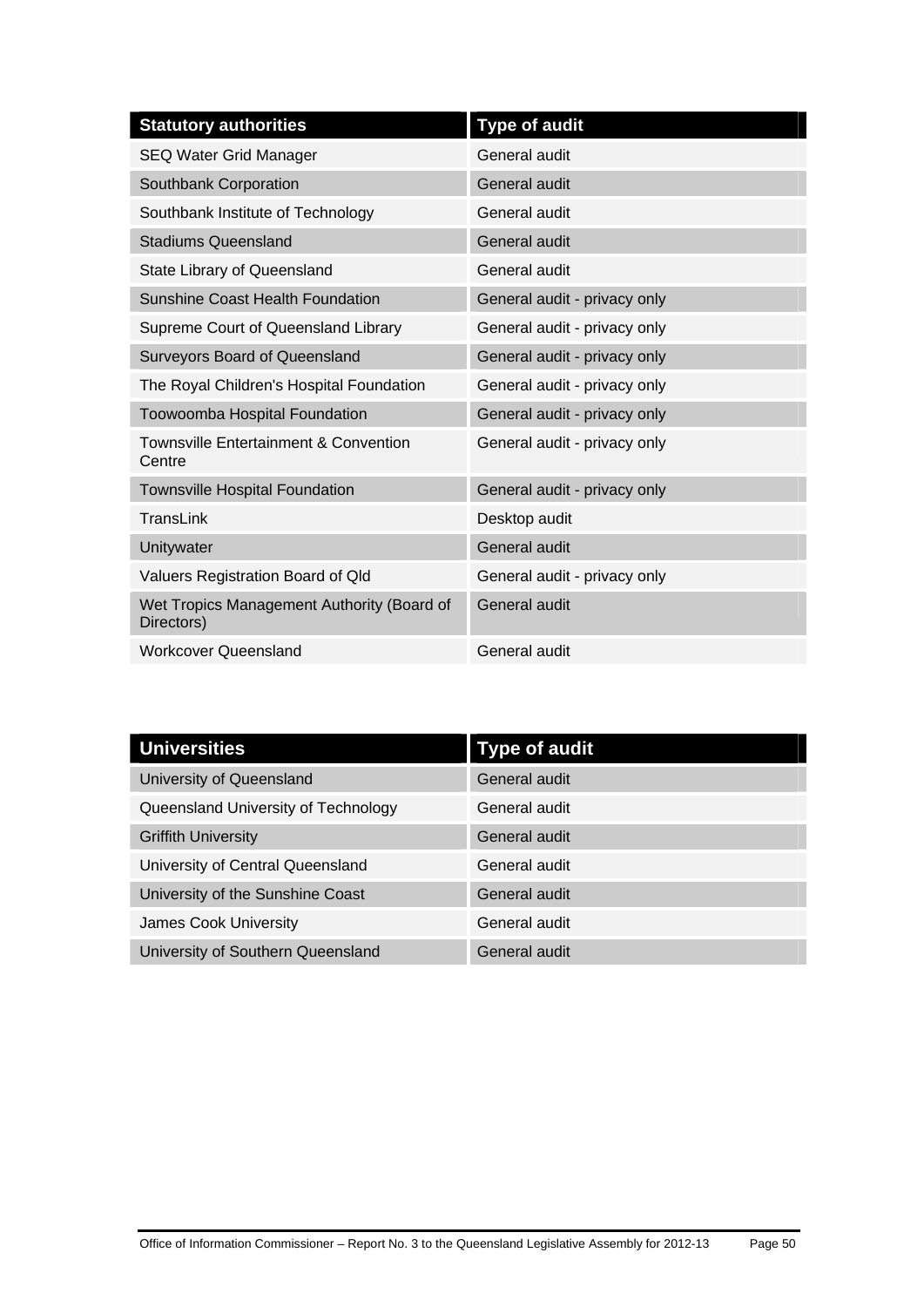## <span id="page-56-0"></span>**Appendix 4 – Departmental response to self-audit tool**

| <b>Departments</b>                                                        | Anticipated use of audit tool                                                                                                                                                                                                                                                |
|---------------------------------------------------------------------------|------------------------------------------------------------------------------------------------------------------------------------------------------------------------------------------------------------------------------------------------------------------------------|
| Aboriginal and Torres Strait Islander and<br><b>Multicultural Affairs</b> | Internal audit functions will continue to be<br>performed by the Department of Communities<br>on an ongoing basis.<br>See Department of Communities, Child Safety<br>and Disability Services                                                                                 |
| <b>Agriculture Fisheries and Forestry</b>                                 | See<br>Department of State<br>Development,<br>Infrastructure and Planning                                                                                                                                                                                                    |
| Communities, Child Safety and<br><b>Disability</b><br><b>Services</b>     | This is not a review that would be conducted<br>every year, given resources and the agency<br>approach to risk auditing.<br>A full post<br>implementation review was<br>finalised in<br>July 2011, so the RTI and privacy desktop<br>would not be scheduled for 2012-13.     |
| <b>Community Safety</b>                                                   | The internal audit unit had recently completed<br>a desktop review of website using the audit<br>The right to information unit were<br>tool.<br>undertaking the self assessment electronic<br>audit in May-June 2012, which would be<br>reviewed by internal audit.          |
| <b>Education, Training and Employment</b>                                 | Aspects of RTI and privacy have<br>been<br>included in<br>the $2012-13$ annual<br>plan.<br>It is envisioned that internal audit will<br>conducted the review using the desktop tool or<br>have another area conduct the review and<br>internal audit validate the responses. |
| <b>Energy and Water Supply</b>                                            | See<br>Department of State<br>Development,<br>Infrastructure and Planning                                                                                                                                                                                                    |
| Environment & Heritage Protection                                         | See<br>Department of State<br>Development,<br>Infrastructure and Planning                                                                                                                                                                                                    |
| Housing and Public Works                                                  | The internal audit unit had scheduled a<br>desktop audit of RTI and privacy in the<br>2012-13 audit program, which had yet to be<br>endorsed by the Audit Committee. No prior<br>audits had been conducted.                                                                  |
| Justice & Attorney General                                                | Inclusion of the RTI and privacy audit had<br>been discussed, but the audit committee had<br>needed<br>decided<br>that<br>resources<br>be<br>to<br>dedicated to other higher risk reviews/audits<br>as a priority.                                                           |
| <b>Local Government</b>                                                   | The RTI and privacy audit was proposed for<br>inclusion in the 2012-13 program, subject to<br>audit committee approval and resourcing.                                                                                                                                       |
| National Parks, Recreation, Sport and Racing                              | The desktop audit was included in the<br>2012-13 issues register and would be added<br>to the internal audit unit's 2012-13 annual<br>plan.                                                                                                                                  |
| <b>Natural Resources and Mines</b>                                        | Department of State<br>See<br>Development,<br>Infrastructure and Planning                                                                                                                                                                                                    |